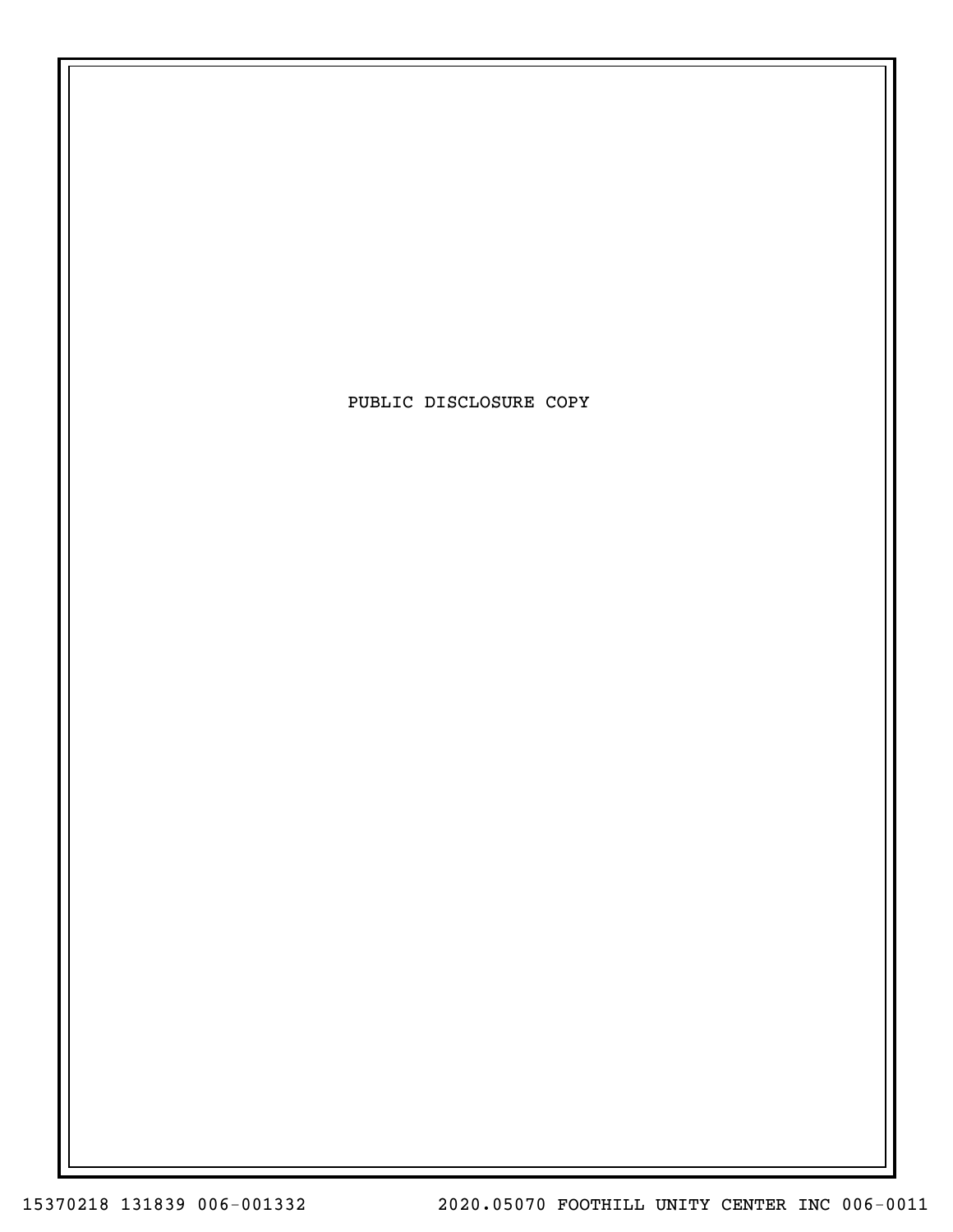

FOOTHILL UNITY CENTER INC 790 W CHESTNUT AVENUE MONROVIA, CA 91016

FOOTHILL UNITY CENTER INC:

Enclosed is the organization's 2020 Exempt Organization return. The state Exempt Organization return and Annual Report are also enclosed. These should be signed, dated, and mailed.

Specific filing instructions are as follows.

# **FORM 990 RETURN:**

Please sign and mail as soon as possible.

Mail to:

Department of the Treasury Internal Revenue Service Center Ogden, UT 84201-0027

In addition, tax-exempt organizations must make available for public inspection a copy of their annual returns for the preceding three years and exemption application, if applicable. An organization generally must furnish filings to anyone who requests them in person or in writing. An exempt organization may meet this requirement by posting all the documents on its website or at another organizations site as part of a database of similar materials. Specific requirements must be met to meet this exception.

# **CALIFORNIA FORM 199 RETURN:**

The California Form 199 should be mailed as soon as possible to:

Franchise Tax Board P.O. Box 942857 Sacramento, CA 94257-0500

No payment is required.

# **CALIFORNIA FORM RRF-1:**

The California Form RRF-1 should be mailed as soon as possible to:

Registry of Charitable Trusts P.O. Box 903447 Sacramento, CA 94203-4470

Enclose a check or money order for \$150, payable to Department of Justice.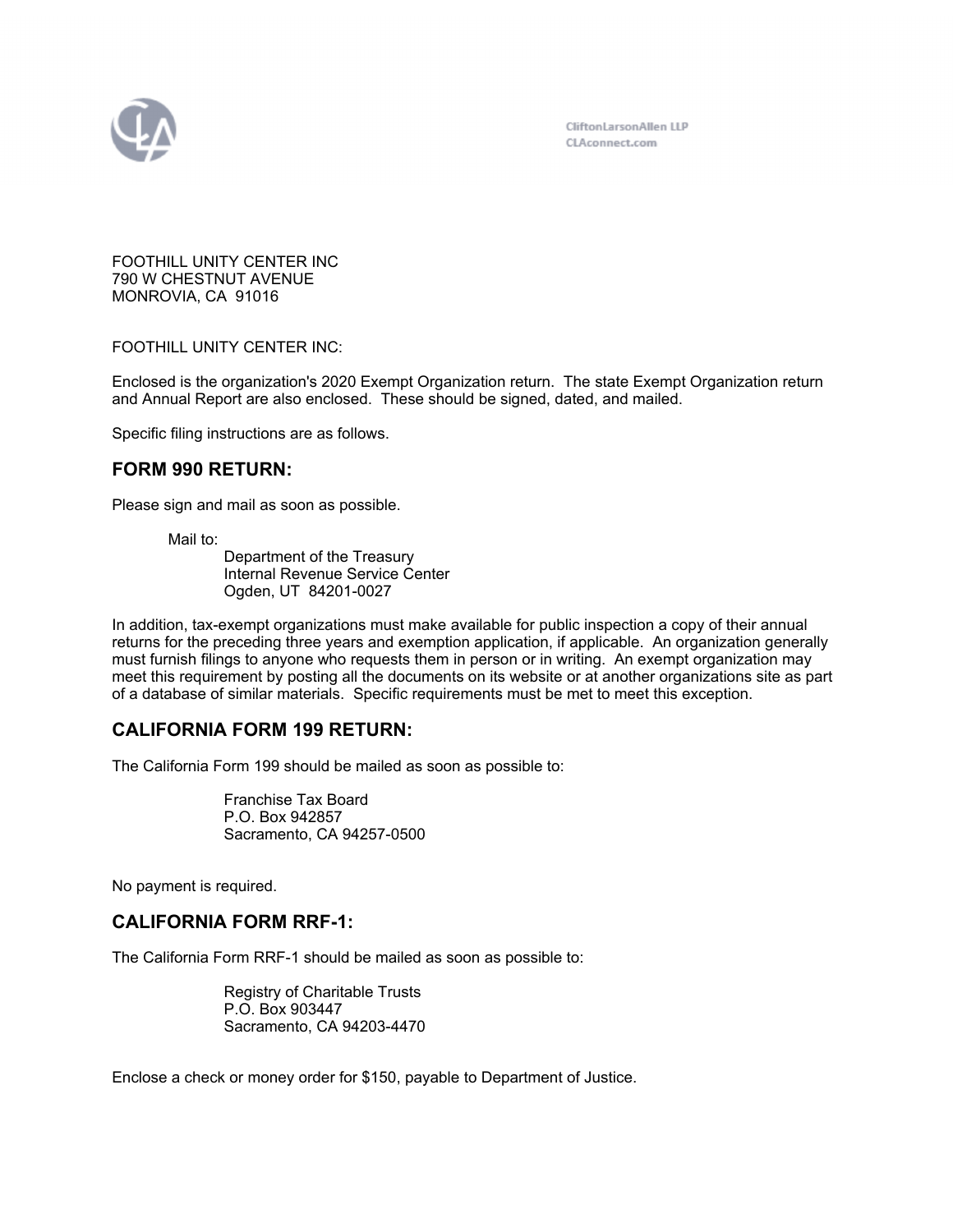The report should be signed and dated by the authorized individual(s).

# **A few final reminders relating to your tax return filings:**

- There are substantial penalties for failure to properly disclose and report foreign financial accounts and foreign activity. Please make sure you have informed us of any foreign financial accounts or foreign activity so that we have the necessary information to complete any required disclosures or filings.
- Be sure to review the returns prior to signing as you have final responsibility for all information included in the returns. Please contact us if you have any questions or concerns.
- We recommend you keep a paper or electronic copy of your tax returns permanently. Supporting documentation should be kept for a minimum of seven years based on IRS guidance.

CLA exists to create opportunities – for our clients, our people, and our communities. We value our relationship with you and thank you for your trust and confidence in allowing us to serve you. If we can assist you in making strategic, informed decisions in areas of tax or beyond, please contact us as questions arise throughout the year.

Sincerely,

CliftonLarsonAllen LLP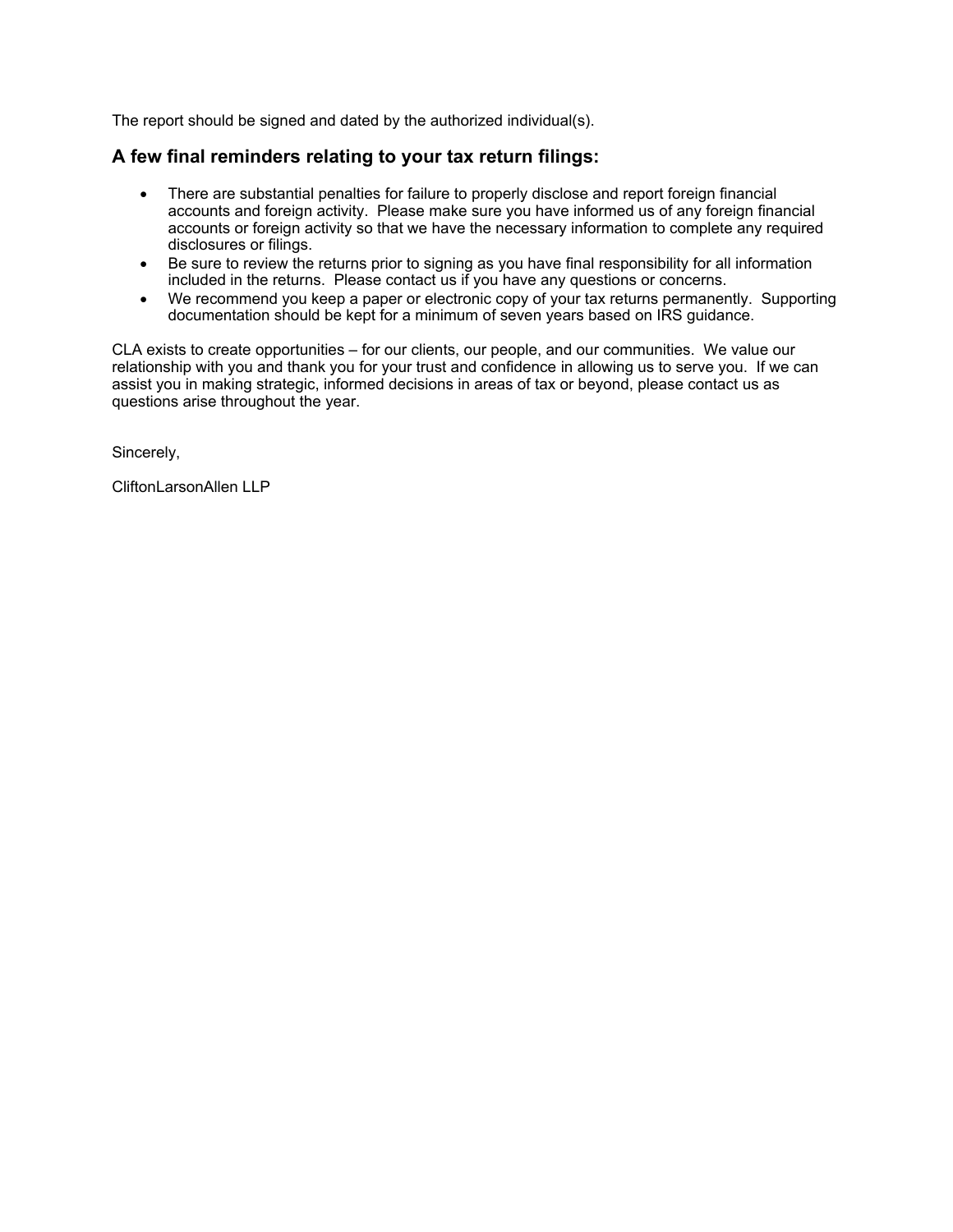

CliftonLarsonAllen LLP CLAconnect.com

# **FOOTHILL UNITY CENTER INC**

# **FORM 990 INCOME TAX RETURN**

# **FOR YEAR ENDED DECEMBER 31, 2020**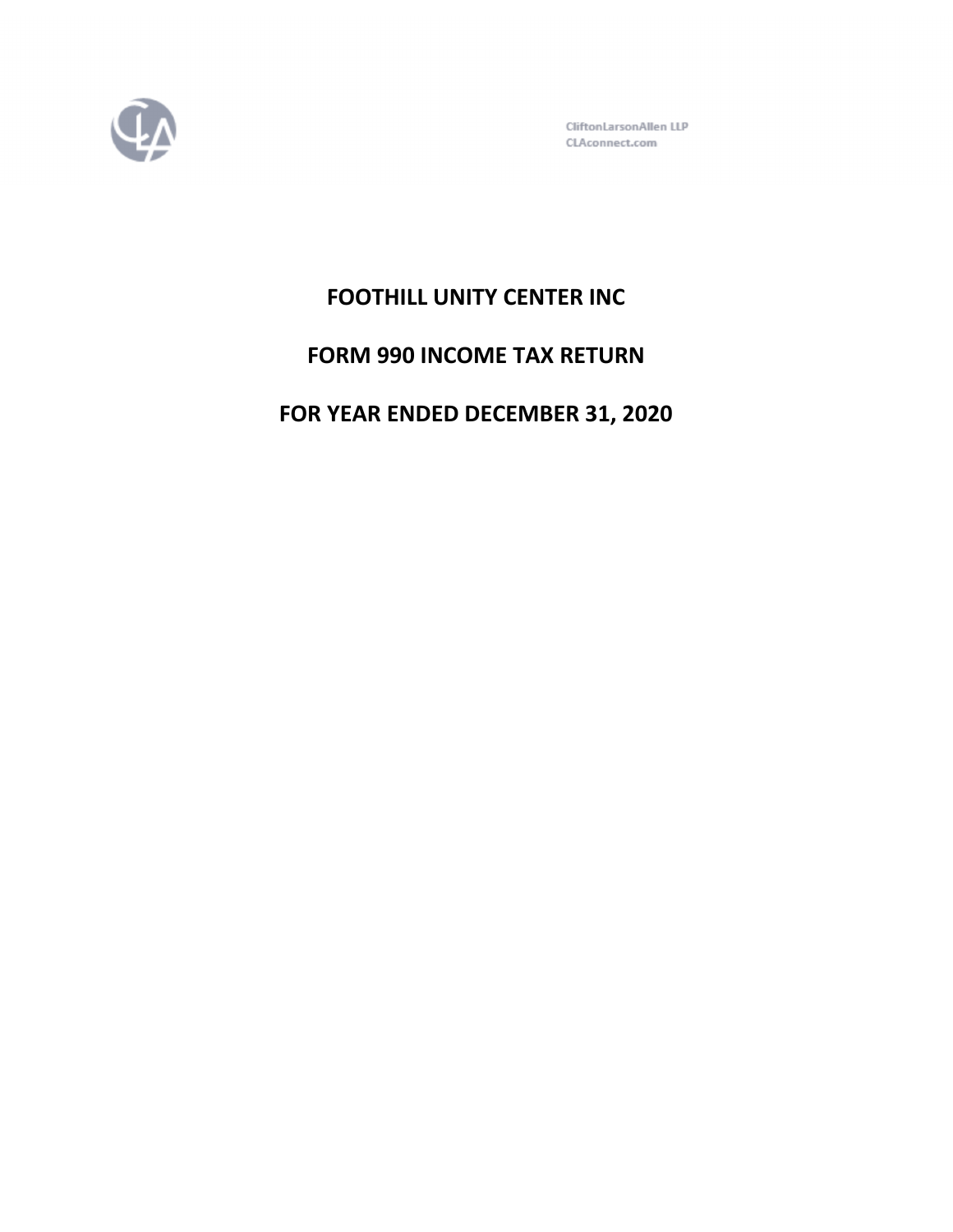# **TAX RETURN FILING INSTRUCTIONS**

FORM 990

## **FOR THE YEAR ENDING**

December 31, 2020

## **Prepared For:**

FOOTHILL UNITY CENTER INC 790 W CHESTNUT AVENUE MONROVIA, CA 91016

### **Prepared By:**

CliftonLarsonAllen LLP 301 North Lake Avenue, Suite 900 Pasadena, CA 91101

## **Amount Due or Refund:**

Not applicable

#### **Make Check Payable To:**

Not applicable

## **Mail Tax Return and Check (if applicable) To:**

Not applicable

# **Return Must be Mailed On or Before:**

Not applicable

## **Special Instructions:**

This copy of the return is provided ONLY for Public Disclosure purposes. Any confidential information regarding large donors has been removed.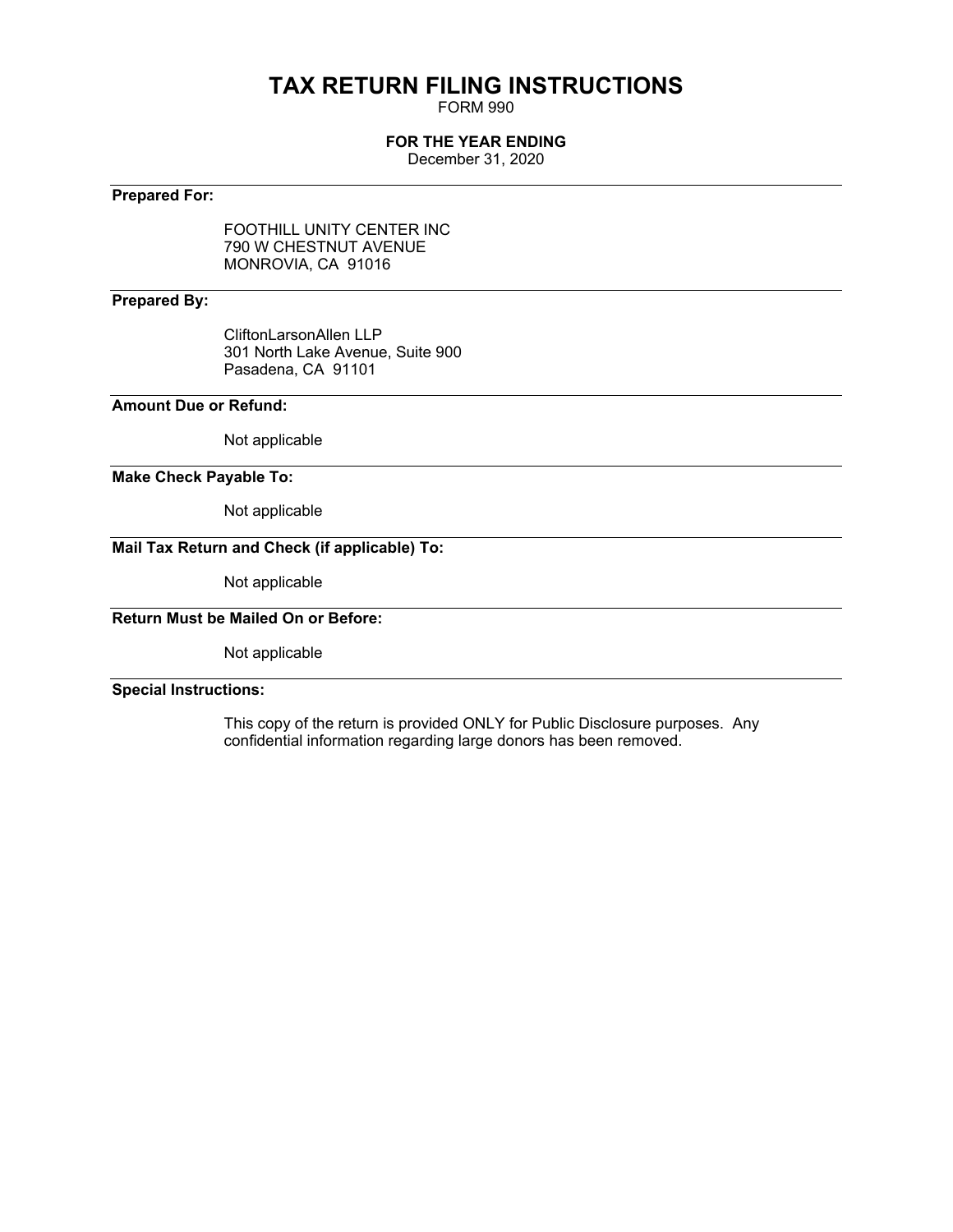FOOTHILL UNITY CENTER INC 790 W CHESTNUT AVENUE MONROVIA, CA 91016

## INTERNAL REVENUE SERVICE CENTER OGDEN, UT 84201-0027 DEPARTMENT OF THE TREASURY

الماليانية المستالية الاستنبا البلينانيلينا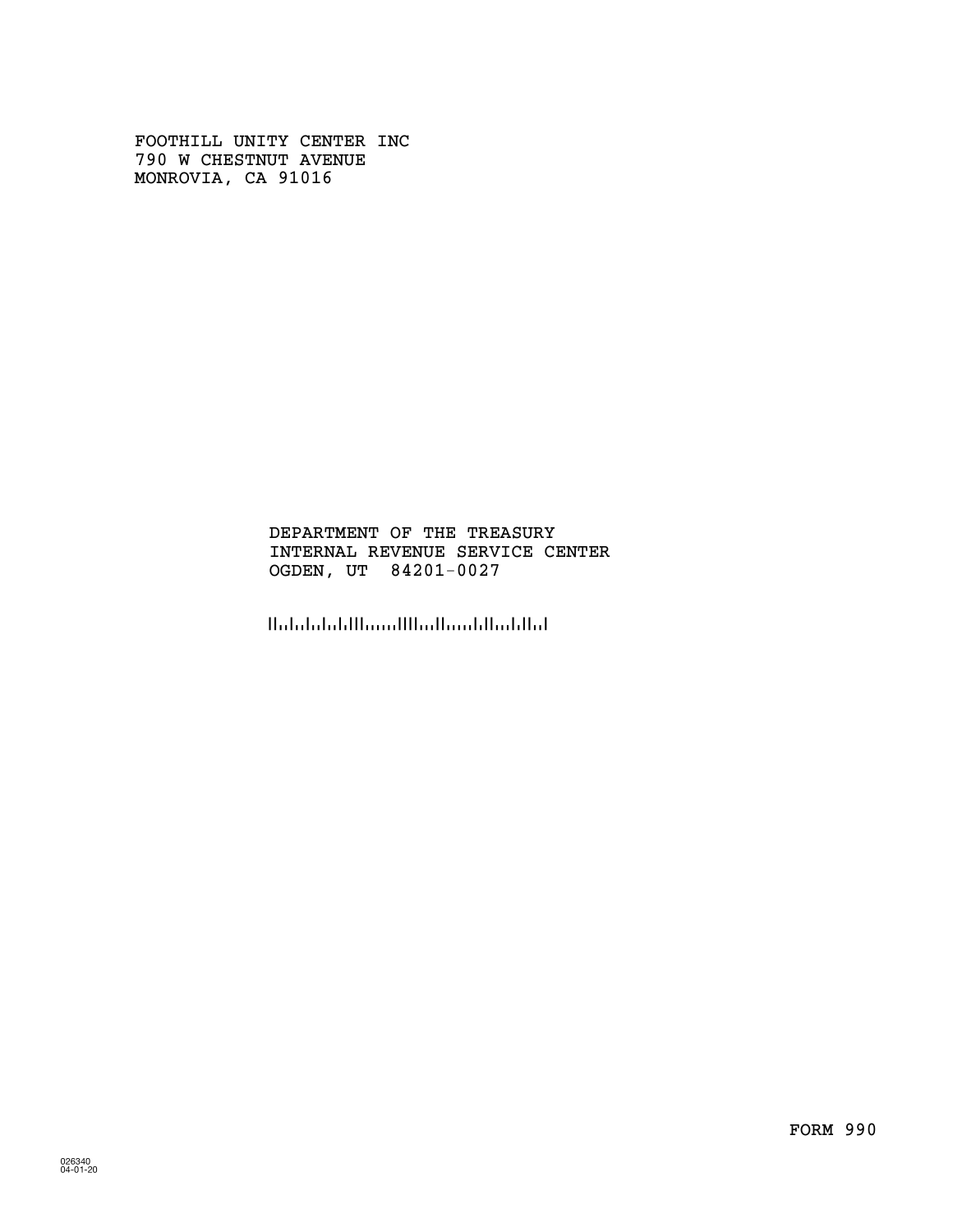| -orm |  |  |
|------|--|--|

**A**

Department of the Treasury Internal Revenue Service

## **Return of Organization Exempt From Income Tax** \*\* PUBLIC DISCLOSURE COPY \*\*

**Under section 501(c), 527, or 4947(a)(1) of the Internal Revenue Code (except private foundations) 2020**

**| Do not enter social security numbers on this form as it may be made public.**

**| Go to www.irs.gov/Form990 for instructions and the latest information. Inspection**



|                         |                         | A For the 2020 calendar year, or tax year beginning                                                                                                 | and ending |                                                     |                                                           |
|-------------------------|-------------------------|-----------------------------------------------------------------------------------------------------------------------------------------------------|------------|-----------------------------------------------------|-----------------------------------------------------------|
| В                       | Check if<br>applicable: | <b>C</b> Name of organization                                                                                                                       |            | D Employer identification number                    |                                                           |
|                         | Address<br>change       | FOOTHILL UNITY CENTER INC                                                                                                                           |            |                                                     |                                                           |
|                         | Name<br>change          | Doing business as                                                                                                                                   |            | 95-4310817                                          |                                                           |
|                         | Initial<br>return       | Number and street (or P.O. box if mail is not delivered to street address)                                                                          | Room/suite | E Telephone number                                  |                                                           |
|                         | Final<br>return/        | 790 W CHESTNUT AVENUE                                                                                                                               |            | $626 - 358 - 3486$                                  |                                                           |
|                         | termin-<br>ated         | City or town, state or province, country, and ZIP or foreign postal code                                                                            |            | G Gross receipts \$                                 | 8,474,832.                                                |
|                         | Amended<br>return       | 91016<br>MONROVIA, CA                                                                                                                               |            | H(a) Is this a group return                         |                                                           |
|                         | Applica-<br>tion        | F Name and address of principal officer: TASHERA TAYLOR                                                                                             |            | for subordinates?                                   | $\overline{\ }$ Yes $\overline{\phantom{X}}$ No           |
|                         | pending                 | SAME AS C ABOVE                                                                                                                                     |            | H(b) Are all subordinates included?   Yes           | No                                                        |
|                         |                         | Tax-exempt status: $\boxed{\mathbf{X}}$ 501(c)(3)<br>$\mathcal{A}$ (insert no.)<br>$501(c)$ (<br>$4947(a)(1)$ or                                    | 527        |                                                     | If "No," attach a list. See instructions                  |
|                         |                         | J Website: WWW.FOOTHILLUNITYCENTER.ORG                                                                                                              |            | $H(c)$ Group exemption number $\blacktriangleright$ |                                                           |
|                         |                         | K Form of organization: $X$ Corporation<br>Trust<br>Other $\blacktriangleright$<br>Association                                                      |            |                                                     | L Year of formation: $1991$ M State of legal domicile: CA |
|                         | Part I                  | Summary                                                                                                                                             |            |                                                     |                                                           |
|                         | 1.                      | Briefly describe the organization's mission or most significant activities: SEE SCHEDULE O.                                                         |            |                                                     |                                                           |
|                         |                         |                                                                                                                                                     |            |                                                     |                                                           |
| Activities & Governance | 2                       | Check this box $\blacktriangleright$ $\blacksquare$ if the organization discontinued its operations or disposed of more than 25% of its net assets. |            |                                                     |                                                           |
|                         | 3                       | Number of voting members of the governing body (Part VI, line 1a)                                                                                   |            | 3                                                   | 23                                                        |
|                         | 4                       |                                                                                                                                                     |            | $\overline{\mathbf{4}}$                             | $\overline{23}$                                           |
|                         | 5                       |                                                                                                                                                     |            | $5\phantom{a}$                                      | $\overline{37}$                                           |
|                         | 6                       |                                                                                                                                                     |            | $6\phantom{a}$                                      | 4443                                                      |
|                         |                         |                                                                                                                                                     |            | 7a                                                  | $\mathbf 0$ .                                             |
|                         |                         |                                                                                                                                                     |            | 7b                                                  | 0.                                                        |
|                         |                         |                                                                                                                                                     |            | <b>Prior Year</b>                                   | <b>Current Year</b>                                       |
|                         | 8                       | Contributions and grants (Part VIII, line 1h)                                                                                                       |            | 4,605,457.                                          | 7,837,288.                                                |
|                         | 9                       | Program service revenue (Part VIII, line 2g)                                                                                                        |            | 0.                                                  | 0.                                                        |
| Revenue                 | 10                      |                                                                                                                                                     |            | 522,865.                                            | 592, 211.                                                 |
|                         | 11                      | Other revenue (Part VIII, column (A), lines 5, 6d, 8c, 9c, 10c, and 11e)                                                                            |            | $-553.$                                             | 30, 217.                                                  |
|                         | 12                      | Total revenue - add lines 8 through 11 (must equal Part VIII, column (A), line 12)                                                                  |            | 5, 127, 769.                                        | 8,459,716.                                                |
|                         | 13                      | Grants and similar amounts paid (Part IX, column (A), lines 1-3)                                                                                    |            | 3,012,008.                                          | $\overline{4,378,595}$ .                                  |
|                         | 14                      | Benefits paid to or for members (Part IX, column (A), line 4)                                                                                       |            | 0.                                                  | 0.                                                        |
|                         | 15                      | Salaries, other compensation, employee benefits (Part IX, column (A), lines 5-10)                                                                   |            | 1,352,793.                                          | 1,626,912.                                                |
|                         |                         |                                                                                                                                                     |            |                                                     |                                                           |
|                         |                         |                                                                                                                                                     |            | О.                                                  | 0.                                                        |
|                         |                         | $\blacktriangleright$ 55,292.<br><b>b</b> Total fundraising expenses (Part IX, column (D), line 25)                                                 |            |                                                     |                                                           |
|                         |                         |                                                                                                                                                     |            | 1,016,468.                                          | 1,220,158.                                                |
|                         | 18                      | Total expenses. Add lines 13-17 (must equal Part IX, column (A), line 25) [                                                                         |            | 5,381,269.                                          | 7,225,665.                                                |
|                         | 19                      |                                                                                                                                                     |            | $-253,500.$                                         | 1, 234, 051.                                              |
|                         |                         |                                                                                                                                                     |            | <b>Beginning of Current Year</b>                    | <b>End of Year</b>                                        |
| Expenses<br>äğ          |                         | <b>20</b> Total assets (Part X, line 16)                                                                                                            |            | 18,943,615.                                         | 20,738,607.                                               |
| <b>Ssets</b><br>Ralam   |                         | 21 Total liabilities (Part X, line 26)                                                                                                              |            | 3,306,413.<br>15,637,202.                           | $\overline{2,712},135.$<br>18,026,472.                    |

Under penalties of perjury, I declare that I have examined this return, including accompanying schedules and statements, and to the best of my knowledge and belief, it is true, correct, and complete. Declaration of preparer (other than officer) is based on all information of which preparer has any knowledge.

| Sign            | Signature of officer                                                            |                      | Date                                         |
|-----------------|---------------------------------------------------------------------------------|----------------------|----------------------------------------------|
| Here            | TASHERA TAYLOR, CHIEF EXECUTIVE OFFICER                                         |                      |                                              |
|                 | Type or print name and title                                                    |                      |                                              |
|                 | Print/Type preparer's name                                                      | Preparer's signature | Date<br><b>PTIN</b><br>Check                 |
| Paid            | KAREN LO                                                                        | KAREN LO             | P02141262<br>$02/18/22$ self-employed        |
| Preparer        | CLIFTONLARSONALLEN LLP<br>Firm's name                                           |                      | $\frac{1}{2}$ Firm's EIN $\geq 41 - 0746749$ |
| Use Only        | Firm's address > 301 NORTH LAKE AVENUE, SUITE 900                               |                      |                                              |
|                 | PASADENA, CA 91101                                                              |                      | Phone no. $(626)$ 793-3600                   |
|                 | May the IRS discuss this return with the preparer shown above? See instructions |                      | x<br>No<br><b>Yes</b>                        |
| 032001 12-23-20 | LHA For Paperwork Reduction Act Notice, see the separate instructions.          |                      | Form 990 (2020)                              |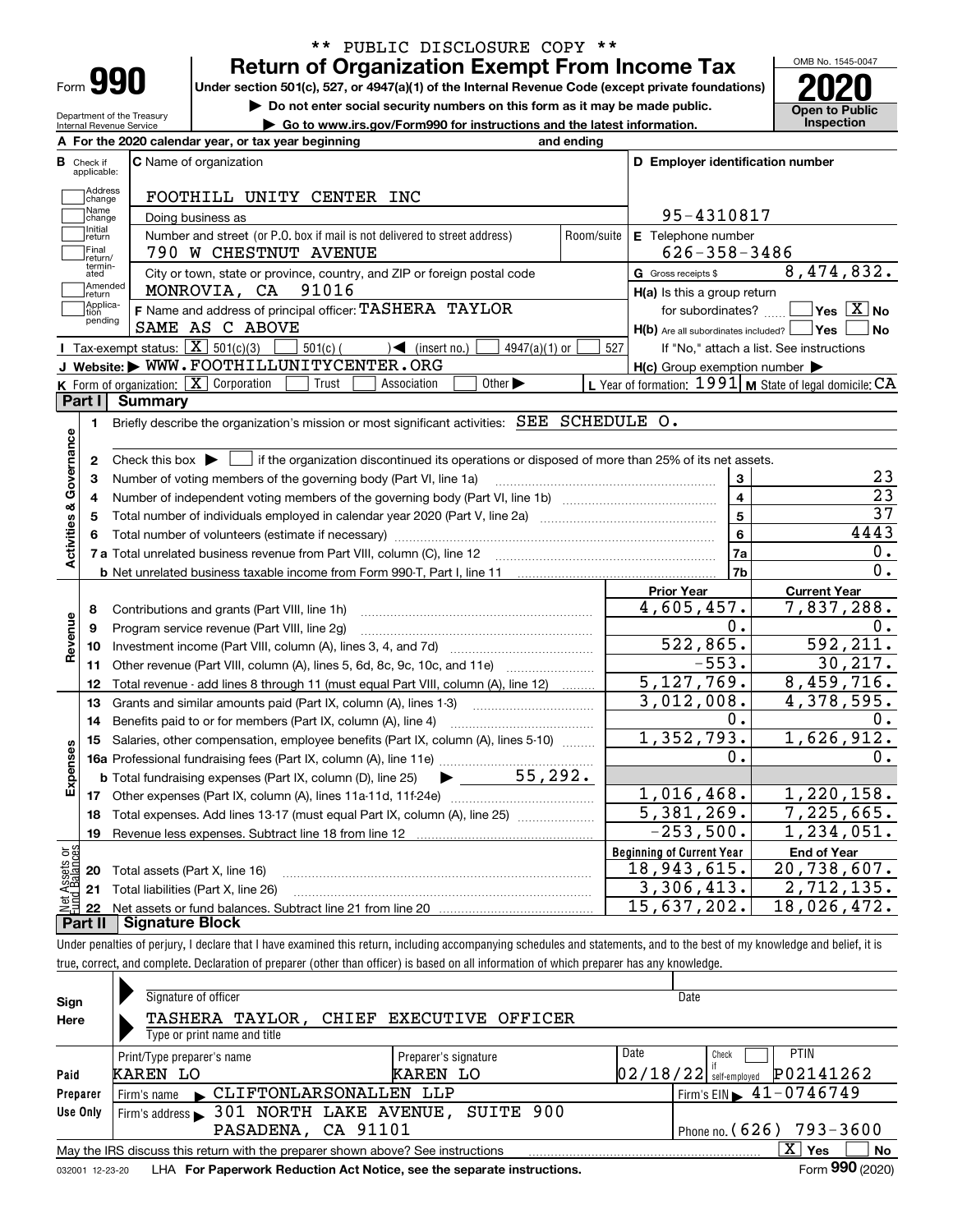| 1            | $\overline{\mathbf{x}}$<br>Briefly describe the organization's mission:                                                                                          |
|--------------|------------------------------------------------------------------------------------------------------------------------------------------------------------------|
|              | WE HELP NEIGHBORS IN CRISIS ATTAIN SELF-SUFFICIENCY BY PARTNERING WITH                                                                                           |
|              | THE COMMUNITY AND USING OUR RESOURCES WISELY TO PROVIDE VITAL SUPPORT                                                                                            |
|              | SERVICES WITH LOVE AND DIGNITY.                                                                                                                                  |
|              |                                                                                                                                                                  |
| $\mathbf{2}$ | Did the organization undertake any significant program services during the year which were not listed on the                                                     |
|              | $\sqrt{}$ Yes $\sqrt{X}$ No<br>prior Form 990 or 990-EZ?                                                                                                         |
|              | If "Yes," describe these new services on Schedule O.                                                                                                             |
| 3            | $\sqrt{}$ Yes $\sqrt{}$ $\overline{\text{X}}$ No<br>Did the organization cease conducting, or make significant changes in how it conducts, any program services? |
|              | If "Yes," describe these changes on Schedule O.                                                                                                                  |
| 4            | Describe the organization's program service accomplishments for each of its three largest program services, as measured by expenses.                             |
|              | Section 501(c)(3) and 501(c)(4) organizations are required to report the amount of grants and allocations to others, the total expenses, and                     |
|              | revenue, if any, for each program service reported.                                                                                                              |
| 4a           | 3,088,737. including grants of \$<br>1,970,368. ) (Revenue \$<br>(Code:<br>(Expenses \$                                                                          |
|              | THE CENTER PROVIDED 62,446 OR<br>FOOD SERVICES: DURING PANDEMIC IN 2020,                                                                                         |
|              | THREE TIMES MORE THAN USUAL FOOD SERVICES, A TOTAL OF 1,561,150 MEALS.                                                                                           |
|              | FOOD SERVICES CONSISTED OF A MONTHLY FOOD SUPPLY OF FRESH MEAT, CANNED                                                                                           |
|              | GOODS, BAKED GOODS AND PRODUCE; WEEKLY BREAD, VEGGIE, AND DAIRY FOODS;                                                                                           |
|              | 12,420 BAGGED LUNCHES FOR UNHOUSED MEN, WOMEN, AND CHILDREN; 8210 HOME                                                                                           |
|              | DELIVERIES FOR SENIOR-AGED AND DISABLED PERSONS. LARGE EVENTS INCLUDED                                                                                           |
|              | THANKSGIVING DINNER FOOD BOXES FOR 4,375 HOUSEHOLDS AND 12,420 MEALS                                                                                             |
|              | FOR HOMELESS AND 6,196 BAG LUNCHES TO INDIVIDUALS HOUSED AND UNHOUSED;                                                                                           |
|              | HOLIDAY EVENTS INCLUDED DISTRIBUTION OF HOLIDAY FOOD BOXES TO 1,905                                                                                              |
|              | HOUSEHOLDS, WHILE TOYS, CLOTHING, AND BOOKS WERE PREPARED AND GIFTED<br>TО                                                                                       |
|              | 1,619 CHILDREN 17 YEARS OLD AND YOUNGER.                                                                                                                         |
|              |                                                                                                                                                                  |
| 4b           | 1,715,965.<br>$1,094,649.$ (Revenue \$<br>including grants of \$<br>(Expenses \$<br>(Code:                                                                       |
|              | IN 2020, THE CENTER PROVIDED CRISIS CASE MANAGEMENT<br>CLIENT SERVICES:                                                                                          |
|              | RELATED SERVICES INCLUDING REFERRALS AND DIRECT RESOURCES SUCH AS FOOD,                                                                                          |
|              | ACCESS TO HEALTHCARE,<br><b>TRANSPORTATION,</b><br>HOUSING AND JOB DEVELOPMENT. IN                                                                               |
|              | ORDER TO HELP MEET THE BASIC NEEDS OF INDIVIDUALS AND FAMILIES CLIENT                                                                                            |
|              | SERVICES PROGRAMS WERE LED BY CASE WORKERS' INTERVENTIONS GUIDED ON THE                                                                                          |
|              | PILLARS OF ACCESS, EDUCATION, AND SYSTEM NAVIGATION. THE CENTER'S                                                                                                |
|              | BACK-TO-SCHOOL EVENT LEVELED THE PLAYING FIELD FOR LOW-INCOME FAMILIES                                                                                           |
|              | AS 2,004 CHILDREN WERE PREPARED FOR A SUCCESSFUL RETURN TO SCHOOL                                                                                                |
|              | THROUGH THE PROVISION OF SCHOOL SUPPLIES, BACKPACKS, SHOE VOUCHERS,                                                                                              |
|              | HAIRCUT VOUCHERS, MASKS FOR CHILDREN AND ADULTS, AS WELL AS OTHER                                                                                                |
|              | HYGIENE SUPPLIES. THROUGH PARTNERSHIPS, THE CENTER STRENGTHENED ITS                                                                                              |
|              | HOUSING FIRST FOCUS TOWARDS PERMANENT HOUSING THROUGH EVICTION<br>1, 313, 578. ) (Revenue \$                                                                     |
|              | 2,059,157. including grants of \$<br>) (Expenses \$<br>4c (Code:<br>HEALTH SERVICES: IN 2020, THE CENTER'S HEALTH SERVICES PROGRAMS                              |
|              | CONTINUED INCREASED EFFORTS TOWARDS ACCESS TO HEALTHCARE, EDUCATION,                                                                                             |
|              | AND SYSTEM NAVIGATION THROUGH HEALTHCARE COMMUNITY PARTNERSHIPS. THE                                                                                             |
|              | CENTER PARTNERED WITH USC'S OSTROW SCHOOL OF DENTISTRY TO PROVIDE                                                                                                |
|              | COMPREHENSIVE DENTAL TREATMENTS TO CHILDREN AND ADULTS THROUGH THE                                                                                               |
|              | MOBILE DENTAL CLINIC WITH TOTAL VALUE OF \$90,312. VISION HEALTH                                                                                                 |
|              | IMPROVED FOR LOW-INCOME CHILDREN AND ADULTS THROUGH ACCESS TO 46 VISION                                                                                          |
|              | SERVICES ENTAILING EYE CLINICS, EXAMS, GLASSES, AND EYEGLASS VOUCHERS;                                                                                           |
|              | 149,938 HEALTH, NUTRITION AND COVID-19 EDUCATIONAL MATERIALS/RESOURCES                                                                                           |
|              | HEALTHCARE NEEDS WERE COORDINATED FOR HOUSED, UNHOUSED, INSURED, AND                                                                                             |
|              | UNINSURED INDIVIDUALS THROUGH CASE MANAGEMENT, MEDICAL OUTREACH, POP-UP                                                                                          |
|              | CLINICS, AND RESOURCE LINKAGES ADMINISTERED ON-SITE; 1,070 SCREENING                                                                                             |
|              | 4d Other program services (Describe on Schedule O.)                                                                                                              |
|              | (Expenses \$<br>(Revenue \$<br>including grants of \$                                                                                                            |
|              | 6, 863, 859.<br>4e Total program service expenses $\blacktriangleright$                                                                                          |
|              |                                                                                                                                                                  |
|              | Form 990 (2020)                                                                                                                                                  |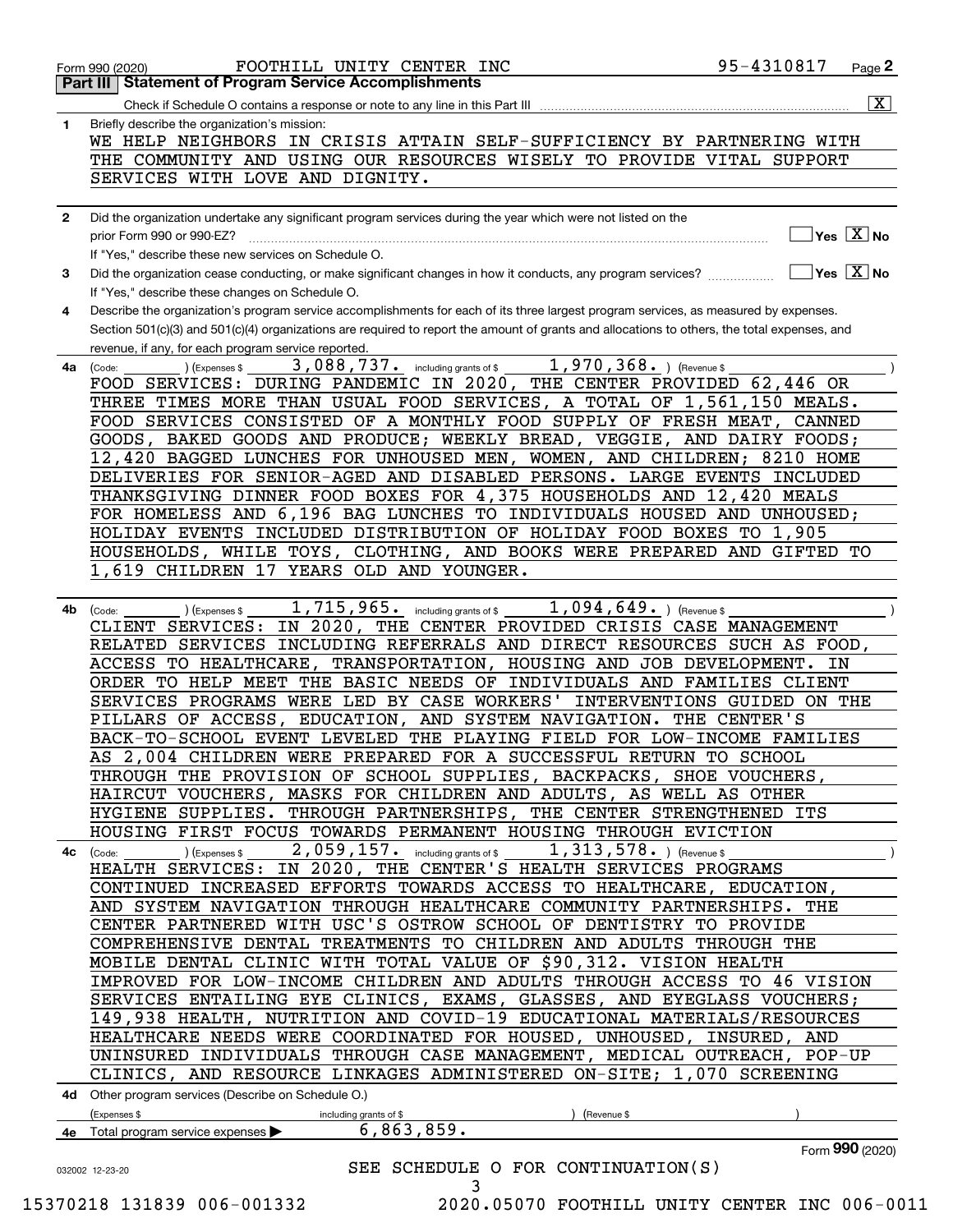|  | Form 990 (2020) |
|--|-----------------|

|     |                                                                                                                                       |                 | Yes | No              |
|-----|---------------------------------------------------------------------------------------------------------------------------------------|-----------------|-----|-----------------|
| 1.  | Is the organization described in section $501(c)(3)$ or $4947(a)(1)$ (other than a private foundation)?                               |                 |     |                 |
|     |                                                                                                                                       | 1.              | х   |                 |
| 2   |                                                                                                                                       | $\overline{2}$  | Χ   |                 |
| 3   | Did the organization engage in direct or indirect political campaign activities on behalf of or in opposition to candidates for       |                 |     |                 |
|     |                                                                                                                                       | 3               |     | x               |
| 4   | Section 501(c)(3) organizations. Did the organization engage in lobbying activities, or have a section 501(h) election in effect      |                 |     |                 |
|     |                                                                                                                                       | 4               |     | x               |
| 5   | Is the organization a section 501(c)(4), 501(c)(5), or 501(c)(6) organization that receives membership dues, assessments, or          |                 |     |                 |
|     |                                                                                                                                       | 5               |     | x               |
| 6   | Did the organization maintain any donor advised funds or any similar funds or accounts for which donors have the right to             |                 |     |                 |
|     | provide advice on the distribution or investment of amounts in such funds or accounts? If "Yes," complete Schedule D, Part I          | 6               |     | x               |
| 7   | Did the organization receive or hold a conservation easement, including easements to preserve open space,                             |                 |     |                 |
|     |                                                                                                                                       | $\overline{7}$  |     | x               |
| 8   | Did the organization maintain collections of works of art, historical treasures, or other similar assets? If "Yes," complete          |                 |     |                 |
|     |                                                                                                                                       | 8               |     | x               |
| 9   | Did the organization report an amount in Part X, line 21, for escrow or custodial account liability, serve as a custodian for         |                 |     |                 |
|     | amounts not listed in Part X; or provide credit counseling, debt management, credit repair, or debt negotiation services?             |                 |     |                 |
|     |                                                                                                                                       | 9               |     | х               |
| 10  | Did the organization, directly or through a related organization, hold assets in donor-restricted endowments                          |                 |     |                 |
|     |                                                                                                                                       | 10              | x   |                 |
| 11  | If the organization's answer to any of the following questions is "Yes," then complete Schedule D, Parts VI, VII, VIII, IX, or X      |                 |     |                 |
|     | as applicable.                                                                                                                        |                 |     |                 |
|     | a Did the organization report an amount for land, buildings, and equipment in Part X, line 10? If "Yes," complete Schedule D.         |                 | х   |                 |
|     |                                                                                                                                       | 11a             |     |                 |
|     | <b>b</b> Did the organization report an amount for investments - other securities in Part X, line 12, that is 5% or more of its total |                 |     | x               |
|     |                                                                                                                                       | 11 <sub>b</sub> |     |                 |
|     | c Did the organization report an amount for investments - program related in Part X, line 13, that is 5% or more of its total         | 11c             |     | x               |
|     |                                                                                                                                       |                 |     |                 |
|     | d Did the organization report an amount for other assets in Part X, line 15, that is 5% or more of its total assets reported in       | 11d             |     | x               |
|     |                                                                                                                                       | <b>11e</b>      |     | $\mathbf X$     |
| f   | Did the organization's separate or consolidated financial statements for the tax year include a footnote that addresses               |                 |     |                 |
|     | the organization's liability for uncertain tax positions under FIN 48 (ASC 740)? If "Yes," complete Schedule D, Part X                | 11f             | X   |                 |
|     | 12a Did the organization obtain separate, independent audited financial statements for the tax year? If "Yes," complete               |                 |     |                 |
|     |                                                                                                                                       | 12a             | x   |                 |
|     | <b>b</b> Was the organization included in consolidated, independent audited financial statements for the tax year?                    |                 |     |                 |
|     | If "Yes," and if the organization answered "No" to line 12a, then completing Schedule D, Parts XI and XII is optional                 | 12 <sub>b</sub> |     | х               |
| 13  |                                                                                                                                       | 13              |     | X               |
| 14a | Did the organization maintain an office, employees, or agents outside of the United States?                                           | 14a             |     | X               |
|     | <b>b</b> Did the organization have aggregate revenues or expenses of more than \$10,000 from grantmaking, fundraising, business,      |                 |     |                 |
|     | investment, and program service activities outside the United States, or aggregate foreign investments valued at \$100,000            |                 |     |                 |
|     |                                                                                                                                       | 14b             |     | x               |
| 15  | Did the organization report on Part IX, column (A), line 3, more than \$5,000 of grants or other assistance to or for any             |                 |     |                 |
|     |                                                                                                                                       | 15              |     | x               |
| 16  | Did the organization report on Part IX, column (A), line 3, more than \$5,000 of aggregate grants or other assistance to              |                 |     |                 |
|     |                                                                                                                                       | 16              |     | x               |
| 17  | Did the organization report a total of more than \$15,000 of expenses for professional fundraising services on Part IX,               |                 |     |                 |
|     |                                                                                                                                       | 17              |     | x               |
| 18  | Did the organization report more than \$15,000 total of fundraising event gross income and contributions on Part VIII, lines          |                 |     |                 |
|     |                                                                                                                                       | 18              |     | x               |
| 19  | Did the organization report more than \$15,000 of gross income from gaming activities on Part VIII, line 9a? If "Yes."                |                 |     |                 |
|     |                                                                                                                                       | 19              |     | X               |
|     |                                                                                                                                       | 20a             |     | $\mathbf x$     |
|     | b If "Yes" to line 20a, did the organization attach a copy of its audited financial statements to this return?                        | 20 <sub>b</sub> |     |                 |
| 21  | Did the organization report more than \$5,000 of grants or other assistance to any domestic organization or                           |                 |     |                 |
|     |                                                                                                                                       | 21              |     | x               |
|     | 032003 12-23-20                                                                                                                       |                 |     | Form 990 (2020) |

032003 12-23-20

4 15370218 131839 006-001332 2020.05070 FOOTHILL UNITY CENTER INC 006-0011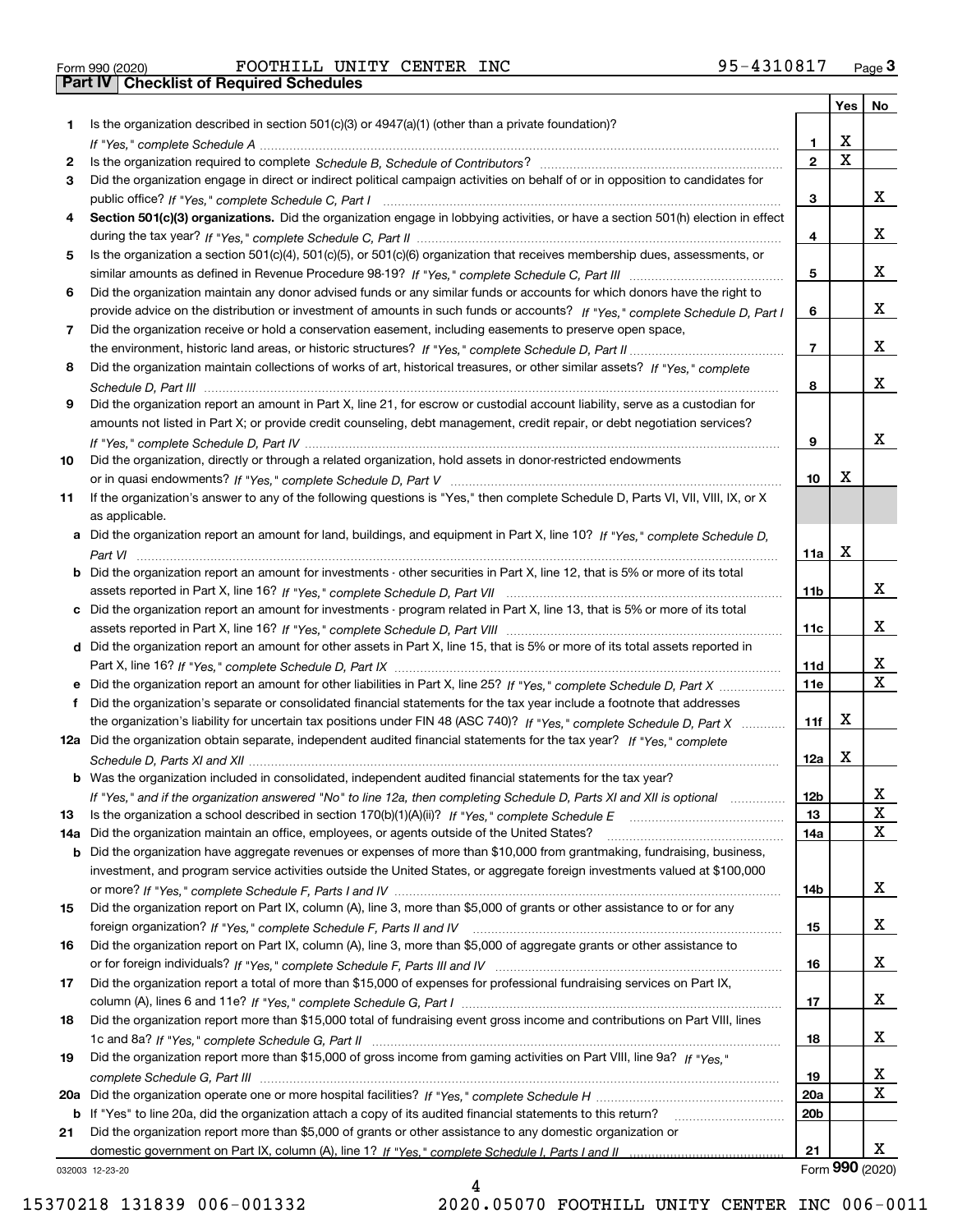*(continued)*

|               |                                                                                                                              |                 | Yes | No.              |
|---------------|------------------------------------------------------------------------------------------------------------------------------|-----------------|-----|------------------|
| 22            | Did the organization report more than \$5,000 of grants or other assistance to or for domestic individuals on                |                 |     |                  |
|               |                                                                                                                              | 22              | x   |                  |
| 23            | Did the organization answer "Yes" to Part VII, Section A, line 3, 4, or 5 about compensation of the organization's current   |                 |     |                  |
|               | and former officers, directors, trustees, key employees, and highest compensated employees? If "Yes," complete               |                 |     |                  |
|               |                                                                                                                              | 23              |     | x                |
|               | 24a Did the organization have a tax-exempt bond issue with an outstanding principal amount of more than \$100,000 as of the  |                 |     |                  |
|               | last day of the year, that was issued after December 31, 2002? If "Yes," answer lines 24b through 24d and complete           |                 |     |                  |
|               |                                                                                                                              | 24a             |     | x                |
|               | b Did the organization invest any proceeds of tax-exempt bonds beyond a temporary period exception?                          | 24b             |     |                  |
|               | c Did the organization maintain an escrow account other than a refunding escrow at any time during the year to defease       |                 |     |                  |
|               |                                                                                                                              | 24c             |     |                  |
|               |                                                                                                                              | 24d             |     |                  |
|               | 25a Section 501(c)(3), 501(c)(4), and 501(c)(29) organizations. Did the organization engage in an excess benefit             |                 |     |                  |
|               |                                                                                                                              | 25a             |     | х                |
|               | b Is the organization aware that it engaged in an excess benefit transaction with a disqualified person in a prior year, and |                 |     |                  |
|               | that the transaction has not been reported on any of the organization's prior Forms 990 or 990-EZ? If "Yes," complete        |                 |     |                  |
|               | Schedule L, Part I                                                                                                           | 25 <sub>b</sub> |     | х                |
| 26            | Did the organization report any amount on Part X, line 5 or 22, for receivables from or payables to any current              |                 |     |                  |
|               | or former officer, director, trustee, key employee, creator or founder, substantial contributor, or 35%                      |                 |     |                  |
|               |                                                                                                                              | 26              |     | х                |
| 27            | Did the organization provide a grant or other assistance to any current or former officer, director, trustee, key employee,  |                 |     |                  |
|               | creator or founder, substantial contributor or employee thereof, a grant selection committee member, or to a 35% controlled  |                 |     |                  |
|               | entity (including an employee thereof) or family member of any of these persons? If "Yes," complete Schedule L, Part III     | 27              |     | х                |
| 28            | Was the organization a party to a business transaction with one of the following parties (see Schedule L, Part IV            |                 |     |                  |
|               | instructions, for applicable filing thresholds, conditions, and exceptions):                                                 |                 |     |                  |
|               | a A current or former officer, director, trustee, key employee, creator or founder, or substantial contributor? If           |                 |     |                  |
|               |                                                                                                                              | 28a             |     | X                |
|               |                                                                                                                              | 28b             |     | $\mathbf X$      |
|               |                                                                                                                              |                 |     |                  |
|               | c A 35% controlled entity of one or more individuals and/or organizations described in lines 28a or 28b? If                  |                 |     | х                |
|               |                                                                                                                              | 28c             | x   |                  |
| 29            |                                                                                                                              | 29              |     |                  |
| 30            | Did the organization receive contributions of art, historical treasures, or other similar assets, or qualified conservation  |                 |     |                  |
|               |                                                                                                                              | 30              |     | X<br>$\mathbf x$ |
| 31            | Did the organization liquidate, terminate, or dissolve and cease operations? If "Yes," complete Schedule N, Part I           | 31              |     |                  |
| 32            | Did the organization sell, exchange, dispose of, or transfer more than 25% of its net assets? If "Yes," complete             |                 |     |                  |
|               | Schedule N, Part II                                                                                                          | 32              |     | х                |
| 33            | Did the organization own 100% of an entity disregarded as separate from the organization under Regulations                   |                 |     |                  |
|               |                                                                                                                              | 33              |     | х                |
| 34            | Was the organization related to any tax-exempt or taxable entity? If "Yes," complete Schedule R, Part II, III, or IV, and    |                 |     |                  |
|               |                                                                                                                              | 34              |     | х                |
|               | 35a Did the organization have a controlled entity within the meaning of section 512(b)(13)?                                  | 35a             |     | X                |
|               | b If "Yes" to line 35a, did the organization receive any payment from or engage in any transaction with a controlled entity  |                 |     |                  |
|               |                                                                                                                              | 35 <sub>b</sub> |     |                  |
| 36            | Section 501(c)(3) organizations. Did the organization make any transfers to an exempt non-charitable related organization?   |                 |     |                  |
|               |                                                                                                                              | 36              |     | x                |
| 37            | Did the organization conduct more than 5% of its activities through an entity that is not a related organization             |                 |     |                  |
|               | and that is treated as a partnership for federal income tax purposes? If "Yes," complete Schedule R, Part VI                 | 37              |     | x                |
| 38            | Did the organization complete Schedule O and provide explanations in Schedule O for Part VI, lines 11b and 19?               |                 |     |                  |
|               | Note: All Form 990 filers are required to complete Schedule O                                                                | 38              | х   |                  |
| <b>Part V</b> | <b>Statements Regarding Other IRS Filings and Tax Compliance</b>                                                             |                 |     |                  |
|               | Check if Schedule O contains a response or note to any line in this Part V                                                   |                 |     |                  |
|               |                                                                                                                              |                 | Yes | No               |
|               | 17<br><b>1a</b> Enter the number reported in Box 3 of Form 1096. Enter -0- if not applicable <i>manumumumum</i><br>1a        |                 |     |                  |
|               | 0<br>1b                                                                                                                      |                 |     |                  |
|               | c Did the organization comply with backup withholding rules for reportable payments to vendors and reportable gaming         |                 |     |                  |
|               | (gambling) winnings to prize winners?                                                                                        | 1c              |     |                  |
|               | 032004 12-23-20                                                                                                              |                 |     | Form 990 (2020)  |
|               | 5                                                                                                                            |                 |     |                  |

15370218 131839 006-001332 2020.05070 FOOTHILL UNITY CENTER INC 006-0011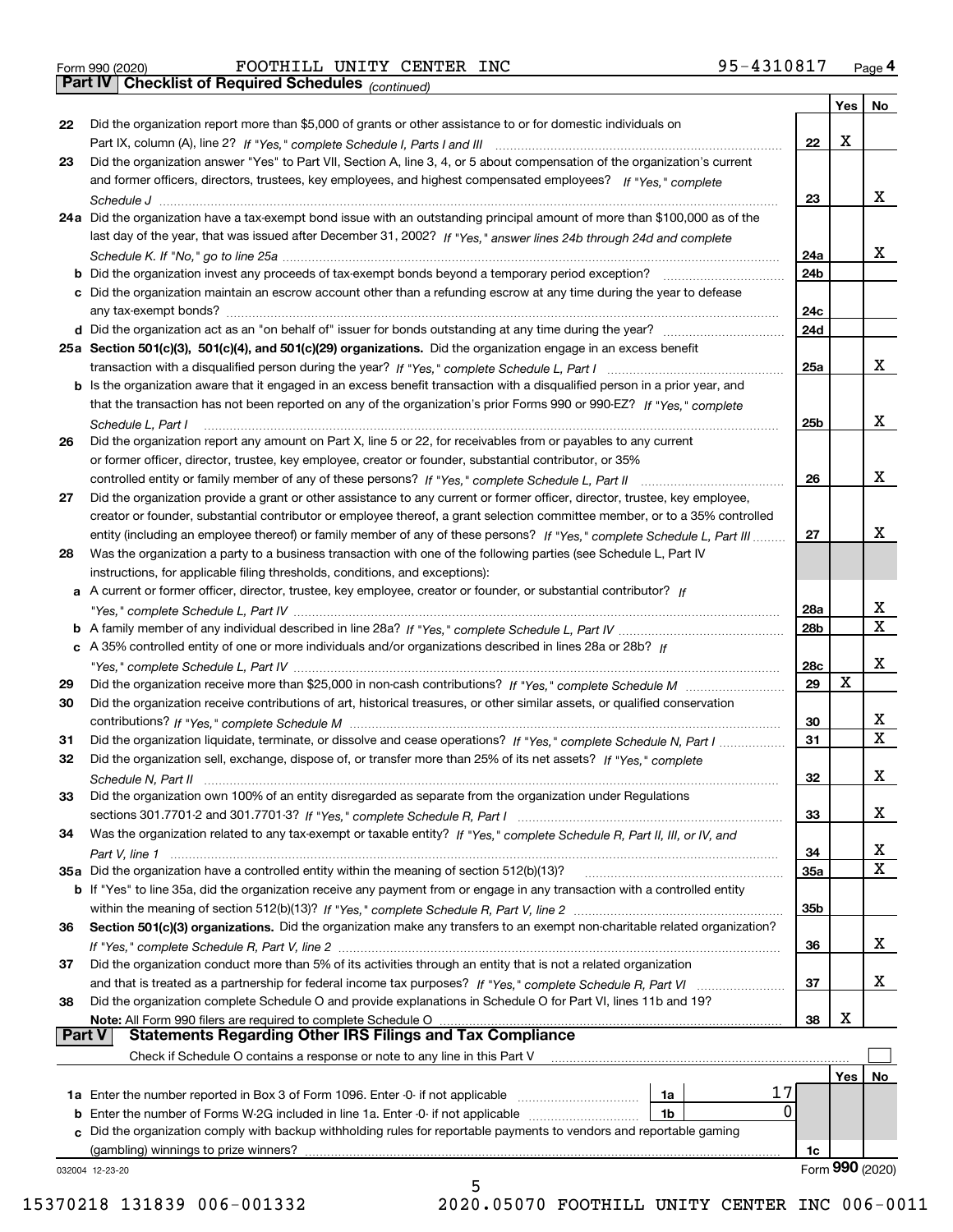|               | 95-4310817<br>FOOTHILL UNITY CENTER INC<br>Form 990 (2020)                                                                                                                                                            |                |     | $_{\text{Page}}$ 5 |
|---------------|-----------------------------------------------------------------------------------------------------------------------------------------------------------------------------------------------------------------------|----------------|-----|--------------------|
| <b>Part V</b> | Statements Regarding Other IRS Filings and Tax Compliance (continued)                                                                                                                                                 |                |     |                    |
|               |                                                                                                                                                                                                                       |                | Yes | No                 |
|               | 2a Enter the number of employees reported on Form W-3, Transmittal of Wage and Tax Statements,                                                                                                                        |                |     |                    |
|               | 37<br>filed for the calendar year ending with or within the year covered by this return<br>2a                                                                                                                         |                |     |                    |
|               |                                                                                                                                                                                                                       | 2b             | х   |                    |
|               |                                                                                                                                                                                                                       |                |     |                    |
| За            | Did the organization have unrelated business gross income of \$1,000 or more during the year?                                                                                                                         | 3a             |     | x                  |
|               |                                                                                                                                                                                                                       | 3b             |     |                    |
|               | 4a At any time during the calendar year, did the organization have an interest in, or a signature or other authority over, a                                                                                          |                |     |                    |
|               |                                                                                                                                                                                                                       | 4a             |     | х                  |
|               | <b>b</b> If "Yes," enter the name of the foreign country $\blacktriangleright$                                                                                                                                        |                |     |                    |
|               | See instructions for filing requirements for FinCEN Form 114, Report of Foreign Bank and Financial Accounts (FBAR).                                                                                                   |                |     |                    |
| 5a            | Was the organization a party to a prohibited tax shelter transaction at any time during the tax year?                                                                                                                 | 5a             |     | х                  |
| b             |                                                                                                                                                                                                                       | 5 <sub>b</sub> |     | X                  |
| с             |                                                                                                                                                                                                                       | 5c             |     |                    |
|               | 6a Does the organization have annual gross receipts that are normally greater than \$100,000, and did the organization solicit                                                                                        |                |     |                    |
|               | any contributions that were not tax deductible as charitable contributions?                                                                                                                                           | 6a             |     | x                  |
|               | <b>b</b> If "Yes," did the organization include with every solicitation an express statement that such contributions or gifts                                                                                         |                |     |                    |
|               | were not tax deductible?                                                                                                                                                                                              | 6b             |     |                    |
| 7             | Organizations that may receive deductible contributions under section 170(c).                                                                                                                                         |                |     |                    |
| а             | Did the organization receive a payment in excess of \$75 made partly as a contribution and partly for goods and services provided to the payor?                                                                       | 7a             |     | x                  |
| b             | If "Yes," did the organization notify the donor of the value of the goods or services provided?                                                                                                                       | 7b             |     |                    |
| с             | Did the organization sell, exchange, or otherwise dispose of tangible personal property for which it was required                                                                                                     |                |     |                    |
|               |                                                                                                                                                                                                                       | 7c             |     | х                  |
|               | 7d                                                                                                                                                                                                                    |                |     |                    |
| е             |                                                                                                                                                                                                                       | 7e             |     | х                  |
| f             | Did the organization, during the year, pay premiums, directly or indirectly, on a personal benefit contract?                                                                                                          | 7f             |     | X                  |
| g             | If the organization received a contribution of qualified intellectual property, did the organization file Form 8899 as required?                                                                                      | 7g             |     |                    |
| h             | If the organization received a contribution of cars, boats, airplanes, or other vehicles, did the organization file a Form 1098-C?                                                                                    | 7h             |     |                    |
| 8             | Sponsoring organizations maintaining donor advised funds. Did a donor advised fund maintained by the                                                                                                                  |                |     |                    |
|               | sponsoring organization have excess business holdings at any time during the year?                                                                                                                                    | 8              |     |                    |
| 9             | Sponsoring organizations maintaining donor advised funds.                                                                                                                                                             |                |     |                    |
| а             | Did the sponsoring organization make any taxable distributions under section 4966?                                                                                                                                    | 9а             |     |                    |
| b             | Did the sponsoring organization make a distribution to a donor, donor advisor, or related person?                                                                                                                     | 9b             |     |                    |
| 10            | Section 501(c)(7) organizations. Enter:<br>10a<br>a Initiation fees and capital contributions included on Part VIII, line 12 [111] [11] [11] Initiation fees and capital contributions included on Part VIII, line 12 |                |     |                    |
|               | 10 <sub>b</sub><br>Gross receipts, included on Form 990, Part VIII, line 12, for public use of club facilities                                                                                                        |                |     |                    |
| 11            | Section 501(c)(12) organizations. Enter:                                                                                                                                                                              |                |     |                    |
|               | Gross income from members or shareholders<br>11a                                                                                                                                                                      |                |     |                    |
| a<br>b        | Gross income from other sources (Do not net amounts due or paid to other sources against                                                                                                                              |                |     |                    |
|               | 11b                                                                                                                                                                                                                   |                |     |                    |
|               | 12a Section 4947(a)(1) non-exempt charitable trusts. Is the organization filing Form 990 in lieu of Form 1041?                                                                                                        | 12a            |     |                    |
|               | 12 <sub>b</sub><br><b>b</b> If "Yes," enter the amount of tax-exempt interest received or accrued during the year                                                                                                     |                |     |                    |
| 13            | Section 501(c)(29) qualified nonprofit health insurance issuers.                                                                                                                                                      |                |     |                    |
| a             | Is the organization licensed to issue qualified health plans in more than one state?                                                                                                                                  | 13a            |     |                    |
|               | Note: See the instructions for additional information the organization must report on Schedule O.                                                                                                                     |                |     |                    |
| b             | Enter the amount of reserves the organization is required to maintain by the states in which the                                                                                                                      |                |     |                    |
|               | 13 <sub>b</sub>                                                                                                                                                                                                       |                |     |                    |
|               | 13c                                                                                                                                                                                                                   |                |     |                    |
| 14a           | Did the organization receive any payments for indoor tanning services during the tax year?                                                                                                                            | 14a            |     | x                  |
|               | <b>b</b> If "Yes," has it filed a Form 720 to report these payments? If "No," provide an explanation on Schedule O                                                                                                    | 14b            |     |                    |
| 15            | Is the organization subject to the section 4960 tax on payment(s) of more than \$1,000,000 in remuneration or                                                                                                         |                |     |                    |
|               |                                                                                                                                                                                                                       | 15             |     | х                  |
|               | If "Yes," see instructions and file Form 4720, Schedule N.                                                                                                                                                            |                |     |                    |
| 16            | Is the organization an educational institution subject to the section 4968 excise tax on net investment income?                                                                                                       | 16             |     | х                  |
|               | If "Yes," complete Form 4720, Schedule O.                                                                                                                                                                             |                |     |                    |

Form (2020) **990**

032005 12-23-20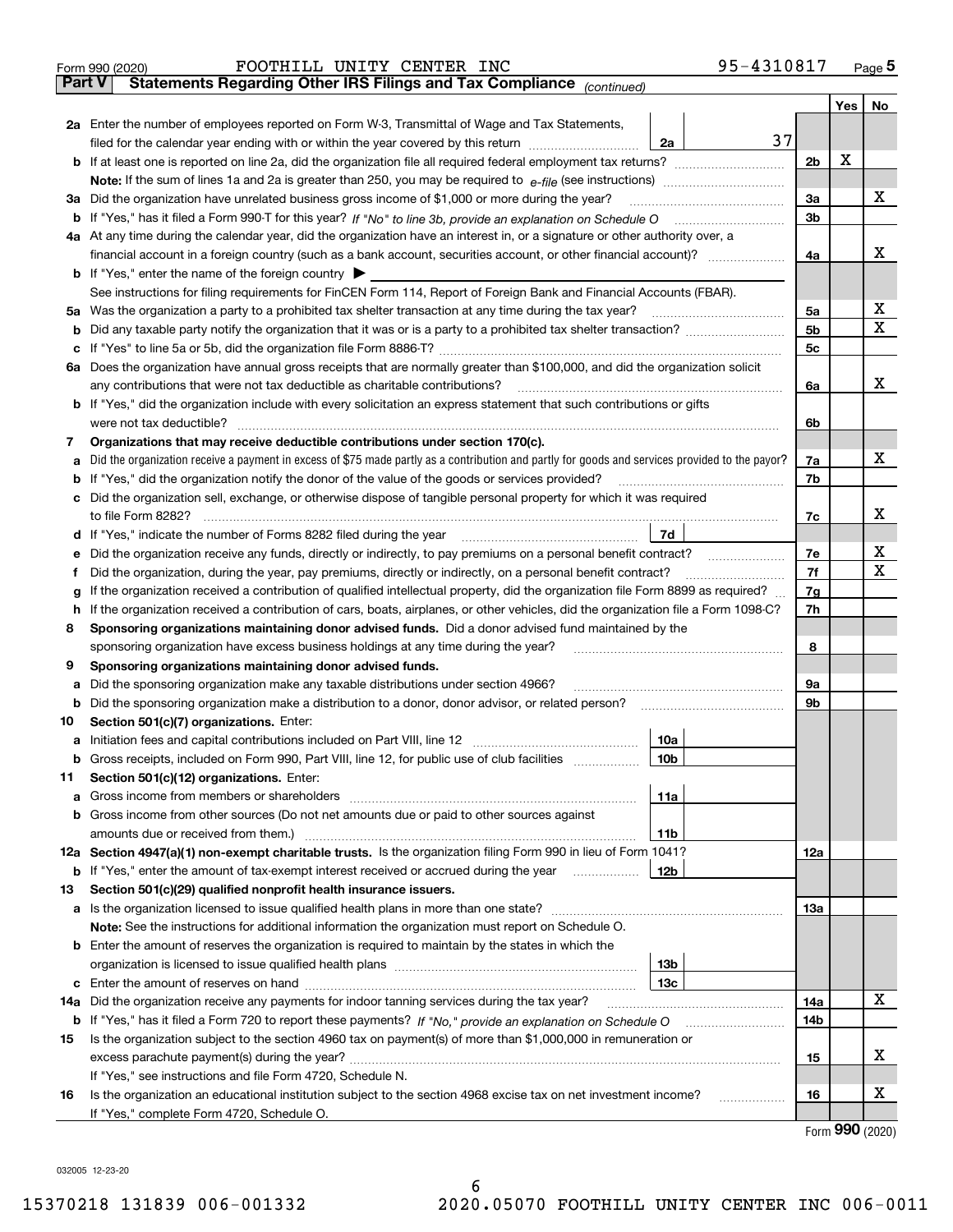|  | Form 990 (2020) |
|--|-----------------|
|  |                 |

| Form 990 (2020) | FOOTHILL UNITY CENTER INC |  | 95-4310817                                                                                                                    | $P_{\text{aqe}}$ 6 |
|-----------------|---------------------------|--|-------------------------------------------------------------------------------------------------------------------------------|--------------------|
|                 |                           |  | Part VI   Governance, Management, and Disclosure For each "Yes" response to lines 2 through 7b below, and for a "No" response |                    |
|                 |                           |  | to line 8a, 8b, or 10b below, describe the circumstances, processes, or changes on Schedule O. See instructions.              |                    |

|    |                                                                                                                                                                               |    |    |                 | Yes             | No                      |
|----|-------------------------------------------------------------------------------------------------------------------------------------------------------------------------------|----|----|-----------------|-----------------|-------------------------|
|    | <b>1a</b> Enter the number of voting members of the governing body at the end of the tax year <i>manumum</i>                                                                  | 1a | 23 |                 |                 |                         |
|    | If there are material differences in voting rights among members of the governing body, or if the governing                                                                   |    |    |                 |                 |                         |
|    | body delegated broad authority to an executive committee or similar committee, explain on Schedule O.                                                                         |    |    |                 |                 |                         |
| b  | Enter the number of voting members included on line 1a, above, who are independent                                                                                            | 1b | 23 |                 |                 |                         |
| 2  | Did any officer, director, trustee, or key employee have a family relationship or a business relationship with any other                                                      |    |    |                 |                 |                         |
|    | officer, director, trustee, or key employee?                                                                                                                                  |    |    | $\mathbf{2}$    |                 | X                       |
| 3  | Did the organization delegate control over management duties customarily performed by or under the direct supervision                                                         |    |    |                 |                 |                         |
|    |                                                                                                                                                                               |    |    | 3               |                 | X                       |
| 4  | Did the organization make any significant changes to its governing documents since the prior Form 990 was filed?                                                              |    |    | 4               |                 | $\overline{\mathbf{x}}$ |
| 5  |                                                                                                                                                                               |    |    | 5               |                 | $\mathbf X$             |
| 6  | Did the organization have members or stockholders?                                                                                                                            |    |    | 6               |                 | $\mathbf X$             |
| 7a | Did the organization have members, stockholders, or other persons who had the power to elect or appoint one or                                                                |    |    |                 |                 |                         |
|    |                                                                                                                                                                               |    |    | 7a              |                 | X                       |
|    | <b>b</b> Are any governance decisions of the organization reserved to (or subject to approval by) members, stockholders, or<br>persons other than the governing body?         |    |    | 7b              |                 | X                       |
| 8  | Did the organization contemporaneously document the meetings held or written actions undertaken during the year by the following:                                             |    |    |                 |                 |                         |
| a  |                                                                                                                                                                               |    |    | 8a              | X               |                         |
| b  |                                                                                                                                                                               |    |    | 8b              | X               |                         |
| 9  | Is there any officer, director, trustee, or key employee listed in Part VII, Section A, who cannot be reached at the                                                          |    |    |                 |                 |                         |
|    |                                                                                                                                                                               |    |    | 9               |                 | х                       |
|    | Section B. Policies <sub>(This Section B requests information about policies not required by the Internal Revenue Code.)</sub>                                                |    |    |                 |                 |                         |
|    |                                                                                                                                                                               |    |    |                 | Yes             | No                      |
|    |                                                                                                                                                                               |    |    | 10a             | X               |                         |
|    | <b>b</b> If "Yes," did the organization have written policies and procedures governing the activities of such chapters, affiliates,                                           |    |    |                 |                 |                         |
|    |                                                                                                                                                                               |    |    | 10 <sub>b</sub> | х               |                         |
|    | 11a Has the organization provided a complete copy of this Form 990 to all members of its governing body before filing the form?                                               |    |    | 11a             | X               |                         |
|    | <b>b</b> Describe in Schedule O the process, if any, used by the organization to review this Form 990.                                                                        |    |    |                 |                 |                         |
|    |                                                                                                                                                                               |    |    | 12a             | X               |                         |
| b  |                                                                                                                                                                               |    |    | 12b             | X               |                         |
| c  | Did the organization regularly and consistently monitor and enforce compliance with the policy? If "Yes," describe                                                            |    |    |                 |                 |                         |
|    | in Schedule O how this was done manufactured and contact the state of the state of the state of the state of t                                                                |    |    | 12c             | X               |                         |
| 13 |                                                                                                                                                                               |    |    | 13              | X               |                         |
| 14 | Did the organization have a written document retention and destruction policy? manufactured and the organization have a written document retention and destruction policy?    |    |    | 14              | X               |                         |
| 15 | Did the process for determining compensation of the following persons include a review and approval by independent                                                            |    |    |                 |                 |                         |
|    | persons, comparability data, and contemporaneous substantiation of the deliberation and decision?                                                                             |    |    |                 |                 |                         |
| а  | The organization's CEO, Executive Director, or top management official manufactured content content of the organization's CEO, Executive Director, or top management official |    |    | 15a             | X               |                         |
|    | <b>b</b> Other officers or key employees of the organization                                                                                                                  |    |    | 15b             |                 | X                       |
|    | If "Yes" to line 15a or 15b, describe the process in Schedule O (see instructions).                                                                                           |    |    |                 |                 |                         |
|    | 16a Did the organization invest in, contribute assets to, or participate in a joint venture or similar arrangement with a                                                     |    |    |                 |                 |                         |
|    | taxable entity during the year?                                                                                                                                               |    |    | 16a             |                 | X                       |
|    | b If "Yes," did the organization follow a written policy or procedure requiring the organization to evaluate its participation                                                |    |    |                 |                 |                         |
|    | in joint venture arrangements under applicable federal tax law, and take steps to safeguard the organization's                                                                |    |    |                 |                 |                         |
|    | exempt status with respect to such arrangements?                                                                                                                              |    |    | 16b             |                 |                         |
|    | <b>Section C. Disclosure</b>                                                                                                                                                  |    |    |                 |                 |                         |
| 17 | List the states with which a copy of this Form 990 is required to be filed $\blacktriangleright$ CA                                                                           |    |    |                 |                 |                         |
| 18 | Section 6104 requires an organization to make its Forms 1023 (1024 or 1024-A, if applicable), 990, and 990-T (Section 501(c)(3)s only) available                              |    |    |                 |                 |                         |
|    | for public inspection. Indicate how you made these available. Check all that apply.<br>$X$ Upon request<br>Another's website<br>Own website<br>Other (explain on Schedule O)  |    |    |                 |                 |                         |
| 19 | Describe on Schedule O whether (and if so, how) the organization made its governing documents, conflict of interest policy, and financial                                     |    |    |                 |                 |                         |
| 20 | statements available to the public during the tax year.<br>State the name, address, and telephone number of the person who possesses the organization's books and records     |    |    |                 |                 |                         |
|    | RENY SULTAN - 626-358-3486<br>91016<br>790 W. CHESTNUT AVENUE, MONROVIA, CA                                                                                                   |    |    |                 |                 |                         |
|    |                                                                                                                                                                               |    |    |                 | Form 990 (2020) |                         |
|    | 032006 12-23-20                                                                                                                                                               |    |    |                 |                 |                         |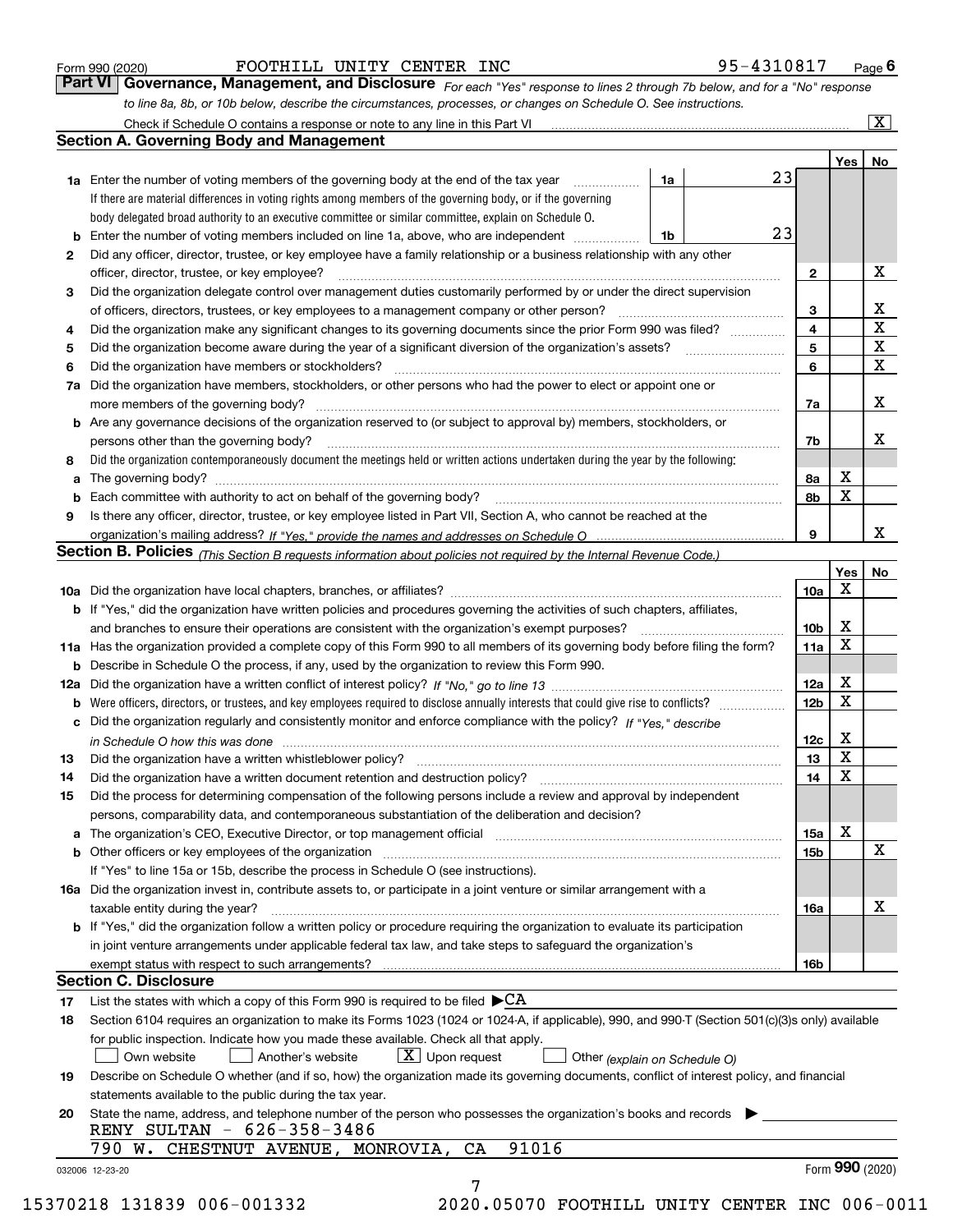$\mathcal{L}^{\text{max}}$ 

# **7Part VII Compensation of Officers, Directors, Trustees, Key Employees, Highest Compensated Employees, and Independent Contractors**

Check if Schedule O contains a response or note to any line in this Part VII

**Section A. Officers, Directors, Trustees, Key Employees, and Highest Compensated Employees**

**1a**  Complete this table for all persons required to be listed. Report compensation for the calendar year ending with or within the organization's tax year. **•** List all of the organization's current officers, directors, trustees (whether individuals or organizations), regardless of amount of compensation.

Enter -0- in columns (D), (E), and (F) if no compensation was paid.

 $\bullet$  List all of the organization's  $\,$ current key employees, if any. See instructions for definition of "key employee."

**•** List the organization's five current highest compensated employees (other than an officer, director, trustee, or key employee) who received reportable compensation (Box 5 of Form W-2 and/or Box 7 of Form 1099-MISC) of more than \$100,000 from the organization and any related organizations.

**•** List all of the organization's former officers, key employees, and highest compensated employees who received more than \$100,000 of reportable compensation from the organization and any related organizations.

**former directors or trustees**  ¥ List all of the organization's that received, in the capacity as a former director or trustee of the organization, more than \$10,000 of reportable compensation from the organization and any related organizations.

See instructions for the order in which to list the persons above.

Check this box if neither the organization nor any related organization compensated any current officer, director, or trustee.  $\mathcal{L}^{\text{max}}$ 

| (A)                           | (B)                    | (C)                           |                                 |                         |              |                                  | (D)    | (E)                             | (F)                              |                          |
|-------------------------------|------------------------|-------------------------------|---------------------------------|-------------------------|--------------|----------------------------------|--------|---------------------------------|----------------------------------|--------------------------|
| Name and title                | Average                |                               | (do not check more than one     |                         | Position     |                                  |        | Reportable                      | Reportable                       |                          |
|                               | hours per              |                               | box, unless person is both an   |                         |              |                                  |        | compensation                    | compensation                     | amount of                |
|                               | week                   |                               | officer and a director/trustee) |                         | from         | from related                     | other  |                                 |                                  |                          |
|                               | (list any<br>hours for |                               |                                 |                         |              |                                  |        | the                             | organizations<br>(W-2/1099-MISC) | compensation<br>from the |
|                               | related                |                               |                                 |                         |              |                                  |        | organization<br>(W-2/1099-MISC) |                                  | organization             |
|                               | organizations          |                               |                                 |                         |              |                                  |        |                                 |                                  | and related              |
|                               | below                  | ndividual trustee or director | Institutional trustee           |                         | Key employee |                                  |        |                                 |                                  | organizations            |
|                               | line)                  |                               |                                 | Officer                 |              | Highest compensated<br> employee | Former |                                 |                                  |                          |
| BETTY MCWILLIAMS<br>(1)       | 55.00                  |                               |                                 |                         |              |                                  |        |                                 |                                  |                          |
| EXECUTIVE DIRECTOR            |                        |                               |                                 | $\mathbf X$             |              |                                  |        | 115,524.                        | $\mathbf{0}$ .                   | 3,552.                   |
| RENY SULTAN<br>(2)            | 40.00                  |                               |                                 |                         |              |                                  |        |                                 |                                  |                          |
| FINANCE DIRECTOR              |                        |                               |                                 | $\mathbf X$             |              |                                  |        | 98,154.                         | $\mathbf 0$ .                    | 0.                       |
| GARY KOVACIC<br>(3)           | 2.00                   |                               |                                 |                         |              |                                  |        |                                 |                                  |                          |
| DIRECTOR/PRESIDENT            |                        | $\overline{\textbf{X}}$       |                                 | $\rm X$                 |              |                                  |        | 0.                              | $\mathbf 0$ .                    | $\mathbf 0$ .            |
| ERIC BELL<br>(4)              | 2.00                   |                               |                                 |                         |              |                                  |        |                                 |                                  |                          |
| DIRECTOR/VICE-PRESIDENT       |                        | $\overline{\mathbf{X}}$       |                                 | $\rm X$                 |              |                                  |        | 0.                              | $\mathbf 0$ .                    | $\mathbf 0$ .            |
| GREG VANNI<br>(5)             | 1.00                   |                               |                                 |                         |              |                                  |        |                                 |                                  |                          |
| DIRECTOR/VICE-PRESIDENT       |                        | $\overline{\mathbf{X}}$       |                                 | $\overline{\mathbf{X}}$ |              |                                  |        | 0.                              | $\mathbf 0$ .                    | $0_{.}$                  |
| (6)<br>REV. TERRY KEENAN      | 2.00                   |                               |                                 |                         |              |                                  |        |                                 |                                  |                          |
| DIRECTOR/TREASURER            |                        | $\overline{\mathbf{X}}$       |                                 | $\mathbf X$             |              |                                  |        | $\mathbf 0$ .                   | $\mathbf 0$ .                    | $\mathbf 0$ .            |
| <b>KAY KINSLER</b><br>(7)     | 2.00                   |                               |                                 |                         |              |                                  |        |                                 |                                  |                          |
| DIRECTOR/SECRETARY            |                        | $\overline{\text{X}}$         |                                 | X                       |              |                                  |        | $\mathbf 0$ .                   | $\mathbf 0$ .                    | $0_{.}$                  |
| (8)<br>BRIAN BARRETO          | 1.00                   |                               |                                 |                         |              |                                  |        |                                 |                                  |                          |
| <b>DIRECTOR</b>               |                        | $\overline{\mathbf{X}}$       |                                 |                         |              |                                  |        | 0.                              | $\mathbf 0$ .                    | $\mathbf 0$ .            |
| TOM DALY<br>(9)               | 1.00                   |                               |                                 |                         |              |                                  |        |                                 |                                  |                          |
| <b>DIRECTOR</b>               |                        | $\overline{\mathbf{X}}$       |                                 |                         |              |                                  |        | 0.                              | 0.                               | $0_{.}$                  |
| (10) LOIS GASTON              | 2.00                   |                               |                                 |                         |              |                                  |        |                                 |                                  |                          |
| <b>DIRECTOR</b>               |                        | $\overline{\text{X}}$         |                                 |                         |              |                                  |        | 0.                              | $\mathbf 0$ .                    | 0.                       |
| (11) REV. ULISES GUTIERREZ    | 1.00                   |                               |                                 |                         |              |                                  |        |                                 |                                  |                          |
| <b>DIRECTOR</b>               |                        | $\overline{\textbf{X}}$       |                                 |                         |              |                                  |        | 0.                              | 0.                               | $\mathbf 0$ .            |
| (12) MARY ANN LUTZ            | 2.00                   |                               |                                 |                         |              |                                  |        |                                 |                                  |                          |
| <b>DIRECTOR</b>               |                        | $\overline{\text{X}}$         |                                 |                         |              |                                  |        | 0.                              | $\mathbf 0$ .                    | $0_{.}$                  |
| (13) MARY SAENZ               | 1.00                   |                               |                                 |                         |              |                                  |        |                                 |                                  |                          |
| <b>DIRECTOR</b>               |                        | $\overline{\mathbf{X}}$       |                                 |                         |              |                                  |        | 0.                              | 0.                               | $0_{.}$                  |
| (14) DONALD P. SCHWEITZER     | 1.00                   |                               |                                 |                         |              |                                  |        |                                 |                                  |                          |
| <b>DIRECTOR</b>               |                        | $\overline{\text{X}}$         |                                 |                         |              |                                  |        | $\mathbf 0$ .                   | $\mathbf 0$ .                    | 0.                       |
| (15) DR. KATHERINE THOROSSIAN | 1.00                   |                               |                                 |                         |              |                                  |        |                                 |                                  |                          |
| <b>DIRECTOR</b>               |                        | $\overline{\mathbf{X}}$       |                                 |                         |              |                                  |        | 0.                              | 0.                               | 0.                       |
| (16) PAMELA K. VAZQUEZ        | 1.00                   |                               |                                 |                         |              |                                  |        |                                 |                                  |                          |
| <b>DIRECTOR</b>               |                        | $\rm X$                       |                                 |                         |              |                                  |        | 0.                              | $\mathbf 0$ .                    | 0.                       |
| (17) LINDA VIDOV              | 1.00                   |                               |                                 |                         |              |                                  |        |                                 |                                  |                          |
| <b>DIRECTOR</b>               |                        | $\rm X$                       |                                 |                         |              |                                  |        | 0.                              | $\mathbf{0}$ .                   | 0.<br>$\overline{2}$     |

8

032007 12-23-20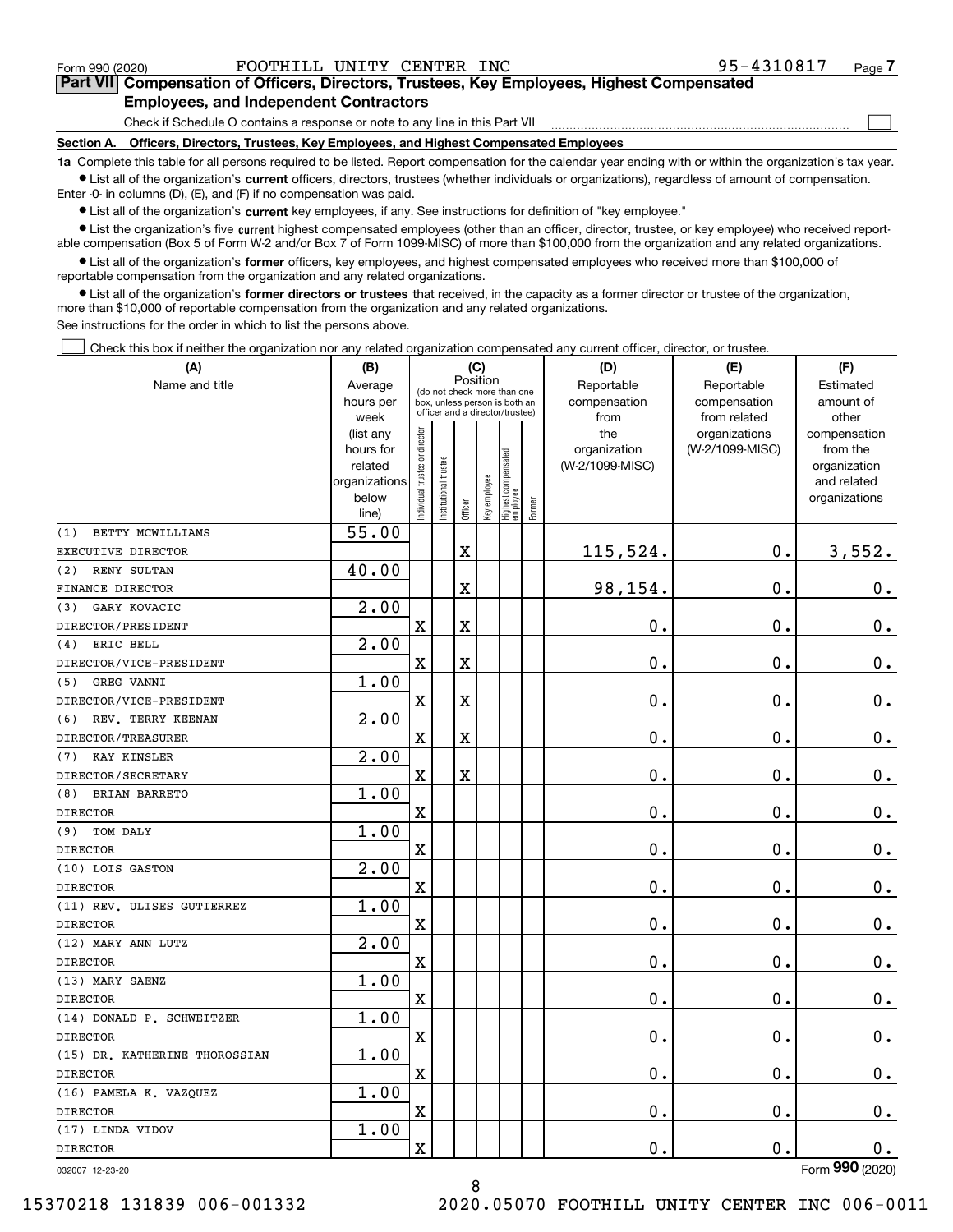|  | Form 990 (2020) |
|--|-----------------|
|  |                 |

| <b>Part VII</b><br>Section A. Officers, Directors, Trustees, Key Employees, and Highest Compensated Employees (continued)                    |                        |                                         |                       |         |              |                                                                  |        |                         |                                  |                  |     |                          |         |
|----------------------------------------------------------------------------------------------------------------------------------------------|------------------------|-----------------------------------------|-----------------------|---------|--------------|------------------------------------------------------------------|--------|-------------------------|----------------------------------|------------------|-----|--------------------------|---------|
| (A)                                                                                                                                          | (B)                    |                                         |                       | (C)     |              |                                                                  |        | (D)                     | (E)                              | (F)              |     |                          |         |
| Name and title                                                                                                                               | Average                | Position<br>(do not check more than one |                       |         |              |                                                                  |        | Reportable              | Reportable                       |                  |     | Estimated                |         |
|                                                                                                                                              | hours per              |                                         |                       |         |              | box, unless person is both an<br>officer and a director/trustee) |        | compensation            | compensation                     |                  |     | amount of                |         |
|                                                                                                                                              | week                   |                                         |                       |         |              |                                                                  |        | from                    | from related                     |                  |     | other                    |         |
|                                                                                                                                              | (list any<br>hours for | Individual trustee or director          |                       |         |              |                                                                  |        | the<br>organization     | organizations<br>(W-2/1099-MISC) |                  |     | compensation<br>from the |         |
|                                                                                                                                              | related                |                                         |                       |         |              |                                                                  |        | (W-2/1099-MISC)         |                                  |                  |     | organization             |         |
|                                                                                                                                              | organizations          |                                         |                       |         |              |                                                                  |        |                         |                                  |                  |     | and related              |         |
|                                                                                                                                              | below                  |                                         | Institutional trustee |         | Key employee | Highest compensated<br>employee                                  |        |                         |                                  |                  |     | organizations            |         |
|                                                                                                                                              | line)                  |                                         |                       | Officer |              |                                                                  | Former |                         |                                  |                  |     |                          |         |
| (18) MARGAUX VIERA                                                                                                                           | 1.00                   |                                         |                       |         |              |                                                                  |        |                         |                                  |                  |     |                          |         |
| <b>DIRECTOR</b>                                                                                                                              |                        | $\mathbf X$                             |                       |         |              |                                                                  |        | $\mathbf 0$ .           |                                  | 0.               |     |                          | $0_{.}$ |
| (19) BRIAN VOSBERG                                                                                                                           | 1.00                   |                                         |                       |         |              |                                                                  |        |                         |                                  |                  |     |                          |         |
| <b>DIRECTOR</b>                                                                                                                              |                        | $\mathbf X$                             |                       |         |              |                                                                  |        | 0.                      |                                  | 0.               |     |                          | $0_{.}$ |
| (20) ALICE WANG                                                                                                                              | 1.00                   |                                         |                       |         |              |                                                                  |        |                         |                                  |                  |     |                          |         |
| <b>DIRECTOR</b>                                                                                                                              |                        | $\overline{\mathbf{X}}$                 |                       |         |              |                                                                  |        | 0.                      |                                  | 0.               |     |                          | $0_{.}$ |
| (21) DR. GORDON AMERSON                                                                                                                      | 1.00                   |                                         |                       |         |              |                                                                  |        |                         |                                  |                  |     |                          |         |
| <b>DIRECTOR</b>                                                                                                                              |                        | $\mathbf X$                             |                       |         |              |                                                                  |        | 0.                      |                                  | 0.               |     |                          | 0.      |
| (22) CRUZ BACA                                                                                                                               | 1.00                   |                                         |                       |         |              |                                                                  |        |                         |                                  |                  |     |                          |         |
| <b>DIRECTOR</b>                                                                                                                              |                        | $\mathbf X$                             |                       |         |              |                                                                  |        | 0.                      |                                  | 0.               |     |                          | 0.      |
| (23) KAREN HERRERA                                                                                                                           | 1.00                   |                                         |                       |         |              |                                                                  |        |                         |                                  |                  |     |                          |         |
| <b>DIRECTOR</b>                                                                                                                              |                        | $\mathbf X$                             |                       |         |              |                                                                  |        | 0.                      |                                  | 0.               |     |                          | $0$ .   |
| (24) TOMAS LOPEZ                                                                                                                             | 1.00                   |                                         |                       |         |              |                                                                  |        |                         |                                  |                  |     |                          |         |
| <b>DIRECTOR</b>                                                                                                                              |                        | $\mathbf X$                             |                       |         |              |                                                                  |        | 0.                      |                                  | $\mathbf 0$ .    |     |                          | 0.      |
| (25) PETE SIBERELL                                                                                                                           | 1.00                   |                                         |                       |         |              |                                                                  |        |                         |                                  |                  |     |                          |         |
| <b>DIRECTOR</b>                                                                                                                              |                        | $\overline{\mathbf{X}}$                 |                       |         |              |                                                                  |        | 0.                      |                                  | $\mathbf 0$ .    |     |                          | 0.      |
|                                                                                                                                              |                        |                                         |                       |         |              |                                                                  |        |                         |                                  |                  |     |                          |         |
| 1b Subtotal                                                                                                                                  |                        |                                         |                       |         |              |                                                                  |        | 213,678.                |                                  | 0.               |     |                          | 3,552.  |
| c Total from continuation sheets to Part VII, Section A manufactured and response to Total from extension                                    |                        |                                         |                       |         |              |                                                                  |        | 0.                      |                                  | 0.               |     |                          | 0.      |
| d Total (add lines 1b and 1c)                                                                                                                |                        |                                         |                       |         |              |                                                                  |        | 213,678.                |                                  | $\overline{0}$ . |     | 3,552.                   |         |
| Total number of individuals (including but not limited to those listed above) who received more than \$100,000 of reportable<br>$\mathbf{2}$ |                        |                                         |                       |         |              |                                                                  |        |                         |                                  |                  |     |                          |         |
| compensation from the organization $\blacktriangleright$                                                                                     |                        |                                         |                       |         |              |                                                                  |        |                         |                                  |                  |     |                          | 1       |
|                                                                                                                                              |                        |                                         |                       |         |              |                                                                  |        |                         |                                  |                  |     | Yes                      | No      |
| Did the organization list any former officer, director, trustee, key employee, or highest compensated employee on<br>3                       |                        |                                         |                       |         |              |                                                                  |        |                         |                                  |                  |     |                          |         |
| line 1a? If "Yes," complete Schedule J for such individual                                                                                   |                        |                                         |                       |         |              |                                                                  |        |                         |                                  |                  | 3   |                          | х       |
| For any individual listed on line 1a, is the sum of reportable compensation and other compensation from the organization<br>4                |                        |                                         |                       |         |              |                                                                  |        |                         |                                  |                  |     |                          |         |
|                                                                                                                                              |                        |                                         |                       |         |              |                                                                  |        |                         |                                  |                  | 4   |                          | X       |
| Did any person listed on line 1a receive or accrue compensation from any unrelated organization or individual for services<br>5              |                        |                                         |                       |         |              |                                                                  |        |                         |                                  |                  |     |                          |         |
|                                                                                                                                              |                        |                                         |                       |         |              |                                                                  |        |                         |                                  |                  | 5   |                          | X       |
| <b>Section B. Independent Contractors</b>                                                                                                    |                        |                                         |                       |         |              |                                                                  |        |                         |                                  |                  |     |                          |         |
| Complete this table for your five highest compensated independent contractors that received more than \$100,000 of compensation from<br>1    |                        |                                         |                       |         |              |                                                                  |        |                         |                                  |                  |     |                          |         |
| the organization. Report compensation for the calendar year ending with or within the organization's tax year.                               |                        |                                         |                       |         |              |                                                                  |        |                         |                                  |                  |     |                          |         |
| (A)                                                                                                                                          |                        |                                         |                       |         |              |                                                                  |        | (B)                     |                                  |                  | (C) |                          |         |
| Name and business address                                                                                                                    |                        |                                         | <b>NONE</b>           |         |              |                                                                  |        | Description of services |                                  |                  |     | Compensation             |         |
|                                                                                                                                              |                        |                                         |                       |         |              |                                                                  |        |                         |                                  |                  |     |                          |         |
|                                                                                                                                              |                        |                                         |                       |         |              |                                                                  |        |                         |                                  |                  |     |                          |         |
|                                                                                                                                              |                        |                                         |                       |         |              |                                                                  |        |                         |                                  |                  |     |                          |         |
|                                                                                                                                              |                        |                                         |                       |         |              |                                                                  |        |                         |                                  |                  |     |                          |         |
|                                                                                                                                              |                        |                                         |                       |         |              |                                                                  |        |                         |                                  |                  |     |                          |         |
|                                                                                                                                              |                        |                                         |                       |         |              |                                                                  |        |                         |                                  |                  |     |                          |         |
|                                                                                                                                              |                        |                                         |                       |         |              |                                                                  |        |                         |                                  |                  |     |                          |         |
|                                                                                                                                              |                        |                                         |                       |         |              |                                                                  |        |                         |                                  |                  |     |                          |         |

**2**Total number of independent contractors (including but not limited to those listed above) who received more than \$100,000 of compensation from the organization  $\blacktriangleright$ 0

Form (2020) **990**

032008 12-23-20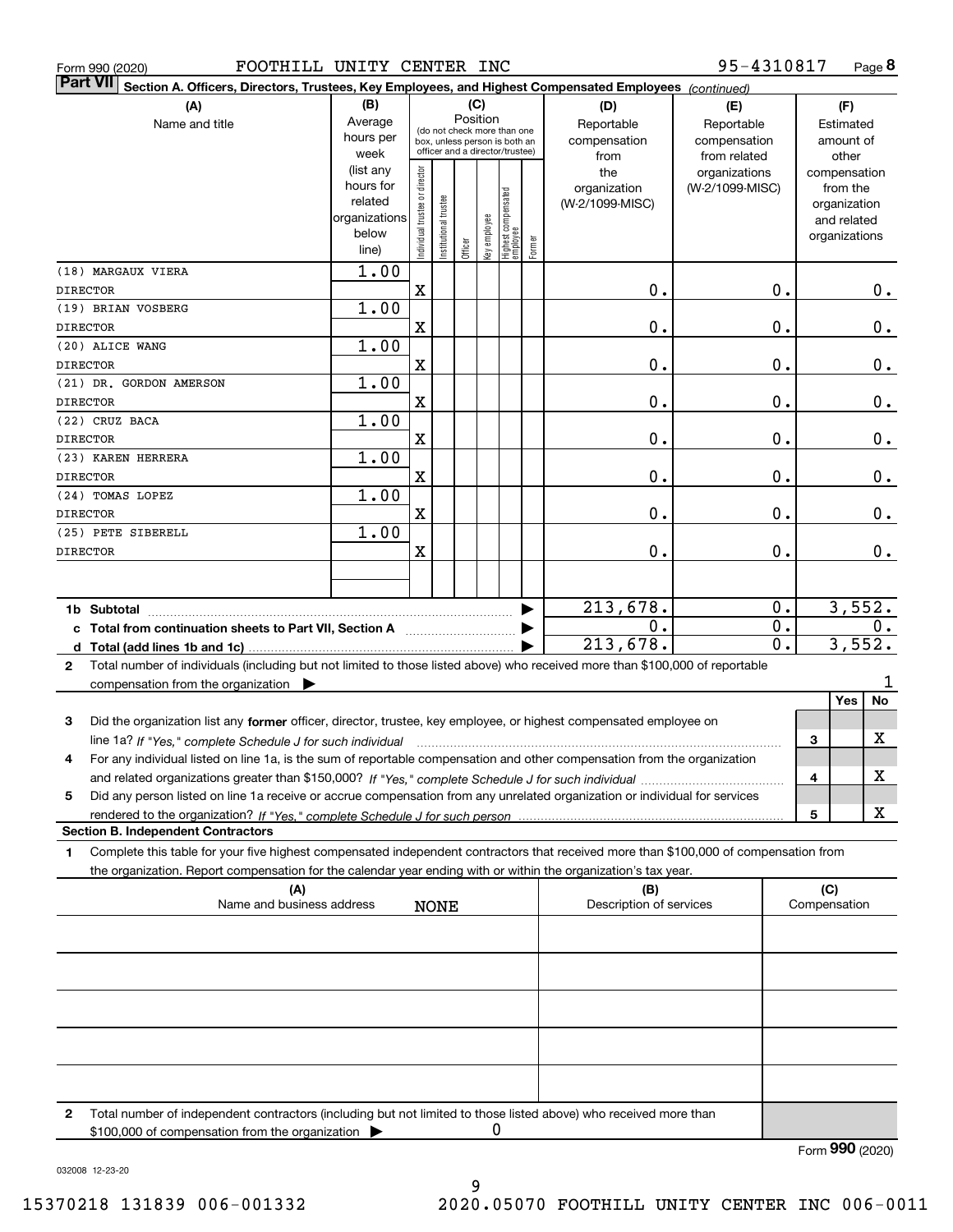|                                                           |                  | FOOTHILL UNITY CENTER INC<br>Form 990 (2020)                                       |                       |                      |                                                     | 95-4310817                    | Page 9                                                          |
|-----------------------------------------------------------|------------------|------------------------------------------------------------------------------------|-----------------------|----------------------|-----------------------------------------------------|-------------------------------|-----------------------------------------------------------------|
|                                                           | <b>Part VIII</b> | <b>Statement of Revenue</b>                                                        |                       |                      |                                                     |                               |                                                                 |
|                                                           |                  | Check if Schedule O contains a response or note to any line in this Part VIII      |                       |                      | $\overline{(\mathsf{B})}$ $\overline{(\mathsf{C})}$ |                               |                                                                 |
|                                                           |                  |                                                                                    |                       | (A)<br>Total revenue | Related or exempt<br>function revenue               | Unrelated<br>business revenue | (D)<br>Revenue excluded<br>from tax under<br>sections 512 - 514 |
|                                                           |                  | 1 a Federated campaigns<br>1a                                                      |                       |                      |                                                     |                               |                                                                 |
| Contributions, Gifts, Grants<br>and Other Similar Amounts |                  | 1 <sub>b</sub><br><b>b</b> Membership dues<br>$\ldots \ldots \ldots \ldots \ldots$ |                       |                      |                                                     |                               |                                                                 |
|                                                           |                  | 1 <sub>c</sub><br>Fundraising events<br>с                                          |                       |                      |                                                     |                               |                                                                 |
|                                                           |                  | 1 <sub>d</sub><br>d Related organizations                                          |                       |                      |                                                     |                               |                                                                 |
|                                                           |                  | 1e<br>Government grants (contributions)<br>е                                       | 618, 102.             |                      |                                                     |                               |                                                                 |
|                                                           |                  | f All other contributions, gifts, grants, and                                      |                       |                      |                                                     |                               |                                                                 |
|                                                           |                  | similar amounts not included above<br>1f                                           | <u>7,219,186.</u>     |                      |                                                     |                               |                                                                 |
|                                                           |                  | Noncash contributions included in lines 1a-1f<br>g                                 | $1g$ \$4,382,893.     |                      |                                                     |                               |                                                                 |
|                                                           |                  |                                                                                    |                       | 7,837,288.           |                                                     |                               |                                                                 |
|                                                           |                  |                                                                                    | <b>Business Code</b>  |                      |                                                     |                               |                                                                 |
|                                                           | 2a               | <u> 1989 - Andrea Stadt Britain, amerikansk politik (</u>                          |                       |                      |                                                     |                               |                                                                 |
|                                                           |                  | b<br><u> 1989 - Johann Stoff, fransk politik (d. 1989)</u>                         |                       |                      |                                                     |                               |                                                                 |
|                                                           |                  | c<br><u> 1989 - John Stone, amerikansk politiker (</u>                             |                       |                      |                                                     |                               |                                                                 |
|                                                           |                  | d<br>the control of the control of the control of the control of the control of    |                       |                      |                                                     |                               |                                                                 |
| Program Service<br>Revenue                                |                  | е                                                                                  |                       |                      |                                                     |                               |                                                                 |
|                                                           |                  | All other program service revenue<br>f                                             |                       |                      |                                                     |                               |                                                                 |
|                                                           |                  | g                                                                                  |                       |                      |                                                     |                               |                                                                 |
|                                                           | 3                | Investment income (including dividends, interest, and                              |                       |                      |                                                     |                               |                                                                 |
|                                                           |                  |                                                                                    |                       | 257,327.             |                                                     |                               | 257,327.                                                        |
|                                                           | 4                | Income from investment of tax-exempt bond proceeds                                 |                       |                      |                                                     |                               |                                                                 |
|                                                           | 5                |                                                                                    |                       |                      |                                                     |                               |                                                                 |
|                                                           |                  | (i) Real                                                                           | (ii) Personal         |                      |                                                     |                               |                                                                 |
|                                                           |                  | 6a<br>6 a Gross rents                                                              |                       |                      |                                                     |                               |                                                                 |
|                                                           |                  | 6b<br>Less: rental expenses<br>b                                                   |                       |                      |                                                     |                               |                                                                 |
|                                                           |                  | 6c<br>Rental income or (loss)<br>c                                                 |                       |                      |                                                     |                               |                                                                 |
|                                                           |                  | d Net rental income or (loss)                                                      |                       |                      |                                                     |                               |                                                                 |
|                                                           |                  | (i) Securities<br>7 a Gross amount from sales of                                   | (ii) Other            |                      |                                                     |                               |                                                                 |
|                                                           |                  | $7a$ 350,000.<br>assets other than inventory                                       |                       |                      |                                                     |                               |                                                                 |
|                                                           |                  | <b>b</b> Less: cost or other basis                                                 |                       |                      |                                                     |                               |                                                                 |
|                                                           |                  | $ 7b $ 15, 116.<br>and sales expenses                                              |                       |                      |                                                     |                               |                                                                 |
| evenue                                                    |                  | 7c 334,884.<br>c Gain or (loss)                                                    |                       |                      |                                                     |                               |                                                                 |
|                                                           |                  |                                                                                    |                       | 334,884.             |                                                     |                               | 334,884.                                                        |
| Other <sub>R</sub>                                        |                  | 8 a Gross income from fundraising events (not                                      |                       |                      |                                                     |                               |                                                                 |
|                                                           |                  |                                                                                    |                       |                      |                                                     |                               |                                                                 |
|                                                           |                  | contributions reported on line 1c). See                                            |                       |                      |                                                     |                               |                                                                 |
|                                                           |                  | 8a                                                                                 |                       |                      |                                                     |                               |                                                                 |
|                                                           |                  | l 8b<br><b>b</b> Less: direct expenses <i></i>                                     |                       |                      |                                                     |                               |                                                                 |
|                                                           |                  | c Net income or (loss) from fundraising events                                     |                       |                      |                                                     |                               |                                                                 |
|                                                           |                  | 9 a Gross income from gaming activities. See                                       |                       |                      |                                                     |                               |                                                                 |
|                                                           |                  | 9a                                                                                 |                       |                      |                                                     |                               |                                                                 |
|                                                           |                  | 9b<br><b>b</b> Less: direct expenses <b>manually</b>                               |                       |                      |                                                     |                               |                                                                 |
|                                                           |                  | c Net income or (loss) from gaming activities                                      | .                     |                      |                                                     |                               |                                                                 |
|                                                           |                  | 10 a Gross sales of inventory, less returns                                        |                       |                      |                                                     |                               |                                                                 |
|                                                           |                  | 10a<br>10 <sub>b</sub>                                                             |                       |                      |                                                     |                               |                                                                 |
|                                                           |                  |                                                                                    |                       |                      |                                                     |                               |                                                                 |
|                                                           |                  | c Net income or (loss) from sales of inventory                                     | <b>Business Code</b>  |                      |                                                     |                               |                                                                 |
|                                                           |                  | 11 a MISC                                                                          | 900099                | 30, 217.             |                                                     |                               | 30, 217.                                                        |
| Miscellaneous<br>Revenue                                  |                  | b                                                                                  |                       |                      |                                                     |                               |                                                                 |
|                                                           |                  |                                                                                    |                       |                      |                                                     |                               |                                                                 |
|                                                           |                  | c<br>the control of the control of the control of the control of the control of    |                       |                      |                                                     |                               |                                                                 |
|                                                           |                  |                                                                                    | $\blacktriangleright$ | 30, 217.             |                                                     |                               |                                                                 |
|                                                           | 12               |                                                                                    |                       | 8,459,716.           | 0.                                                  | 0.1                           | 622,428.                                                        |
|                                                           |                  |                                                                                    |                       |                      |                                                     |                               | Form 990 (2020)                                                 |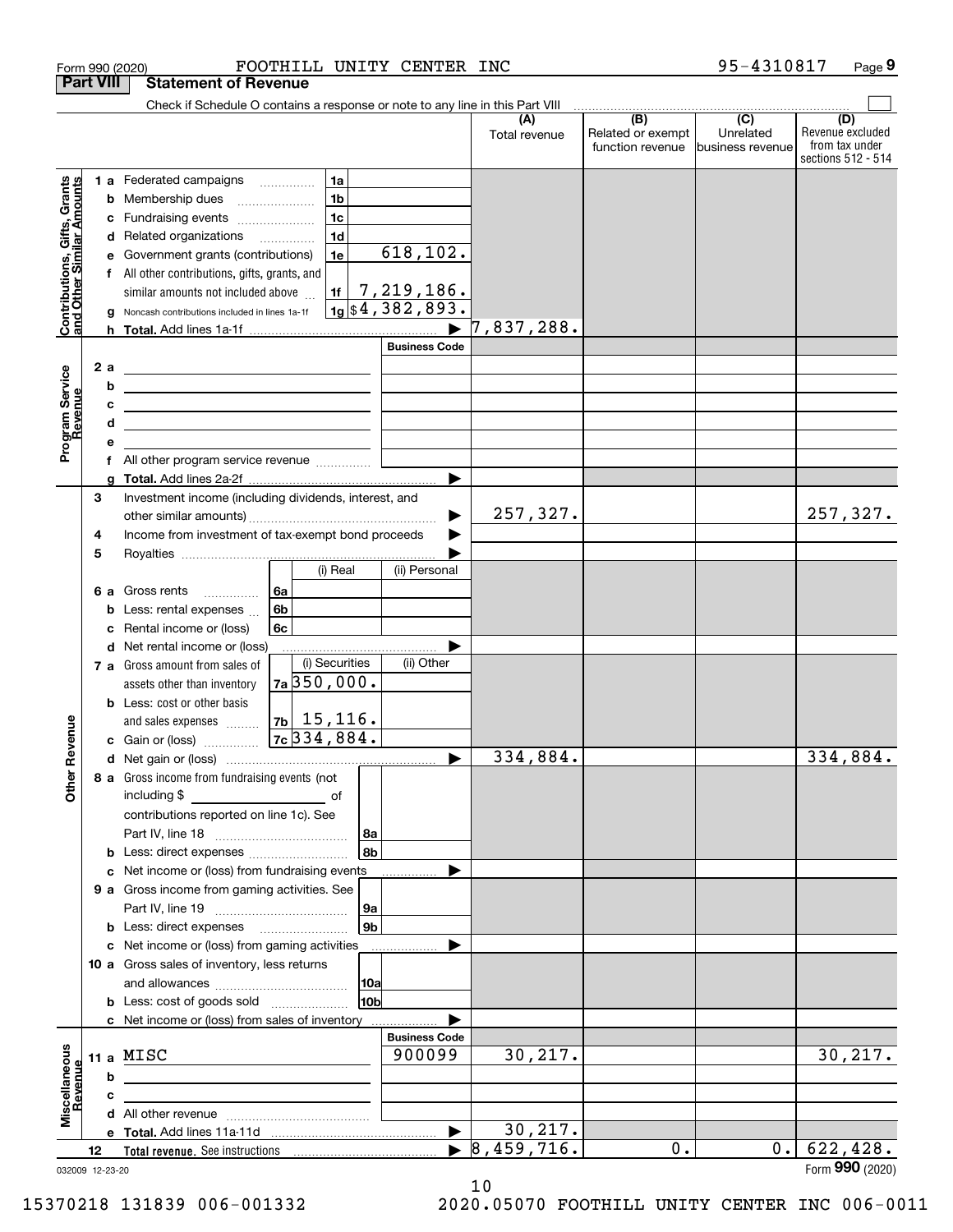$_{\rm Form}$   $_{990}$   $_{(2020)}$   $_{\rm PQe}$   $_{\rm FQOTHILL}$   $_{\rm UNITY}$   $_{\rm CENTER}$   $_{\rm INC}$   $_{\rm NTC}$   $_{\rm 95-4310817}$   $_{\rm Page}$ **Part IX Statement of Functional Expenses**

*Section 501(c)(3) and 501(c)(4) organizations must complete all columns. All other organizations must complete column (A).*

|              | Do not include amounts reported on lines 6b,<br>7b, 8b, 9b, and 10b of Part VIII.                                                                                                                          | (A)<br>Total expenses  | $\overline{(B)}$<br>Program service<br>expenses | (C)<br>Management and<br>general expenses | (D)<br>Fundraising<br>expenses |
|--------------|------------------------------------------------------------------------------------------------------------------------------------------------------------------------------------------------------------|------------------------|-------------------------------------------------|-------------------------------------------|--------------------------------|
| 1.           | Grants and other assistance to domestic organizations                                                                                                                                                      |                        |                                                 |                                           |                                |
|              | and domestic governments. See Part IV, line 21                                                                                                                                                             |                        |                                                 |                                           |                                |
| $\mathbf{2}$ | Grants and other assistance to domestic                                                                                                                                                                    |                        |                                                 |                                           |                                |
|              | individuals. See Part IV, line 22                                                                                                                                                                          | 4,378,595.             | 4,378,595.                                      |                                           |                                |
| 3            | Grants and other assistance to foreign                                                                                                                                                                     |                        |                                                 |                                           |                                |
|              | organizations, foreign governments, and foreign                                                                                                                                                            |                        |                                                 |                                           |                                |
|              | individuals. See Part IV, lines 15 and 16                                                                                                                                                                  |                        |                                                 |                                           |                                |
| 4            | Benefits paid to or for members                                                                                                                                                                            |                        |                                                 |                                           |                                |
| 5            | Compensation of current officers, directors,                                                                                                                                                               |                        |                                                 |                                           |                                |
|              |                                                                                                                                                                                                            | 217,230.               | 159,061.                                        | 31,538.                                   | 26,631.                        |
| 6            | Compensation not included above to disqualified                                                                                                                                                            |                        |                                                 |                                           |                                |
|              | persons (as defined under section 4958(f)(1)) and                                                                                                                                                          |                        |                                                 |                                           |                                |
|              | persons described in section $4958(c)(3)(B)$<br>$\sim$                                                                                                                                                     |                        |                                                 |                                           |                                |
| 7            | Other salaries and wages                                                                                                                                                                                   | 1, 136, 282.           | 1,058,746.                                      | 76,814.                                   | 722.                           |
| 8            | Pension plan accruals and contributions (include                                                                                                                                                           |                        |                                                 |                                           |                                |
|              | section 401(k) and 403(b) employer contributions)                                                                                                                                                          |                        |                                                 |                                           |                                |
| 9            |                                                                                                                                                                                                            | 190,864.               | 172,132.                                        | 15, 198.                                  | $\frac{3,534.}{1,651.}$        |
| 10           |                                                                                                                                                                                                            | 82,536.                | 74, 282.                                        | 6,603.                                    |                                |
| 11           | Fees for services (nonemployees):                                                                                                                                                                          |                        |                                                 |                                           |                                |
| a            |                                                                                                                                                                                                            |                        |                                                 |                                           |                                |
| b            |                                                                                                                                                                                                            |                        |                                                 |                                           |                                |
|              |                                                                                                                                                                                                            |                        |                                                 |                                           |                                |
| d            |                                                                                                                                                                                                            |                        |                                                 |                                           |                                |
| е            | Professional fundraising services. See Part IV, line 17                                                                                                                                                    |                        |                                                 |                                           |                                |
| f            | Investment management fees                                                                                                                                                                                 | 21, 263.               |                                                 | 21, 263.                                  |                                |
| g            | Other. (If line 11g amount exceeds 10% of line 25,                                                                                                                                                         |                        |                                                 |                                           |                                |
|              | column (A) amount, list line 11g expenses on Sch O.)                                                                                                                                                       | 64,085.                |                                                 | 64,085.                                   |                                |
| 12           |                                                                                                                                                                                                            | 13,411.                | 12,070.                                         | 1,073.                                    | 268.                           |
| 13           |                                                                                                                                                                                                            | 98,172.                | 88,067.                                         | 8,083.                                    | 2,022.                         |
| 14           |                                                                                                                                                                                                            | $\overline{21}$ , 068. | 18,962.                                         | 1,685.                                    | 421.                           |
| 15           |                                                                                                                                                                                                            |                        |                                                 |                                           |                                |
| 16           |                                                                                                                                                                                                            | 166,642.               | 149,978.                                        | 13,331.                                   | 3,333.                         |
| 17           | Travel                                                                                                                                                                                                     | 6,351.                 | 5,716.                                          | 508.                                      | 127.                           |
| 18           | Payments of travel or entertainment expenses                                                                                                                                                               |                        |                                                 |                                           |                                |
|              | for any federal, state, or local public officials                                                                                                                                                          |                        |                                                 |                                           |                                |
| 19           | Conferences, conventions, and meetings                                                                                                                                                                     | 6, 563.                | $\overline{5,907}$ .                            | 525.                                      | 131.                           |
| 20           | Interest                                                                                                                                                                                                   | 110,751.               | 99,676.                                         | 8,860.                                    | $\overline{2,215.}$            |
| 21           |                                                                                                                                                                                                            |                        |                                                 |                                           |                                |
| 22           | Depreciation, depletion, and amortization                                                                                                                                                                  | 176, 789.              | 159,110.                                        | 14, 143.                                  | 3,536.                         |
| 23           | Insurance                                                                                                                                                                                                  | 30,749.                | 27,674.                                         | 2,460.                                    | 615.                           |
| 24           | Other expenses. Itemize expenses not covered<br>above (List miscellaneous expenses on line 24e. If<br>line 24e amount exceeds 10% of line 25, column (A)<br>amount, list line 24e expenses on Schedule 0.) |                        |                                                 |                                           |                                |
|              | a ADDITIONAL PROGRAM                                                                                                                                                                                       | 437,034.               | 393,331.                                        | 34,962.                                   | 8,741.                         |
| b            | VEHICLE EXPENSE                                                                                                                                                                                            | 30,464.                | $\overline{27,418}$ .                           | 2,437.                                    | 609.                           |
| c            | <b>EVENTS</b>                                                                                                                                                                                              | 6,020.                 | $\overline{5,418}$ .                            | 482.                                      | 120.                           |
| d            |                                                                                                                                                                                                            |                        |                                                 |                                           |                                |
|              | e All other expenses                                                                                                                                                                                       | 30,796.                | 27,716.                                         | 2,464.                                    | 616.                           |
| 25           | Total functional expenses. Add lines 1 through 24e                                                                                                                                                         | 7,225,665.             | 6,863,859.                                      | 306, 514.                                 | 55, 292.                       |
| 26           | Joint costs. Complete this line only if the organization                                                                                                                                                   |                        |                                                 |                                           |                                |
|              | reported in column (B) joint costs from a combined                                                                                                                                                         |                        |                                                 |                                           |                                |
|              | educational campaign and fundraising solicitation.                                                                                                                                                         |                        |                                                 |                                           |                                |
|              | Check here $\blacktriangleright$<br>if following SOP 98-2 (ASC 958-720)                                                                                                                                    |                        |                                                 |                                           |                                |

11

032010 12-23-20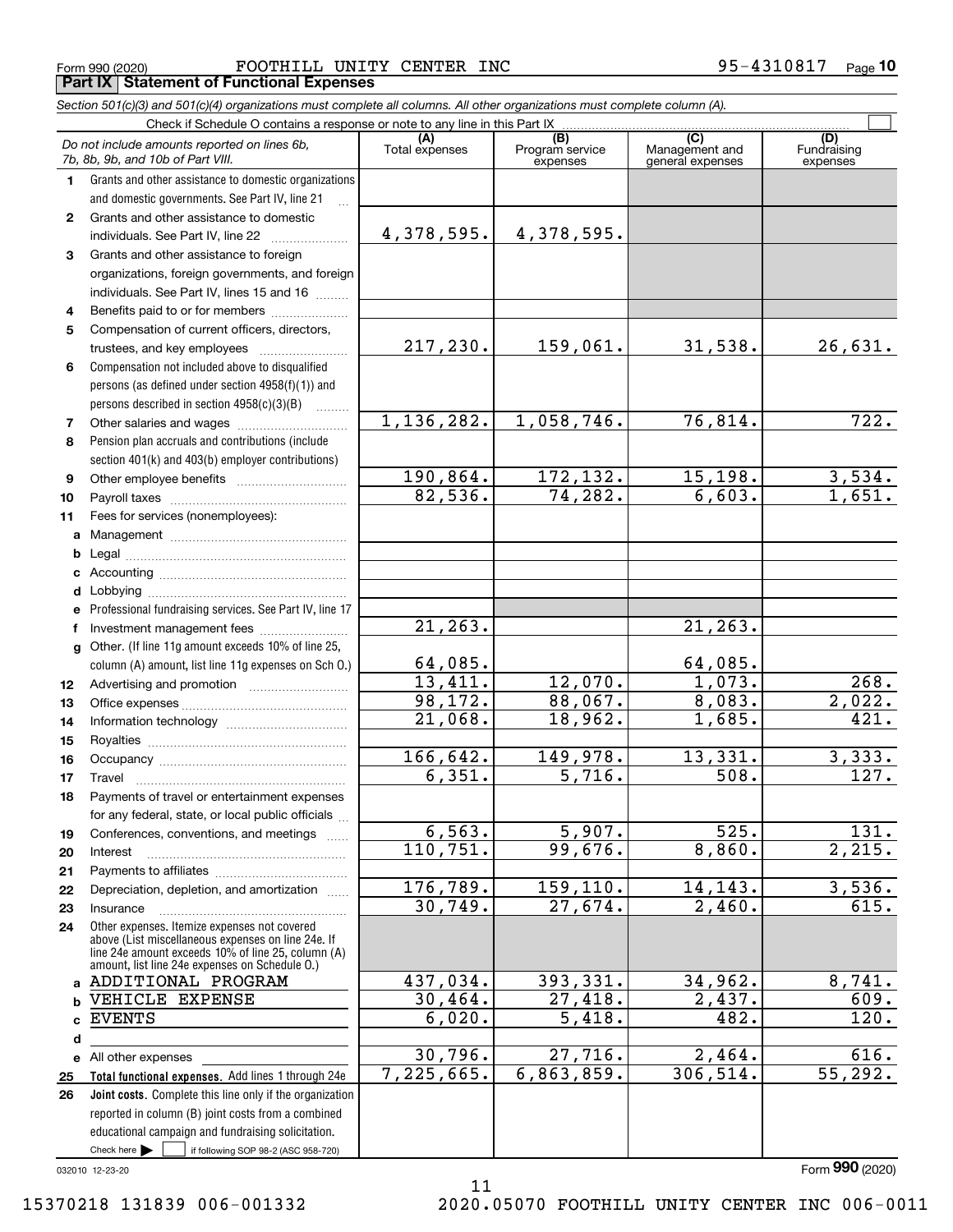**33**

Total liabilities and net assets/fund balances

**33**

18,943,615. 20,738,607.

| Form 990 (2020) |                      | FOOTHILL | UNITY | <b>CENTER</b> | <b>INC</b> | 4310817<br>$QF - A$ , | Page |
|-----------------|----------------------|----------|-------|---------------|------------|-----------------------|------|
| <b>Part X</b>   | <b>Balance Sheet</b> |          |       |               |            |                       |      |

|                             |          |                                                                                                                                                                                                                                |               |                 | (A)<br>Beginning of year |                | (B)<br>End of year               |
|-----------------------------|----------|--------------------------------------------------------------------------------------------------------------------------------------------------------------------------------------------------------------------------------|---------------|-----------------|--------------------------|----------------|----------------------------------|
|                             | 1        |                                                                                                                                                                                                                                |               |                 | 112, 541.                | $\blacksquare$ | $\overline{676}$ , 254.          |
|                             | 2        |                                                                                                                                                                                                                                |               |                 |                          | $\overline{2}$ |                                  |
|                             | з        |                                                                                                                                                                                                                                |               |                 | 302, 244.                | $\mathbf{3}$   | 276,594.                         |
|                             | 4        |                                                                                                                                                                                                                                |               |                 |                          | 4              |                                  |
|                             | 5        | Loans and other receivables from any current or former officer, director,                                                                                                                                                      |               |                 |                          |                |                                  |
|                             |          | trustee, key employee, creator or founder, substantial contributor, or 35%                                                                                                                                                     |               |                 |                          |                |                                  |
|                             |          | controlled entity or family member of any of these persons                                                                                                                                                                     |               |                 |                          | 5              |                                  |
|                             | 6        | Loans and other receivables from other disqualified persons (as defined                                                                                                                                                        |               |                 |                          |                |                                  |
|                             |          | under section $4958(f)(1)$ , and persons described in section $4958(c)(3)(B)$                                                                                                                                                  |               | 6               |                          |                |                                  |
|                             | 7        |                                                                                                                                                                                                                                |               |                 |                          | $\overline{7}$ |                                  |
| Assets                      | 8        |                                                                                                                                                                                                                                |               |                 |                          | 8              |                                  |
|                             | 9        | Prepaid expenses and deferred charges                                                                                                                                                                                          |               |                 | $\overline{5,346}$ .     | 9              |                                  |
|                             |          | 10a Land, buildings, and equipment: cost or other                                                                                                                                                                              |               |                 |                          |                |                                  |
|                             |          |                                                                                                                                                                                                                                |               |                 |                          |                |                                  |
|                             |          | <b>b</b> Less: accumulated depreciation                                                                                                                                                                                        | 6,980,824.    | 10 <sub>c</sub> | 6,866,937.               |                |                                  |
|                             | 11       |                                                                                                                                                                                                                                | 11, 542, 660. | 11              | 12,918,822.              |                |                                  |
|                             | 12       |                                                                                                                                                                                                                                |               | 12              |                          |                |                                  |
|                             | 13       |                                                                                                                                                                                                                                |               |                 | 13                       |                |                                  |
|                             | 14       |                                                                                                                                                                                                                                |               |                 | 14                       |                |                                  |
|                             | 15       |                                                                                                                                                                                                                                |               |                 |                          | 15             |                                  |
|                             | 16       |                                                                                                                                                                                                                                |               |                 | 18,943,615.              | 16             | 20,738,607.                      |
|                             | 17       |                                                                                                                                                                                                                                |               | 140, 554.       | 17                       | 231,041.       |                                  |
|                             | 18       |                                                                                                                                                                                                                                |               | 18              |                          |                |                                  |
|                             | 19       | Deferred revenue manual contracts and contracts are all the contracts and contracts are contracted and contracts are contracted and contract are contracted and contract are contracted and contract are contracted and contra |               |                 | 19                       | 112,658.       |                                  |
|                             | 20       |                                                                                                                                                                                                                                |               |                 |                          | 20             |                                  |
|                             | 21       | Escrow or custodial account liability. Complete Part IV of Schedule D                                                                                                                                                          |               | .               |                          | 21             |                                  |
|                             | 22       | Loans and other payables to any current or former officer, director,                                                                                                                                                           |               |                 |                          |                |                                  |
|                             |          | trustee, key employee, creator or founder, substantial contributor, or 35%                                                                                                                                                     |               |                 |                          |                |                                  |
| Liabilities                 |          | controlled entity or family member of any of these persons                                                                                                                                                                     |               |                 | 3, 145, 859.             | 22<br>23       | 2,176,466.                       |
|                             | 23<br>24 | Secured mortgages and notes payable to unrelated third parties<br>Unsecured notes and loans payable to unrelated third parties                                                                                                 |               |                 |                          | 24             | 191,970.                         |
|                             | 25       | Other liabilities (including federal income tax, payables to related third                                                                                                                                                     |               |                 |                          |                |                                  |
|                             |          | parties, and other liabilities not included on lines 17-24). Complete Part X                                                                                                                                                   |               |                 |                          |                |                                  |
|                             |          |                                                                                                                                                                                                                                |               |                 | 20,000.                  | 25             | 0.                               |
|                             | 26       | Total liabilities. Add lines 17 through 25                                                                                                                                                                                     |               |                 | 3,306,413.               | 26             | 2,712,135.                       |
|                             |          | Organizations that follow FASB ASC 958, check here $\blacktriangleright \boxed{X}$                                                                                                                                             |               |                 |                          |                |                                  |
|                             |          | and complete lines 27, 28, 32, and 33.                                                                                                                                                                                         |               |                 |                          |                |                                  |
|                             | 27       | Net assets without donor restrictions                                                                                                                                                                                          |               |                 | 4,580,106.               | 27             |                                  |
|                             | 28       | Net assets with donor restrictions                                                                                                                                                                                             |               |                 | 11,057,096.              | 28             | $\frac{5,606,934.}{12,419,538.}$ |
|                             |          | Organizations that do not follow FASB ASC 958, check here $\blacktriangleright$                                                                                                                                                |               |                 |                          |                |                                  |
|                             |          | and complete lines 29 through 33.                                                                                                                                                                                              |               |                 |                          |                |                                  |
|                             | 29       |                                                                                                                                                                                                                                |               |                 | 29                       |                |                                  |
|                             | 30       | Paid-in or capital surplus, or land, building, or equipment fund                                                                                                                                                               |               |                 |                          | 30             |                                  |
|                             | 31       | Retained earnings, endowment, accumulated income, or other funds                                                                                                                                                               |               |                 |                          | 31             |                                  |
| Net Assets or Fund Balances | 32       | Total net assets or fund balances                                                                                                                                                                                              |               | 15,637,202.     | 32                       | 18,026,472.    |                                  |
|                             |          |                                                                                                                                                                                                                                |               |                 |                          |                |                                  |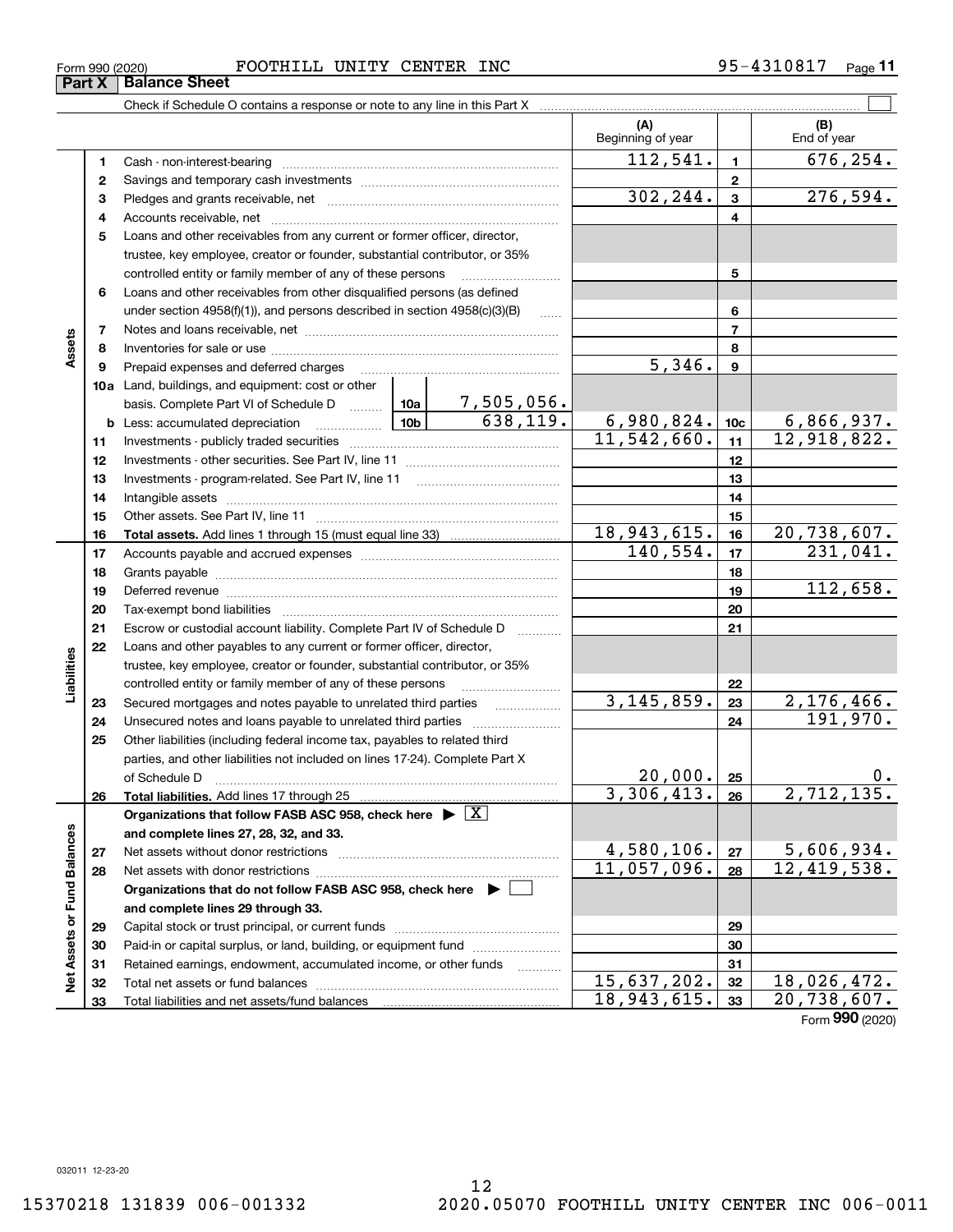|    | FOOTHILL UNITY CENTER INC<br>Form 990 (2020)                                                                                                                                                                                   |                         | 95-4310817     |     | $P_{aqe}$ 12            |
|----|--------------------------------------------------------------------------------------------------------------------------------------------------------------------------------------------------------------------------------|-------------------------|----------------|-----|-------------------------|
|    | <b>Reconciliation of Net Assets</b><br>Part XI                                                                                                                                                                                 |                         |                |     |                         |
|    |                                                                                                                                                                                                                                |                         |                |     |                         |
|    |                                                                                                                                                                                                                                |                         |                |     |                         |
| 1  | Total revenue (must equal Part VIII, column (A), line 12)                                                                                                                                                                      | 1.                      | 8,459,716.     |     |                         |
| 2  | Total expenses (must equal Part IX, column (A), line 25)                                                                                                                                                                       | $\mathfrak{p}$          | 7,225,665.     |     |                         |
| 3  | Revenue less expenses. Subtract line 2 from line 1                                                                                                                                                                             | $\overline{3}$          | 1,234,051.     |     |                         |
| 4  |                                                                                                                                                                                                                                | $\overline{\mathbf{4}}$ | 15,637,202.    |     |                         |
| 5  | Net unrealized gains (losses) on investments                                                                                                                                                                                   | 5                       | 1, 155, 219.   |     |                         |
| 6  | Donated services and use of facilities [111] matter contracts and the service of facilities [11] matter contracts and use of facilities [11] matter contracts and the service of facilities [11] matter contracts and the serv | 6                       |                |     |                         |
| 7  | Investment expenses www.communication.com/www.communication.com/www.communication.com/www.com                                                                                                                                  | $\overline{7}$          |                |     |                         |
| 8  | Prior period adjustments                                                                                                                                                                                                       | 8                       |                |     |                         |
| 9  | Other changes in net assets or fund balances (explain on Schedule O)                                                                                                                                                           | 9                       |                |     | 0.                      |
| 10 | Net assets or fund balances at end of year. Combine lines 3 through 9 (must equal Part X, line 32,                                                                                                                             |                         |                |     |                         |
|    |                                                                                                                                                                                                                                | 10                      | 18,026,472.    |     |                         |
|    | Part XII Financial Statements and Reporting                                                                                                                                                                                    |                         |                |     |                         |
|    |                                                                                                                                                                                                                                |                         |                |     | $\overline{\mathbf{X}}$ |
|    |                                                                                                                                                                                                                                |                         |                | Yes | <b>No</b>               |
| 1. | $\boxed{\mathbf{X}}$ Accrual<br>Accounting method used to prepare the Form 990: <u>June</u> Cash<br>Other                                                                                                                      |                         |                |     |                         |
|    | If the organization changed its method of accounting from a prior year or checked "Other," explain in Schedule O.                                                                                                              |                         |                |     |                         |
|    | 2a Were the organization's financial statements compiled or reviewed by an independent accountant?                                                                                                                             |                         | 2a             |     | x                       |
|    | If "Yes," check a box below to indicate whether the financial statements for the year were compiled or reviewed on a                                                                                                           |                         |                |     |                         |
|    | separate basis, consolidated basis, or both:                                                                                                                                                                                   |                         |                |     |                         |
|    | Separate basis<br>Consolidated basis<br>Both consolidated and separate basis                                                                                                                                                   |                         |                |     |                         |
|    | <b>b</b> Were the organization's financial statements audited by an independent accountant?                                                                                                                                    |                         | 2 <sub>b</sub> | X   |                         |
|    | If "Yes," check a box below to indicate whether the financial statements for the year were audited on a separate basis,                                                                                                        |                         |                |     |                         |
|    | consolidated basis, or both:                                                                                                                                                                                                   |                         |                |     |                         |
|    | $\vert$ X $\vert$ Separate basis<br>Consolidated basis<br>Both consolidated and separate basis                                                                                                                                 |                         |                |     |                         |
|    | c If "Yes" to line 2a or 2b, does the organization have a committee that assumes responsibility for oversight of the audit,                                                                                                    |                         |                |     |                         |
|    | review, or compilation of its financial statements and selection of an independent accountant?                                                                                                                                 |                         | 2c             | x   |                         |
|    | If the organization changed either its oversight process or selection process during the tax year, explain on Schedule O.                                                                                                      |                         |                |     |                         |
|    | 3a As a result of a federal award, was the organization required to undergo an audit or audits as set forth in the Single Audit                                                                                                |                         |                |     |                         |
|    |                                                                                                                                                                                                                                |                         | За             |     | x                       |
|    | b If "Yes," did the organization undergo the required audit or audits? If the organization did not undergo the required audit                                                                                                  |                         |                |     |                         |
|    |                                                                                                                                                                                                                                |                         | 3b             | nnn |                         |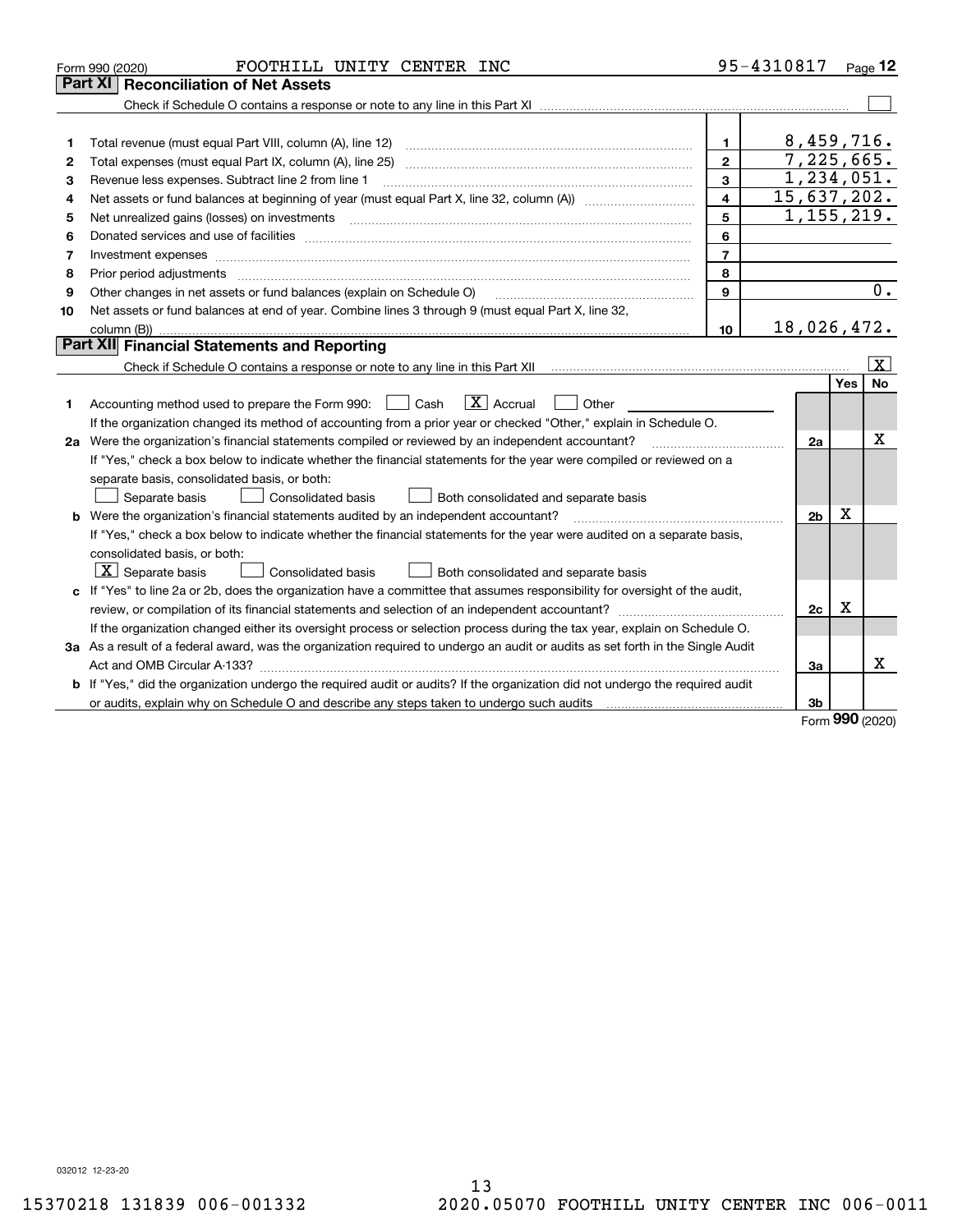| <b>SCHEDULE A</b> |
|-------------------|
|-------------------|

Department of the Treasury Internal Revenue Service

**(Form 990 or 990-EZ)**

# **Public Charity Status and Public Support**

**Complete if the organization is a section 501(c)(3) organization or a section 4947(a)(1) nonexempt charitable trust. | Attach to Form 990 or Form 990-EZ.** 

| ► Go to www.irs.gov/Form990 for instructions and the latest information. |
|--------------------------------------------------------------------------|
| <b>P</b> Allach to Form 330 or Form 330-EZ.                              |

|  | <b>Open to Public</b><br><b>Inspection</b> |  |
|--|--------------------------------------------|--|
|  |                                            |  |

OMB No. 1545-0047

**2020**

**Name of the organization Employer identification number**

|       |            |                                                                              |                                                                                                                                              |          |                                                                                                  | FOOTHILL UNITY CENTER INC                             |                                                                |    |                            |  | 95-4310817                           |  |  |  |
|-------|------------|------------------------------------------------------------------------------|----------------------------------------------------------------------------------------------------------------------------------------------|----------|--------------------------------------------------------------------------------------------------|-------------------------------------------------------|----------------------------------------------------------------|----|----------------------------|--|--------------------------------------|--|--|--|
|       | Part I     |                                                                              | Reason for Public Charity Status. (All organizations must complete this part.) See instructions.                                             |          |                                                                                                  |                                                       |                                                                |    |                            |  |                                      |  |  |  |
|       |            |                                                                              | The organization is not a private foundation because it is: (For lines 1 through 12, check only one box.)                                    |          |                                                                                                  |                                                       |                                                                |    |                            |  |                                      |  |  |  |
| 1     |            |                                                                              | A church, convention of churches, or association of churches described in section $170(b)(1)(A)(i)$ .                                        |          |                                                                                                  |                                                       |                                                                |    |                            |  |                                      |  |  |  |
| 2     |            |                                                                              | A school described in section 170(b)(1)(A)(ii). (Attach Schedule E (Form 990 or 990-EZ).)                                                    |          |                                                                                                  |                                                       |                                                                |    |                            |  |                                      |  |  |  |
| з     |            |                                                                              | A hospital or a cooperative hospital service organization described in section 170(b)(1)(A)(iii).                                            |          |                                                                                                  |                                                       |                                                                |    |                            |  |                                      |  |  |  |
| 4     |            |                                                                              | A medical research organization operated in conjunction with a hospital described in section 170(b)(1)(A)(iii). Enter the hospital's name,   |          |                                                                                                  |                                                       |                                                                |    |                            |  |                                      |  |  |  |
|       |            |                                                                              | city, and state:                                                                                                                             |          |                                                                                                  |                                                       |                                                                |    |                            |  |                                      |  |  |  |
| 5     |            |                                                                              | An organization operated for the benefit of a college or university owned or operated by a governmental unit described in                    |          |                                                                                                  |                                                       |                                                                |    |                            |  |                                      |  |  |  |
|       |            |                                                                              | section 170(b)(1)(A)(iv). (Complete Part II.)                                                                                                |          |                                                                                                  |                                                       |                                                                |    |                            |  |                                      |  |  |  |
| 6     |            |                                                                              |                                                                                                                                              |          | A federal, state, or local government or governmental unit described in section 170(b)(1)(A)(v). |                                                       |                                                                |    |                            |  |                                      |  |  |  |
|       | $7 \times$ |                                                                              | An organization that normally receives a substantial part of its support from a governmental unit or from the general public described in    |          |                                                                                                  |                                                       |                                                                |    |                            |  |                                      |  |  |  |
|       |            |                                                                              | section 170(b)(1)(A)(vi). (Complete Part II.)                                                                                                |          |                                                                                                  |                                                       |                                                                |    |                            |  |                                      |  |  |  |
| 8     |            | A community trust described in section 170(b)(1)(A)(vi). (Complete Part II.) |                                                                                                                                              |          |                                                                                                  |                                                       |                                                                |    |                            |  |                                      |  |  |  |
| 9     |            |                                                                              | An agricultural research organization described in section 170(b)(1)(A)(ix) operated in conjunction with a land-grant college                |          |                                                                                                  |                                                       |                                                                |    |                            |  |                                      |  |  |  |
|       |            |                                                                              | or university or a non-land-grant college of agriculture (see instructions). Enter the name, city, and state of the college or               |          |                                                                                                  |                                                       |                                                                |    |                            |  |                                      |  |  |  |
|       |            |                                                                              | university:                                                                                                                                  |          |                                                                                                  |                                                       |                                                                |    |                            |  |                                      |  |  |  |
| 10    |            |                                                                              | An organization that normally receives (1) more than 33 1/3% of its support from contributions, membership fees, and gross receipts from     |          |                                                                                                  |                                                       |                                                                |    |                            |  |                                      |  |  |  |
|       |            |                                                                              | activities related to its exempt functions, subject to certain exceptions; and (2) no more than 33 1/3% of its support from gross investment |          |                                                                                                  |                                                       |                                                                |    |                            |  |                                      |  |  |  |
|       |            |                                                                              | income and unrelated business taxable income (less section 511 tax) from businesses acquired by the organization after June 30, 1975.        |          |                                                                                                  |                                                       |                                                                |    |                            |  |                                      |  |  |  |
|       |            |                                                                              | See section 509(a)(2). (Complete Part III.)                                                                                                  |          |                                                                                                  |                                                       |                                                                |    |                            |  |                                      |  |  |  |
| 11    |            |                                                                              | An organization organized and operated exclusively to test for public safety. See section 509(a)(4).                                         |          |                                                                                                  |                                                       |                                                                |    |                            |  |                                      |  |  |  |
| 12    |            |                                                                              | An organization organized and operated exclusively for the benefit of, to perform the functions of, or to carry out the purposes of one or   |          |                                                                                                  |                                                       |                                                                |    |                            |  |                                      |  |  |  |
|       |            |                                                                              | more publicly supported organizations described in section 509(a)(1) or section 509(a)(2). See section 509(a)(3). Check the box in           |          |                                                                                                  |                                                       |                                                                |    |                            |  |                                      |  |  |  |
|       |            |                                                                              | lines 12a through 12d that describes the type of supporting organization and complete lines 12e, 12f, and 12g.                               |          |                                                                                                  |                                                       |                                                                |    |                            |  |                                      |  |  |  |
| а     |            |                                                                              | Type I. A supporting organization operated, supervised, or controlled by its supported organization(s), typically by giving                  |          |                                                                                                  |                                                       |                                                                |    |                            |  |                                      |  |  |  |
|       |            |                                                                              | the supported organization(s) the power to regularly appoint or elect a majority of the directors or trustees of the supporting              |          |                                                                                                  |                                                       |                                                                |    |                            |  |                                      |  |  |  |
|       |            |                                                                              | organization. You must complete Part IV, Sections A and B.                                                                                   |          |                                                                                                  |                                                       |                                                                |    |                            |  |                                      |  |  |  |
| b     |            |                                                                              | Type II. A supporting organization supervised or controlled in connection with its supported organization(s), by having                      |          |                                                                                                  |                                                       |                                                                |    |                            |  |                                      |  |  |  |
|       |            |                                                                              | control or management of the supporting organization vested in the same persons that control or manage the supported                         |          |                                                                                                  |                                                       |                                                                |    |                            |  |                                      |  |  |  |
|       |            |                                                                              | organization(s). You must complete Part IV, Sections A and C.                                                                                |          |                                                                                                  |                                                       |                                                                |    |                            |  |                                      |  |  |  |
| с     |            |                                                                              | Type III functionally integrated. A supporting organization operated in connection with, and functionally integrated with,                   |          |                                                                                                  |                                                       |                                                                |    |                            |  |                                      |  |  |  |
|       |            |                                                                              | its supported organization(s) (see instructions). You must complete Part IV, Sections A, D, and E.                                           |          |                                                                                                  |                                                       |                                                                |    |                            |  |                                      |  |  |  |
| d     |            |                                                                              | Type III non-functionally integrated. A supporting organization operated in connection with its supported organization(s)                    |          |                                                                                                  |                                                       |                                                                |    |                            |  |                                      |  |  |  |
|       |            |                                                                              | that is not functionally integrated. The organization generally must satisfy a distribution requirement and an attentiveness                 |          |                                                                                                  |                                                       |                                                                |    |                            |  |                                      |  |  |  |
|       |            |                                                                              | requirement (see instructions). You must complete Part IV, Sections A and D, and Part V.                                                     |          |                                                                                                  |                                                       |                                                                |    |                            |  |                                      |  |  |  |
| е     |            |                                                                              | Check this box if the organization received a written determination from the IRS that it is a Type I, Type II, Type III                      |          |                                                                                                  |                                                       |                                                                |    |                            |  |                                      |  |  |  |
|       |            |                                                                              | functionally integrated, or Type III non-functionally integrated supporting organization.                                                    |          |                                                                                                  |                                                       |                                                                |    |                            |  |                                      |  |  |  |
|       |            |                                                                              | Enter the number of supported organizations                                                                                                  |          |                                                                                                  |                                                       |                                                                |    |                            |  |                                      |  |  |  |
| a     |            |                                                                              | Provide the following information about the supported organization(s).                                                                       |          |                                                                                                  |                                                       |                                                                |    |                            |  |                                      |  |  |  |
|       |            |                                                                              | (i) Name of supported                                                                                                                        | (ii) EIN |                                                                                                  | (iii) Type of organization                            | (iv) Is the organization listed<br>in your governing document? |    | (v) Amount of monetary     |  | (vi) Amount of other                 |  |  |  |
|       |            |                                                                              | organization                                                                                                                                 |          |                                                                                                  | (described on lines 1-10<br>above (see instructions)) | Yes                                                            | No | support (see instructions) |  | support (see instructions)           |  |  |  |
|       |            |                                                                              |                                                                                                                                              |          |                                                                                                  |                                                       |                                                                |    |                            |  |                                      |  |  |  |
|       |            |                                                                              |                                                                                                                                              |          |                                                                                                  |                                                       |                                                                |    |                            |  |                                      |  |  |  |
|       |            |                                                                              |                                                                                                                                              |          |                                                                                                  |                                                       |                                                                |    |                            |  |                                      |  |  |  |
|       |            |                                                                              |                                                                                                                                              |          |                                                                                                  |                                                       |                                                                |    |                            |  |                                      |  |  |  |
|       |            |                                                                              |                                                                                                                                              |          |                                                                                                  |                                                       |                                                                |    |                            |  |                                      |  |  |  |
|       |            |                                                                              |                                                                                                                                              |          |                                                                                                  |                                                       |                                                                |    |                            |  |                                      |  |  |  |
|       |            |                                                                              |                                                                                                                                              |          |                                                                                                  |                                                       |                                                                |    |                            |  |                                      |  |  |  |
|       |            |                                                                              |                                                                                                                                              |          |                                                                                                  |                                                       |                                                                |    |                            |  |                                      |  |  |  |
|       |            |                                                                              |                                                                                                                                              |          |                                                                                                  |                                                       |                                                                |    |                            |  |                                      |  |  |  |
|       |            |                                                                              |                                                                                                                                              |          |                                                                                                  |                                                       |                                                                |    |                            |  |                                      |  |  |  |
| Total |            |                                                                              |                                                                                                                                              |          |                                                                                                  |                                                       |                                                                |    |                            |  |                                      |  |  |  |
|       |            |                                                                              | LHA For Paperwork Reduction Act Notice, see the Instructions for Form 990 or 990-EZ. 032021 01-25-21                                         |          |                                                                                                  |                                                       |                                                                |    |                            |  | Schedule A (Form 990 or 990-EZ) 2020 |  |  |  |

14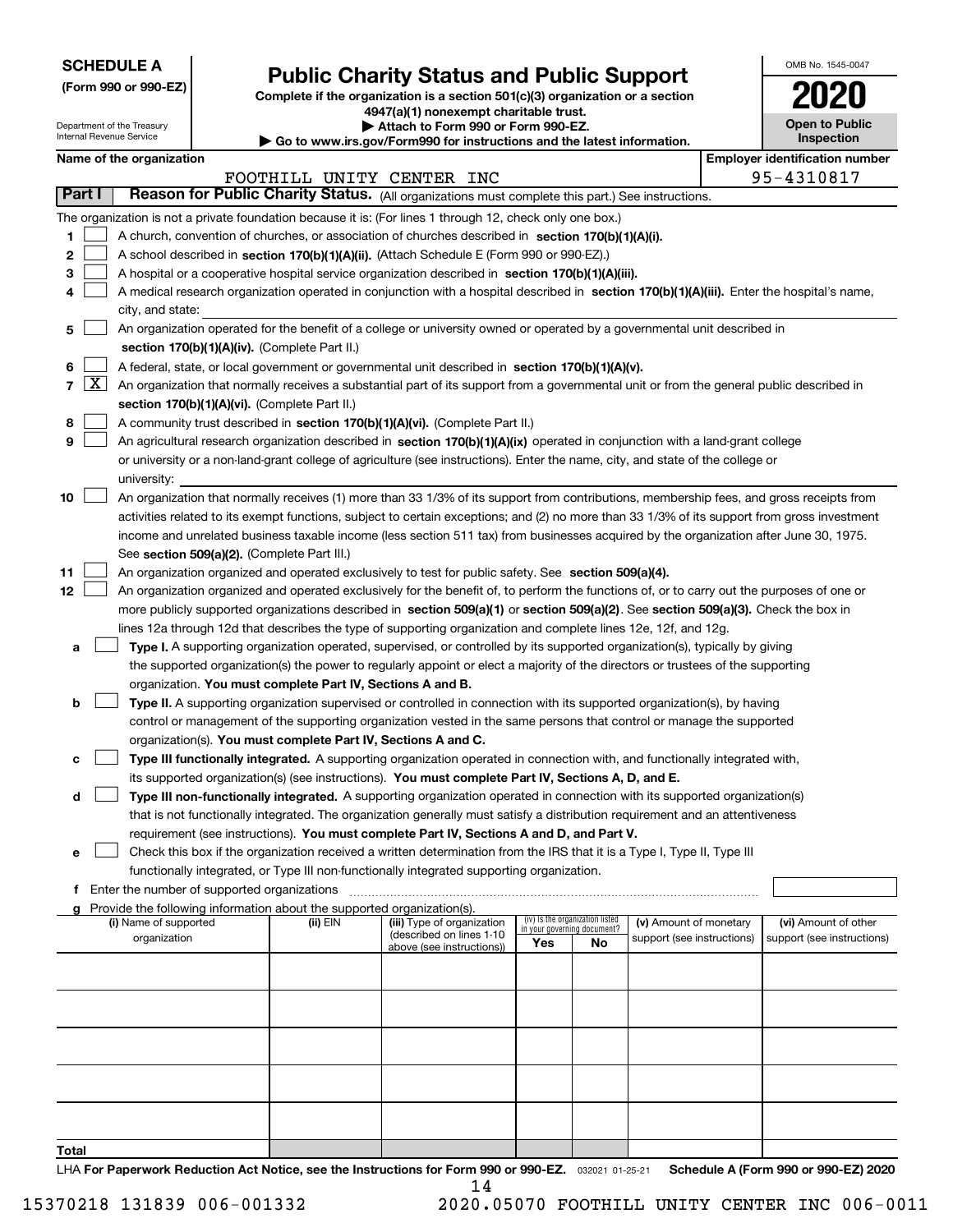#### Schedule A (Form 990 or 990-EZ) 2020 Page FOOTHILL UNITY CENTER INC 95-4310817

95-4310817 Page 2

(Complete only if you checked the box on line 5, 7, or 8 of Part I or if the organization failed to qualify under Part III. If the organization fails to qualify under the tests listed below, please complete Part III.) **Part II Support Schedule for Organizations Described in Sections 170(b)(1)(A)(iv) and 170(b)(1)(A)(vi)**

| Calendar year (or fiscal year beginning in)<br>(a) 2016<br>(b) 2017<br>$(c)$ 2018<br>$(d)$ 2019<br>(e) 2020<br>(f) Total<br>1 Gifts, grants, contributions, and<br>membership fees received. (Do not<br>7837288.23852289.<br>4381160.<br>3820650.<br>3207734.<br>4605457.<br>include any "unusual grants.")<br>2 Tax revenues levied for the organ-<br>ization's benefit and either paid to<br>or expended on its behalf<br>3 The value of services or facilities<br>furnished by a governmental unit to<br>the organization without charge<br>4381160.<br>7837288.23852289.<br>3820650.<br>3207734.<br>4605457.<br>4 Total. Add lines 1 through 3<br>5 The portion of total contributions<br>by each person (other than a<br>governmental unit or publicly<br>supported organization) included<br>on line 1 that exceeds 2% of the<br>amount shown on line 11,<br>column (f)<br><u>  514,144.</u><br>23338145.<br>6 Public support. Subtract line 5 from line 4. |               |
|-------------------------------------------------------------------------------------------------------------------------------------------------------------------------------------------------------------------------------------------------------------------------------------------------------------------------------------------------------------------------------------------------------------------------------------------------------------------------------------------------------------------------------------------------------------------------------------------------------------------------------------------------------------------------------------------------------------------------------------------------------------------------------------------------------------------------------------------------------------------------------------------------------------------------------------------------------------------|---------------|
|                                                                                                                                                                                                                                                                                                                                                                                                                                                                                                                                                                                                                                                                                                                                                                                                                                                                                                                                                                   |               |
|                                                                                                                                                                                                                                                                                                                                                                                                                                                                                                                                                                                                                                                                                                                                                                                                                                                                                                                                                                   |               |
|                                                                                                                                                                                                                                                                                                                                                                                                                                                                                                                                                                                                                                                                                                                                                                                                                                                                                                                                                                   |               |
|                                                                                                                                                                                                                                                                                                                                                                                                                                                                                                                                                                                                                                                                                                                                                                                                                                                                                                                                                                   |               |
|                                                                                                                                                                                                                                                                                                                                                                                                                                                                                                                                                                                                                                                                                                                                                                                                                                                                                                                                                                   |               |
|                                                                                                                                                                                                                                                                                                                                                                                                                                                                                                                                                                                                                                                                                                                                                                                                                                                                                                                                                                   |               |
|                                                                                                                                                                                                                                                                                                                                                                                                                                                                                                                                                                                                                                                                                                                                                                                                                                                                                                                                                                   |               |
|                                                                                                                                                                                                                                                                                                                                                                                                                                                                                                                                                                                                                                                                                                                                                                                                                                                                                                                                                                   |               |
|                                                                                                                                                                                                                                                                                                                                                                                                                                                                                                                                                                                                                                                                                                                                                                                                                                                                                                                                                                   |               |
|                                                                                                                                                                                                                                                                                                                                                                                                                                                                                                                                                                                                                                                                                                                                                                                                                                                                                                                                                                   |               |
|                                                                                                                                                                                                                                                                                                                                                                                                                                                                                                                                                                                                                                                                                                                                                                                                                                                                                                                                                                   |               |
|                                                                                                                                                                                                                                                                                                                                                                                                                                                                                                                                                                                                                                                                                                                                                                                                                                                                                                                                                                   |               |
|                                                                                                                                                                                                                                                                                                                                                                                                                                                                                                                                                                                                                                                                                                                                                                                                                                                                                                                                                                   |               |
|                                                                                                                                                                                                                                                                                                                                                                                                                                                                                                                                                                                                                                                                                                                                                                                                                                                                                                                                                                   |               |
|                                                                                                                                                                                                                                                                                                                                                                                                                                                                                                                                                                                                                                                                                                                                                                                                                                                                                                                                                                   |               |
|                                                                                                                                                                                                                                                                                                                                                                                                                                                                                                                                                                                                                                                                                                                                                                                                                                                                                                                                                                   |               |
|                                                                                                                                                                                                                                                                                                                                                                                                                                                                                                                                                                                                                                                                                                                                                                                                                                                                                                                                                                   |               |
|                                                                                                                                                                                                                                                                                                                                                                                                                                                                                                                                                                                                                                                                                                                                                                                                                                                                                                                                                                   |               |
|                                                                                                                                                                                                                                                                                                                                                                                                                                                                                                                                                                                                                                                                                                                                                                                                                                                                                                                                                                   |               |
| <b>Section B. Total Support</b>                                                                                                                                                                                                                                                                                                                                                                                                                                                                                                                                                                                                                                                                                                                                                                                                                                                                                                                                   |               |
| Calendar year (or fiscal year beginning in)<br>(a) 2016<br>$(c)$ 2018<br>$(d)$ 2019<br>(e) 2020<br>(b) 2017<br>(f) Total                                                                                                                                                                                                                                                                                                                                                                                                                                                                                                                                                                                                                                                                                                                                                                                                                                          |               |
| 7837288.23852289.<br>4381160.<br>3820650.<br>3207734.<br>4605457.<br><b>7</b> Amounts from line 4                                                                                                                                                                                                                                                                                                                                                                                                                                                                                                                                                                                                                                                                                                                                                                                                                                                                 |               |
| 8 Gross income from interest,                                                                                                                                                                                                                                                                                                                                                                                                                                                                                                                                                                                                                                                                                                                                                                                                                                                                                                                                     |               |
| dividends, payments received on                                                                                                                                                                                                                                                                                                                                                                                                                                                                                                                                                                                                                                                                                                                                                                                                                                                                                                                                   |               |
| securities loans, rents, royalties,                                                                                                                                                                                                                                                                                                                                                                                                                                                                                                                                                                                                                                                                                                                                                                                                                                                                                                                               |               |
| 102,529.<br>249,663.<br>271,960.<br>257,327.<br>323,490.<br>1204969.<br>and income from similar sources                                                                                                                                                                                                                                                                                                                                                                                                                                                                                                                                                                                                                                                                                                                                                                                                                                                           |               |
| 9 Net income from unrelated business                                                                                                                                                                                                                                                                                                                                                                                                                                                                                                                                                                                                                                                                                                                                                                                                                                                                                                                              |               |
| activities, whether or not the                                                                                                                                                                                                                                                                                                                                                                                                                                                                                                                                                                                                                                                                                                                                                                                                                                                                                                                                    |               |
| business is regularly carried on                                                                                                                                                                                                                                                                                                                                                                                                                                                                                                                                                                                                                                                                                                                                                                                                                                                                                                                                  |               |
| 10 Other income. Do not include gain                                                                                                                                                                                                                                                                                                                                                                                                                                                                                                                                                                                                                                                                                                                                                                                                                                                                                                                              |               |
| or loss from the sale of capital                                                                                                                                                                                                                                                                                                                                                                                                                                                                                                                                                                                                                                                                                                                                                                                                                                                                                                                                  |               |
| 30, 217.<br>1,339.<br>3, 264.<br>34,820.                                                                                                                                                                                                                                                                                                                                                                                                                                                                                                                                                                                                                                                                                                                                                                                                                                                                                                                          |               |
| assets (Explain in Part VI.)<br>25092078.<br>11 Total support. Add lines 7 through 10                                                                                                                                                                                                                                                                                                                                                                                                                                                                                                                                                                                                                                                                                                                                                                                                                                                                             |               |
| 12<br>12 Gross receipts from related activities, etc. (see instructions)                                                                                                                                                                                                                                                                                                                                                                                                                                                                                                                                                                                                                                                                                                                                                                                                                                                                                          |               |
| 13 First 5 years. If the Form 990 is for the organization's first, second, third, fourth, or fifth tax year as a section 501(c)(3)                                                                                                                                                                                                                                                                                                                                                                                                                                                                                                                                                                                                                                                                                                                                                                                                                                |               |
|                                                                                                                                                                                                                                                                                                                                                                                                                                                                                                                                                                                                                                                                                                                                                                                                                                                                                                                                                                   |               |
| organization, check this box and stop here manufactured and according to the state of the state of the state of the state of the state of the state of the state of the state of the state of the state of the state of the st<br><b>Section C. Computation of Public Support Percentage</b>                                                                                                                                                                                                                                                                                                                                                                                                                                                                                                                                                                                                                                                                      |               |
| 93.01<br>14                                                                                                                                                                                                                                                                                                                                                                                                                                                                                                                                                                                                                                                                                                                                                                                                                                                                                                                                                       |               |
| 94.24<br>15                                                                                                                                                                                                                                                                                                                                                                                                                                                                                                                                                                                                                                                                                                                                                                                                                                                                                                                                                       | $\frac{9}{6}$ |
|                                                                                                                                                                                                                                                                                                                                                                                                                                                                                                                                                                                                                                                                                                                                                                                                                                                                                                                                                                   | %             |
| 16a 33 1/3% support test - 2020. If the organization did not check the box on line 13, and line 14 is 33 1/3% or more, check this box and<br>$\blacktriangleright$ $\vert$ X $\vert$                                                                                                                                                                                                                                                                                                                                                                                                                                                                                                                                                                                                                                                                                                                                                                              |               |
| stop here. The organization qualifies as a publicly supported organization                                                                                                                                                                                                                                                                                                                                                                                                                                                                                                                                                                                                                                                                                                                                                                                                                                                                                        |               |
| b 33 1/3% support test - 2019. If the organization did not check a box on line 13 or 16a, and line 15 is 33 1/3% or more, check this box                                                                                                                                                                                                                                                                                                                                                                                                                                                                                                                                                                                                                                                                                                                                                                                                                          |               |
| and stop here. The organization qualifies as a publicly supported organization                                                                                                                                                                                                                                                                                                                                                                                                                                                                                                                                                                                                                                                                                                                                                                                                                                                                                    |               |
| 17a 10% -facts-and-circumstances test - 2020. If the organization did not check a box on line 13, 16a, or 16b, and line 14 is 10% or more,                                                                                                                                                                                                                                                                                                                                                                                                                                                                                                                                                                                                                                                                                                                                                                                                                        |               |
| and if the organization meets the facts-and-circumstances test, check this box and stop here. Explain in Part VI how the organization                                                                                                                                                                                                                                                                                                                                                                                                                                                                                                                                                                                                                                                                                                                                                                                                                             |               |
| meets the facts-and-circumstances test. The organization qualifies as a publicly supported organization                                                                                                                                                                                                                                                                                                                                                                                                                                                                                                                                                                                                                                                                                                                                                                                                                                                           |               |
| <b>b 10% -facts-and-circumstances test - 2019.</b> If the organization did not check a box on line 13, 16a, 16b, or 17a, and line 15 is 10% or                                                                                                                                                                                                                                                                                                                                                                                                                                                                                                                                                                                                                                                                                                                                                                                                                    |               |
| more, and if the organization meets the facts-and-circumstances test, check this box and stop here. Explain in Part VI how the                                                                                                                                                                                                                                                                                                                                                                                                                                                                                                                                                                                                                                                                                                                                                                                                                                    |               |
| organization meets the facts-and-circumstances test. The organization qualifies as a publicly supported organization                                                                                                                                                                                                                                                                                                                                                                                                                                                                                                                                                                                                                                                                                                                                                                                                                                              |               |
| Private foundation. If the organization did not check a box on line 13, 16a, 16b, 17a, or 17b, check this box and see instructions<br>18<br>Schedule A (Form 990 or 990-F7) 2020                                                                                                                                                                                                                                                                                                                                                                                                                                                                                                                                                                                                                                                                                                                                                                                  |               |

**Schedule A (Form 990 or 990-EZ) 2020**

032022 01-25-21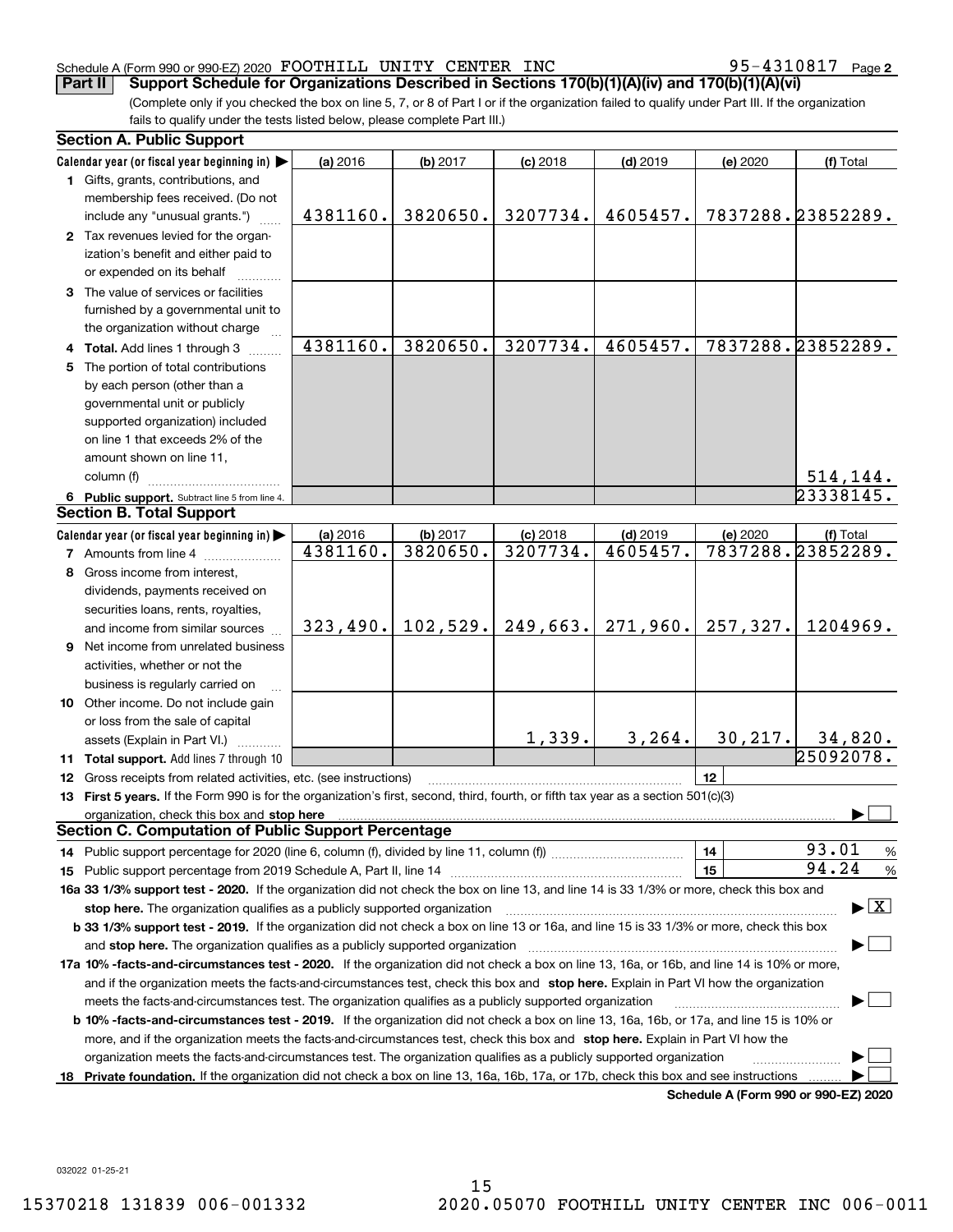### Schedule A (Form 990 or 990-EZ) 2020 Page FOOTHILL UNITY CENTER INC 95-4310817

(Complete only if you checked the box on line 10 of Part I or if the organization failed to qualify under Part II. If the organization fails to qualify under the tests listed below, please complete Part II.)

|    | <b>Section A. Public Support</b>                                                                                                                                                                                               |          |          |                 |            |          |                                      |
|----|--------------------------------------------------------------------------------------------------------------------------------------------------------------------------------------------------------------------------------|----------|----------|-----------------|------------|----------|--------------------------------------|
|    | Calendar year (or fiscal year beginning in) $\blacktriangleright$                                                                                                                                                              | (a) 2016 | (b) 2017 | <b>(c)</b> 2018 | $(d)$ 2019 | (e) 2020 | (f) Total                            |
|    | 1 Gifts, grants, contributions, and                                                                                                                                                                                            |          |          |                 |            |          |                                      |
|    | membership fees received. (Do not                                                                                                                                                                                              |          |          |                 |            |          |                                      |
|    | include any "unusual grants.")                                                                                                                                                                                                 |          |          |                 |            |          |                                      |
|    | <b>2</b> Gross receipts from admissions,<br>merchandise sold or services per-<br>formed, or facilities furnished in<br>any activity that is related to the<br>organization's tax-exempt purpose                                |          |          |                 |            |          |                                      |
|    | 3 Gross receipts from activities that                                                                                                                                                                                          |          |          |                 |            |          |                                      |
|    | are not an unrelated trade or bus-                                                                                                                                                                                             |          |          |                 |            |          |                                      |
|    | iness under section 513                                                                                                                                                                                                        |          |          |                 |            |          |                                      |
|    | 4 Tax revenues levied for the organ-                                                                                                                                                                                           |          |          |                 |            |          |                                      |
|    | ization's benefit and either paid to                                                                                                                                                                                           |          |          |                 |            |          |                                      |
|    | or expended on its behalf<br>.                                                                                                                                                                                                 |          |          |                 |            |          |                                      |
|    | 5 The value of services or facilities<br>furnished by a governmental unit to                                                                                                                                                   |          |          |                 |            |          |                                      |
|    | the organization without charge                                                                                                                                                                                                |          |          |                 |            |          |                                      |
|    | <b>6 Total.</b> Add lines 1 through 5                                                                                                                                                                                          |          |          |                 |            |          |                                      |
|    | 7a Amounts included on lines 1, 2, and<br>3 received from disqualified persons                                                                                                                                                 |          |          |                 |            |          |                                      |
|    | <b>b</b> Amounts included on lines 2 and 3 received<br>from other than disqualified persons that<br>exceed the greater of \$5,000 or 1% of the<br>amount on line 13 for the year                                               |          |          |                 |            |          |                                      |
|    | c Add lines 7a and 7b                                                                                                                                                                                                          |          |          |                 |            |          |                                      |
|    | 8 Public support. (Subtract line 7c from line 6.)<br><b>Section B. Total Support</b>                                                                                                                                           |          |          |                 |            |          |                                      |
|    | Calendar year (or fiscal year beginning in)                                                                                                                                                                                    | (a) 2016 | (b) 2017 | <b>(c)</b> 2018 | $(d)$ 2019 | (e) 2020 | (f) Total                            |
|    | 9 Amounts from line 6                                                                                                                                                                                                          |          |          |                 |            |          |                                      |
|    | <b>10a</b> Gross income from interest,<br>dividends, payments received on<br>securities loans, rents, royalties,<br>and income from similar sources                                                                            |          |          |                 |            |          |                                      |
|    | <b>b</b> Unrelated business taxable income                                                                                                                                                                                     |          |          |                 |            |          |                                      |
|    | (less section 511 taxes) from businesses                                                                                                                                                                                       |          |          |                 |            |          |                                      |
|    | acquired after June 30, 1975                                                                                                                                                                                                   |          |          |                 |            |          |                                      |
|    | c Add lines 10a and 10b                                                                                                                                                                                                        |          |          |                 |            |          |                                      |
|    | 11 Net income from unrelated business<br>activities not included in line 10b,<br>whether or not the business is<br>regularly carried on                                                                                        |          |          |                 |            |          |                                      |
|    | <b>12</b> Other income. Do not include gain<br>or loss from the sale of capital<br>assets (Explain in Part VI.)                                                                                                                |          |          |                 |            |          |                                      |
|    | 13 Total support. (Add lines 9, 10c, 11, and 12.)                                                                                                                                                                              |          |          |                 |            |          |                                      |
|    | 14 First 5 years. If the Form 990 is for the organization's first, second, third, fourth, or fifth tax year as a section 501(c)(3) organization,                                                                               |          |          |                 |            |          |                                      |
|    | check this box and stop here www.altamana.com/management/community/community/community/community/community/community/community/community/community/community/community/community/community/community/community/community/commu |          |          |                 |            |          |                                      |
|    | <b>Section C. Computation of Public Support Percentage</b>                                                                                                                                                                     |          |          |                 |            |          |                                      |
|    |                                                                                                                                                                                                                                |          |          |                 |            | 15       | %                                    |
|    | 16 Public support percentage from 2019 Schedule A, Part III, line 15                                                                                                                                                           |          |          |                 |            | 16       | $\%$                                 |
|    | <b>Section D. Computation of Investment Income Percentage</b>                                                                                                                                                                  |          |          |                 |            |          |                                      |
| 17 | Investment income percentage for 2020 (line 10c, column (f), divided by line 13, column (f))                                                                                                                                   |          |          |                 |            | 17       | $\%$                                 |
| 18 | Investment income percentage from 2019 Schedule A, Part III, line 17                                                                                                                                                           |          |          |                 |            | 18       | %                                    |
|    | 19a 33 1/3% support tests - 2020. If the organization did not check the box on line 14, and line 15 is more than 33 1/3%, and line 17 is not                                                                                   |          |          |                 |            |          |                                      |
|    | more than 33 1/3%, check this box and stop here. The organization qualifies as a publicly supported organization                                                                                                               |          |          |                 |            |          | ▶                                    |
|    | b 33 1/3% support tests - 2019. If the organization did not check a box on line 14 or line 19a, and line 16 is more than 33 1/3%, and                                                                                          |          |          |                 |            |          |                                      |
|    | line 18 is not more than 33 1/3%, check this box and stop here. The organization qualifies as a publicly supported organization                                                                                                |          |          |                 |            |          |                                      |
| 20 | Private foundation. If the organization did not check a box on line 14, 19a, or 19b, check this box and see instructions                                                                                                       |          |          |                 |            |          |                                      |
|    | 032023 01-25-21                                                                                                                                                                                                                |          |          |                 |            |          | Schedule A (Form 990 or 990-EZ) 2020 |
|    |                                                                                                                                                                                                                                |          | 16       |                 |            |          |                                      |

15370218 131839 006-001332 2020.05070 FOOTHILL UNITY CENTER INC 006-0011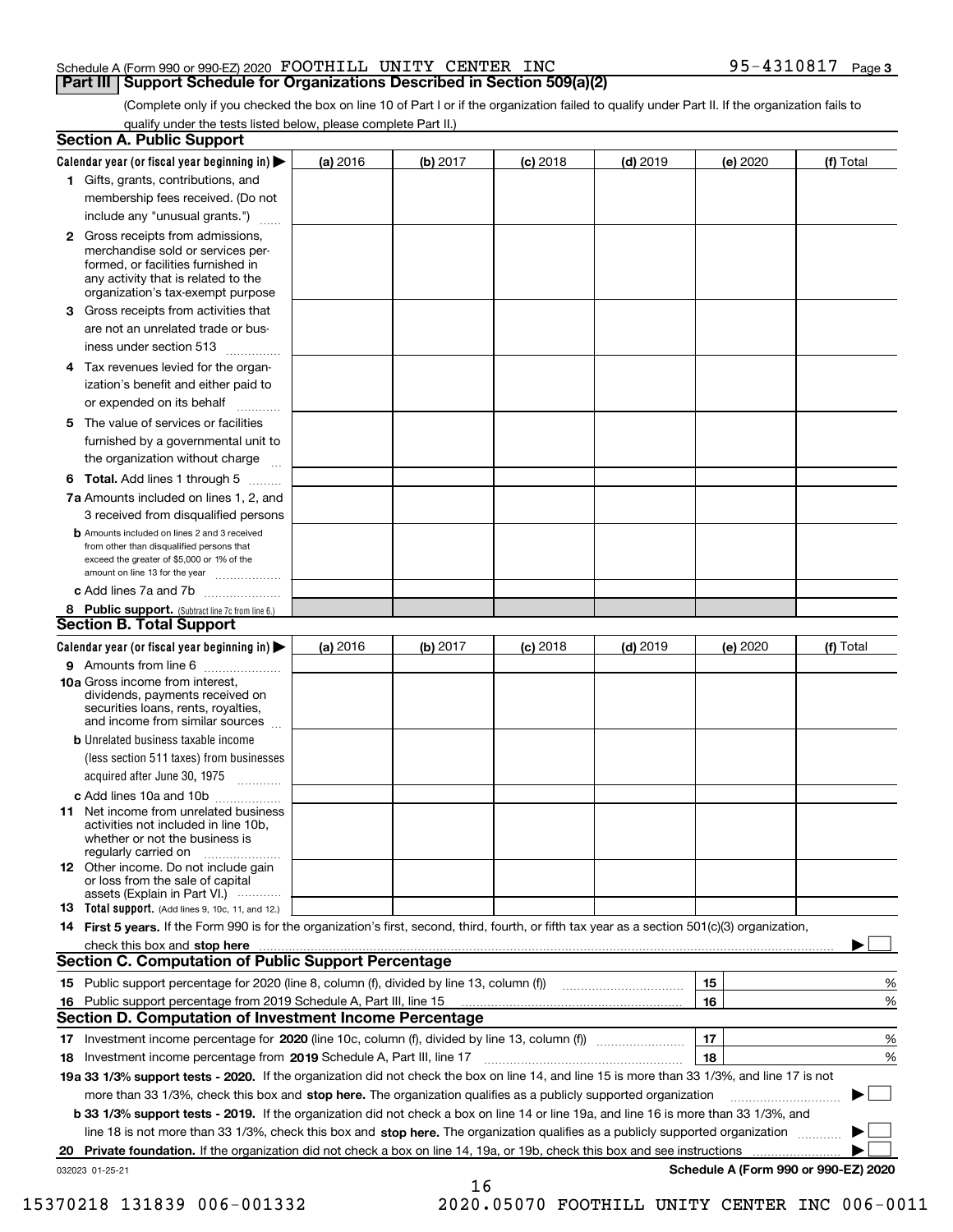**1**

**2**

**3a**

**3b**

**3c**

**4a**

**4b**

**4c**

**5a**

**5b5c**

**6**

**7**

**8**

**9a**

**9b**

**9c**

**10a**

**10b**

**YesNo**

# **Part IV Supporting Organizations**

(Complete only if you checked a box in line 12 on Part I. If you checked box 12a, Part I, complete Sections A and B. If you checked box 12b, Part I, complete Sections A and C. If you checked box 12c, Part I, complete Sections A, D, and E. If you checked box 12d, Part I, complete Sections A and D, and complete Part V.)

#### **Section A. All Supporting Organizations**

- **1** Are all of the organization's supported organizations listed by name in the organization's governing documents? If "No," describe in **Part VI** how the supported organizations are designated. If designated by *class or purpose, describe the designation. If historic and continuing relationship, explain.*
- **2** Did the organization have any supported organization that does not have an IRS determination of status under section 509(a)(1) or (2)? If "Yes," explain in Part VI how the organization determined that the supported *organization was described in section 509(a)(1) or (2).*
- **3a** Did the organization have a supported organization described in section 501(c)(4), (5), or (6)? If "Yes," answer *lines 3b and 3c below.*
- **b** Did the organization confirm that each supported organization qualified under section 501(c)(4), (5), or (6) and satisfied the public support tests under section 509(a)(2)? If "Yes," describe in **Part VI** when and how the *organization made the determination.*
- **c**Did the organization ensure that all support to such organizations was used exclusively for section 170(c)(2)(B) purposes? If "Yes," explain in **Part VI** what controls the organization put in place to ensure such use.
- **4a***If* Was any supported organization not organized in the United States ("foreign supported organization")? *"Yes," and if you checked box 12a or 12b in Part I, answer lines 4b and 4c below.*
- **b** Did the organization have ultimate control and discretion in deciding whether to make grants to the foreign supported organization? If "Yes," describe in **Part VI** how the organization had such control and discretion *despite being controlled or supervised by or in connection with its supported organizations.*
- **c** Did the organization support any foreign supported organization that does not have an IRS determination under sections 501(c)(3) and 509(a)(1) or (2)? If "Yes," explain in **Part VI** what controls the organization used *to ensure that all support to the foreign supported organization was used exclusively for section 170(c)(2)(B) purposes.*
- **5a** Did the organization add, substitute, or remove any supported organizations during the tax year? If "Yes," answer lines 5b and 5c below (if applicable). Also, provide detail in **Part VI,** including (i) the names and EIN *numbers of the supported organizations added, substituted, or removed; (ii) the reasons for each such action; (iii) the authority under the organization's organizing document authorizing such action; and (iv) how the action was accomplished (such as by amendment to the organizing document).*
- **b** Type I or Type II only. Was any added or substituted supported organization part of a class already designated in the organization's organizing document?
- **cSubstitutions only.**  Was the substitution the result of an event beyond the organization's control?
- **6** Did the organization provide support (whether in the form of grants or the provision of services or facilities) to **Part VI.** *If "Yes," provide detail in* support or benefit one or more of the filing organization's supported organizations? anyone other than (i) its supported organizations, (ii) individuals that are part of the charitable class benefited by one or more of its supported organizations, or (iii) other supporting organizations that also
- **7**Did the organization provide a grant, loan, compensation, or other similar payment to a substantial contributor *If "Yes," complete Part I of Schedule L (Form 990 or 990-EZ).* regard to a substantial contributor? (as defined in section 4958(c)(3)(C)), a family member of a substantial contributor, or a 35% controlled entity with
- **8** Did the organization make a loan to a disqualified person (as defined in section 4958) not described in line 7? *If "Yes," complete Part I of Schedule L (Form 990 or 990-EZ).*
- **9a** Was the organization controlled directly or indirectly at any time during the tax year by one or more in section 509(a)(1) or (2))? If "Yes," *provide detail in* <code>Part VI.</code> disqualified persons, as defined in section 4946 (other than foundation managers and organizations described
- **b** Did one or more disqualified persons (as defined in line 9a) hold a controlling interest in any entity in which the supporting organization had an interest? If "Yes," provide detail in P**art VI**.
- **c**Did a disqualified person (as defined in line 9a) have an ownership interest in, or derive any personal benefit from, assets in which the supporting organization also had an interest? If "Yes," provide detail in P**art VI.**
- **10a** Was the organization subject to the excess business holdings rules of section 4943 because of section supporting organizations)? If "Yes," answer line 10b below. 4943(f) (regarding certain Type II supporting organizations, and all Type III non-functionally integrated
- **b** Did the organization have any excess business holdings in the tax year? (Use Schedule C, Form 4720, to *determine whether the organization had excess business holdings.)*

17

032024 01-25-21

**Schedule A (Form 990 or 990-EZ) 2020**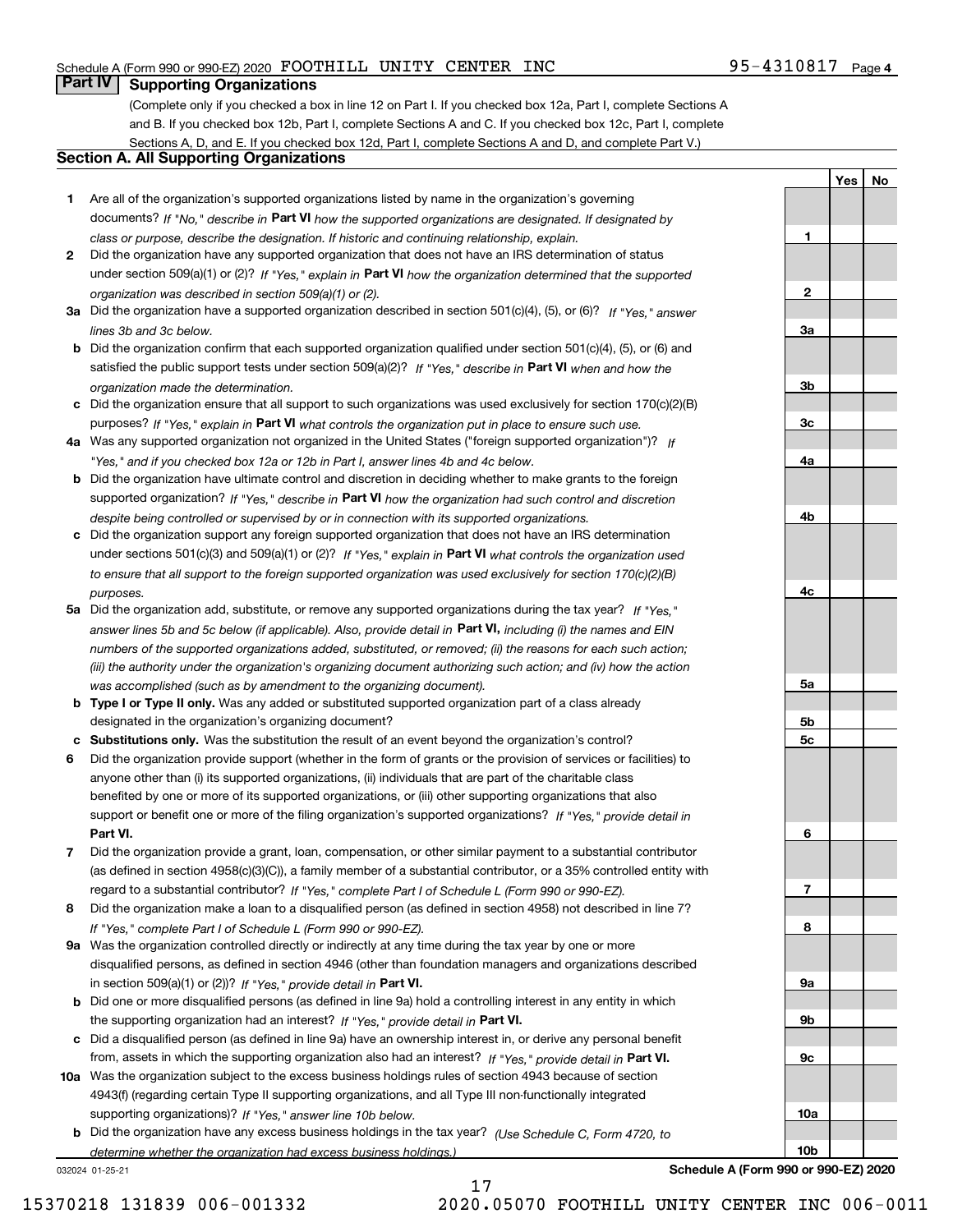#### Schedule A (Form 990 or 990-EZ) 2020 Page FOOTHILL UNITY CENTER INC 95-4310817

|              | Part IV   Supporting Organizations (continued)                                                                                                                                                                                                                                                                                                                                                                                                                                                                                                                                                                                                       |                 |     |    |
|--------------|------------------------------------------------------------------------------------------------------------------------------------------------------------------------------------------------------------------------------------------------------------------------------------------------------------------------------------------------------------------------------------------------------------------------------------------------------------------------------------------------------------------------------------------------------------------------------------------------------------------------------------------------------|-----------------|-----|----|
|              |                                                                                                                                                                                                                                                                                                                                                                                                                                                                                                                                                                                                                                                      |                 | Yes | No |
| 11           | Has the organization accepted a gift or contribution from any of the following persons?                                                                                                                                                                                                                                                                                                                                                                                                                                                                                                                                                              |                 |     |    |
| а            | A person who directly or indirectly controls, either alone or together with persons described in lines 11b and                                                                                                                                                                                                                                                                                                                                                                                                                                                                                                                                       |                 |     |    |
|              | 11c below, the governing body of a supported organization?                                                                                                                                                                                                                                                                                                                                                                                                                                                                                                                                                                                           | 11a             |     |    |
|              | <b>b</b> A family member of a person described in line 11a above?                                                                                                                                                                                                                                                                                                                                                                                                                                                                                                                                                                                    | 11 <sub>b</sub> |     |    |
|              | c A 35% controlled entity of a person described in line 11a or 11b above? If "Yes" to line 11a, 11b, or 11c, provide                                                                                                                                                                                                                                                                                                                                                                                                                                                                                                                                 |                 |     |    |
|              | detail in Part VI.                                                                                                                                                                                                                                                                                                                                                                                                                                                                                                                                                                                                                                   | 11c             |     |    |
|              | <b>Section B. Type I Supporting Organizations</b>                                                                                                                                                                                                                                                                                                                                                                                                                                                                                                                                                                                                    |                 |     |    |
|              |                                                                                                                                                                                                                                                                                                                                                                                                                                                                                                                                                                                                                                                      |                 | Yes | No |
| 1            | Did the governing body, members of the governing body, officers acting in their official capacity, or membership of one or<br>more supported organizations have the power to regularly appoint or elect at least a majority of the organization's officers,<br>directors, or trustees at all times during the tax year? If "No," describe in Part VI how the supported organization(s)<br>effectively operated, supervised, or controlled the organization's activities. If the organization had more than one supported<br>organization, describe how the powers to appoint and/or remove officers, directors, or trustees were allocated among the |                 |     |    |
|              | supported organizations and what conditions or restrictions, if any, applied to such powers during the tax year.                                                                                                                                                                                                                                                                                                                                                                                                                                                                                                                                     | 1               |     |    |
| $\mathbf{2}$ | Did the organization operate for the benefit of any supported organization other than the supported                                                                                                                                                                                                                                                                                                                                                                                                                                                                                                                                                  |                 |     |    |
|              | organization(s) that operated, supervised, or controlled the supporting organization? If "Yes," explain in                                                                                                                                                                                                                                                                                                                                                                                                                                                                                                                                           |                 |     |    |
|              | Part VI how providing such benefit carried out the purposes of the supported organization(s) that operated,                                                                                                                                                                                                                                                                                                                                                                                                                                                                                                                                          |                 |     |    |
|              | supervised, or controlled the supporting organization.<br>Section C. Type II Supporting Organizations                                                                                                                                                                                                                                                                                                                                                                                                                                                                                                                                                | $\mathbf{2}$    |     |    |
|              |                                                                                                                                                                                                                                                                                                                                                                                                                                                                                                                                                                                                                                                      |                 |     |    |
|              |                                                                                                                                                                                                                                                                                                                                                                                                                                                                                                                                                                                                                                                      |                 | Yes | No |
| 1.           | Were a majority of the organization's directors or trustees during the tax year also a majority of the directors                                                                                                                                                                                                                                                                                                                                                                                                                                                                                                                                     |                 |     |    |
|              | or trustees of each of the organization's supported organization(s)? If "No," describe in Part VI how control                                                                                                                                                                                                                                                                                                                                                                                                                                                                                                                                        |                 |     |    |
|              | or management of the supporting organization was vested in the same persons that controlled or managed                                                                                                                                                                                                                                                                                                                                                                                                                                                                                                                                               |                 |     |    |
|              | the supported organization(s).<br>Section D. All Type III Supporting Organizations                                                                                                                                                                                                                                                                                                                                                                                                                                                                                                                                                                   | 1               |     |    |
|              |                                                                                                                                                                                                                                                                                                                                                                                                                                                                                                                                                                                                                                                      |                 |     |    |
|              |                                                                                                                                                                                                                                                                                                                                                                                                                                                                                                                                                                                                                                                      |                 | Yes | No |
| 1            | Did the organization provide to each of its supported organizations, by the last day of the fifth month of the                                                                                                                                                                                                                                                                                                                                                                                                                                                                                                                                       |                 |     |    |
|              | organization's tax year, (i) a written notice describing the type and amount of support provided during the prior tax<br>year, (ii) a copy of the Form 990 that was most recently filed as of the date of notification, and (iii) copies of the                                                                                                                                                                                                                                                                                                                                                                                                      |                 |     |    |
|              | organization's governing documents in effect on the date of notification, to the extent not previously provided?                                                                                                                                                                                                                                                                                                                                                                                                                                                                                                                                     | 1               |     |    |
| 2            | Were any of the organization's officers, directors, or trustees either (i) appointed or elected by the supported                                                                                                                                                                                                                                                                                                                                                                                                                                                                                                                                     |                 |     |    |
|              | organization(s) or (ii) serving on the governing body of a supported organization? If "No," explain in Part VI how                                                                                                                                                                                                                                                                                                                                                                                                                                                                                                                                   |                 |     |    |
|              | the organization maintained a close and continuous working relationship with the supported organization(s).                                                                                                                                                                                                                                                                                                                                                                                                                                                                                                                                          | $\mathbf{2}$    |     |    |
| 3            | By reason of the relationship described in line 2, above, did the organization's supported organizations have a                                                                                                                                                                                                                                                                                                                                                                                                                                                                                                                                      |                 |     |    |
|              | significant voice in the organization's investment policies and in directing the use of the organization's                                                                                                                                                                                                                                                                                                                                                                                                                                                                                                                                           |                 |     |    |
|              | income or assets at all times during the tax year? If "Yes," describe in Part VI the role the organization's                                                                                                                                                                                                                                                                                                                                                                                                                                                                                                                                         |                 |     |    |
|              | supported organizations played in this regard.                                                                                                                                                                                                                                                                                                                                                                                                                                                                                                                                                                                                       | 3               |     |    |
|              | Section E. Type III Functionally Integrated Supporting Organizations                                                                                                                                                                                                                                                                                                                                                                                                                                                                                                                                                                                 |                 |     |    |
| 1            | Check the box next to the method that the organization used to satisfy the Integral Part Test during the year (see instructions).                                                                                                                                                                                                                                                                                                                                                                                                                                                                                                                    |                 |     |    |
| a            | The organization satisfied the Activities Test. Complete line 2 below.                                                                                                                                                                                                                                                                                                                                                                                                                                                                                                                                                                               |                 |     |    |
| b            | The organization is the parent of each of its supported organizations. Complete line 3 below.                                                                                                                                                                                                                                                                                                                                                                                                                                                                                                                                                        |                 |     |    |
| c            | The organization supported a governmental entity. Describe in Part VI how you supported a governmental entity (see instructions)                                                                                                                                                                                                                                                                                                                                                                                                                                                                                                                     |                 |     |    |
| 2            | Activities Test. Answer lines 2a and 2b below.                                                                                                                                                                                                                                                                                                                                                                                                                                                                                                                                                                                                       |                 | Yes | No |
| а            | Did substantially all of the organization's activities during the tax year directly further the exempt purposes of                                                                                                                                                                                                                                                                                                                                                                                                                                                                                                                                   |                 |     |    |
|              | the supported organization(s) to which the organization was responsive? If "Yes," then in Part VI identify                                                                                                                                                                                                                                                                                                                                                                                                                                                                                                                                           |                 |     |    |
|              | those supported organizations and explain how these activities directly furthered their exempt purposes,                                                                                                                                                                                                                                                                                                                                                                                                                                                                                                                                             |                 |     |    |
|              | how the organization was responsive to those supported organizations, and how the organization determined                                                                                                                                                                                                                                                                                                                                                                                                                                                                                                                                            |                 |     |    |
|              | that these activities constituted substantially all of its activities.                                                                                                                                                                                                                                                                                                                                                                                                                                                                                                                                                                               | 2a              |     |    |
| b            | Did the activities described in line 2a, above, constitute activities that, but for the organization's involvement,                                                                                                                                                                                                                                                                                                                                                                                                                                                                                                                                  |                 |     |    |
|              | one or more of the organization's supported organization(s) would have been engaged in? If "Yes," explain in                                                                                                                                                                                                                                                                                                                                                                                                                                                                                                                                         |                 |     |    |
|              | Part VI the reasons for the organization's position that its supported organization(s) would have engaged in                                                                                                                                                                                                                                                                                                                                                                                                                                                                                                                                         | 2b              |     |    |
|              | these activities but for the organization's involvement.                                                                                                                                                                                                                                                                                                                                                                                                                                                                                                                                                                                             |                 |     |    |

**3** Parent of Supported Organizations. Answer lines 3a and 3b below.

**a** Did the organization have the power to regularly appoint or elect a majority of the officers, directors, or trustees of each of the supported organizations? If "Yes" or "No" provide details in P**art VI.** 

032025 01-25-21 **b** Did the organization exercise a substantial degree of direction over the policies, programs, and activities of each of its supported organizations? If "Yes," describe in Part VI the role played by the organization in this regard.

18

**3a**

**3b**

15370218 131839 006-001332 2020.05070 FOOTHILL UNITY CENTER INC 006-0011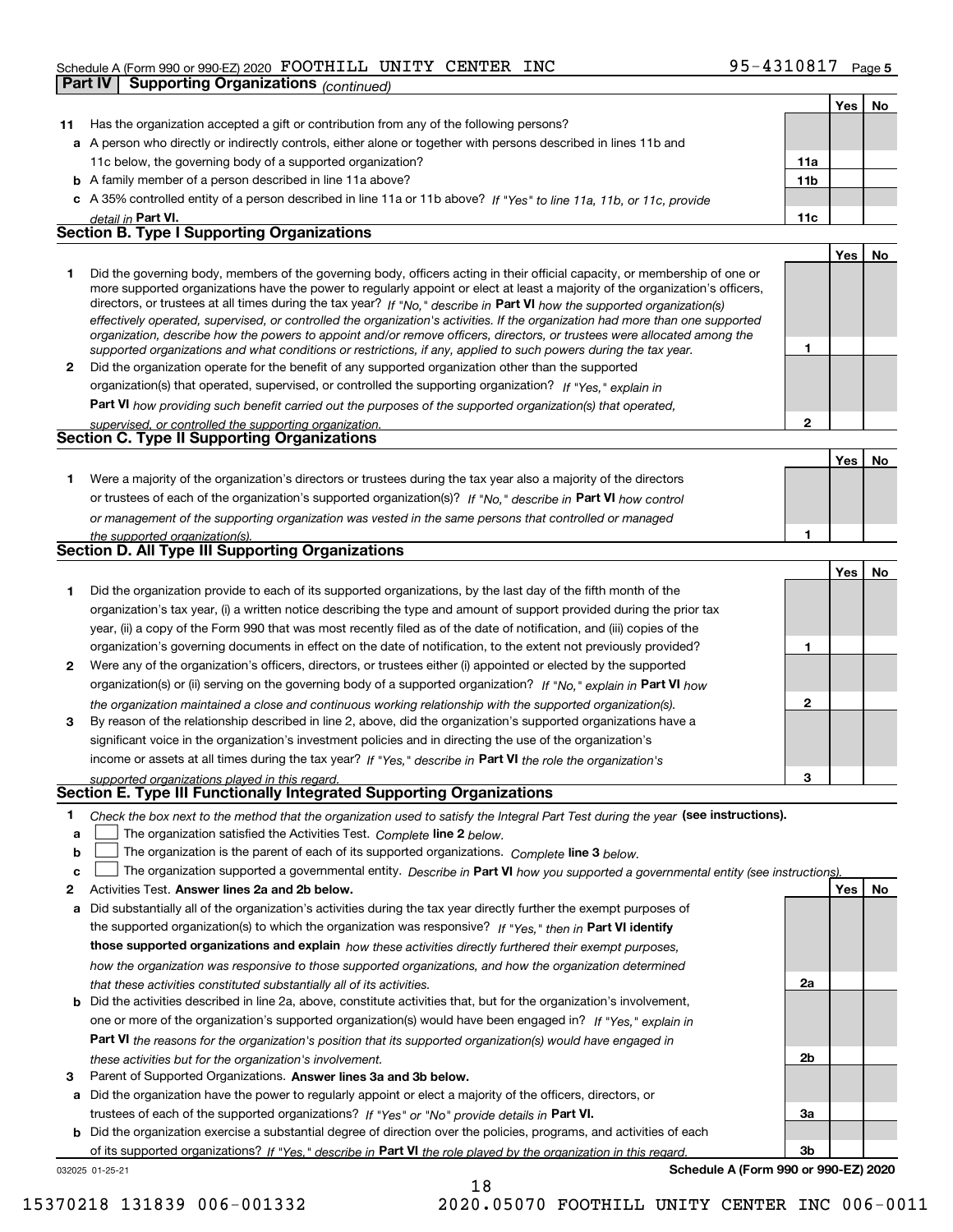| <b>Part V</b> Type III Non-Functionally Integrated 509(a)(3) Supporting Organizations |  |  |                   |  |
|---------------------------------------------------------------------------------------|--|--|-------------------|--|
| Schedule A (Form 990 or 990-EZ) 2020 FOOTHILL UNITY CENTER INC                        |  |  | 95-4310817 Page 6 |  |

1 Check here if the organization satisfied the Integral Part Test as a qualifying trust on Nov. 20, 1970 (explain in Part VI). See instructions. All other Type III non-functionally integrated supporting organizations must complete Sections A through E.

|   | Section A - Adjusted Net Income                                                                                                   | (A) Prior Year | (B) Current Year<br>(optional) |                                |
|---|-----------------------------------------------------------------------------------------------------------------------------------|----------------|--------------------------------|--------------------------------|
|   | Net short-term capital gain                                                                                                       | 1              |                                |                                |
| 2 | Recoveries of prior-year distributions                                                                                            | $\overline{2}$ |                                |                                |
| З | Other gross income (see instructions)                                                                                             | 3              |                                |                                |
| 4 | Add lines 1 through 3.                                                                                                            | 4              |                                |                                |
| 5 | Depreciation and depletion                                                                                                        | 5              |                                |                                |
| 6 | Portion of operating expenses paid or incurred for production or                                                                  |                |                                |                                |
|   | collection of gross income or for management, conservation, or                                                                    |                |                                |                                |
|   | maintenance of property held for production of income (see instructions)                                                          | 6              |                                |                                |
| 7 | Other expenses (see instructions)                                                                                                 | $\overline{7}$ |                                |                                |
| 8 | Adjusted Net Income (subtract lines 5, 6, and 7 from line 4)                                                                      | 8              |                                |                                |
|   | <b>Section B - Minimum Asset Amount</b>                                                                                           |                | (A) Prior Year                 | (B) Current Year<br>(optional) |
| 1 | Aggregate fair market value of all non-exempt-use assets (see                                                                     |                |                                |                                |
|   | instructions for short tax year or assets held for part of year):                                                                 |                |                                |                                |
|   | <b>a</b> Average monthly value of securities                                                                                      | 1a             |                                |                                |
|   | <b>b</b> Average monthly cash balances                                                                                            | 1b             |                                |                                |
|   | c Fair market value of other non-exempt-use assets                                                                                | 1c             |                                |                                |
|   | d Total (add lines 1a, 1b, and 1c)                                                                                                | 1d             |                                |                                |
|   | e Discount claimed for blockage or other factors                                                                                  |                |                                |                                |
|   | (explain in detail in Part VI):                                                                                                   |                |                                |                                |
| 2 | Acquisition indebtedness applicable to non-exempt-use assets                                                                      | $\mathbf 2$    |                                |                                |
| 3 | Subtract line 2 from line 1d.                                                                                                     | 3              |                                |                                |
| 4 | Cash deemed held for exempt use. Enter 0.015 of line 3 (for greater amount,                                                       |                |                                |                                |
|   | see instructions)                                                                                                                 | 4              |                                |                                |
| 5 | Net value of non-exempt-use assets (subtract line 4 from line 3)                                                                  | 5              |                                |                                |
| 6 | Multiply line 5 by 0.035.                                                                                                         | 6              |                                |                                |
| 7 | Recoveries of prior-year distributions                                                                                            | $\overline{7}$ |                                |                                |
| 8 | Minimum Asset Amount (add line 7 to line 6)                                                                                       | 8              |                                |                                |
|   | <b>Section C - Distributable Amount</b>                                                                                           |                |                                | <b>Current Year</b>            |
| 1 | Adjusted net income for prior year (from Section A, line 8, column A)                                                             | $\mathbf{1}$   |                                |                                |
| 2 | Enter 0.85 of line 1.                                                                                                             | $\overline{2}$ |                                |                                |
| 3 | Minimum asset amount for prior year (from Section B, line 8, column A)                                                            | 3              |                                |                                |
| 4 | Enter greater of line 2 or line 3.                                                                                                | 4              |                                |                                |
| 5 | Income tax imposed in prior year                                                                                                  | 5              |                                |                                |
| 6 | <b>Distributable Amount.</b> Subtract line 5 from line 4, unless subject to                                                       |                |                                |                                |
|   | emergency temporary reduction (see instructions).                                                                                 | 6              |                                |                                |
| 7 | Check here if the current year is the organization's first as a non-functionally integrated Type III supporting organization (see |                |                                |                                |

instructions).

**1**

**Schedule A (Form 990 or 990-EZ) 2020**

032026 01-25-21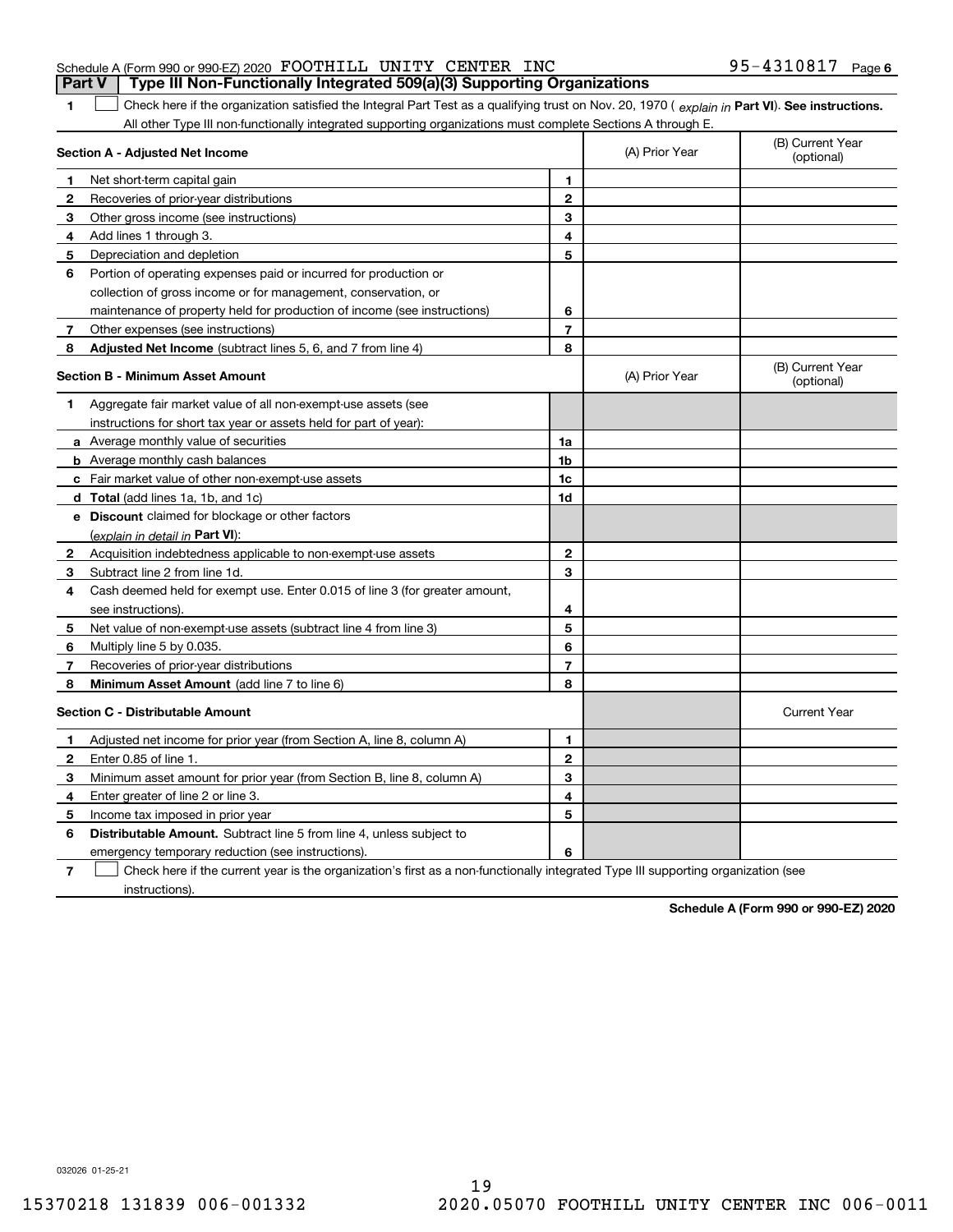#### Schedule A (Form 990 or 990-EZ) 2020 Page FOOTHILL UNITY CENTER INC 95-4310817

| <b>Part V</b> | Type III Non-Functionally Integrated 509(a)(3) Supporting Organizations                    |                             | (continued)                           |    |                                         |
|---------------|--------------------------------------------------------------------------------------------|-----------------------------|---------------------------------------|----|-----------------------------------------|
|               | <b>Section D - Distributions</b>                                                           |                             |                                       |    | <b>Current Year</b>                     |
| 1             | Amounts paid to supported organizations to accomplish exempt purposes                      |                             | 1                                     |    |                                         |
| 2             | Amounts paid to perform activity that directly furthers exempt purposes of supported       |                             |                                       |    |                                         |
|               | organizations, in excess of income from activity                                           |                             | $\mathbf{2}$                          |    |                                         |
| 3             | Administrative expenses paid to accomplish exempt purposes of supported organizations      |                             | 3                                     |    |                                         |
| 4             | Amounts paid to acquire exempt-use assets                                                  |                             |                                       | 4  |                                         |
| 5             | Qualified set-aside amounts (prior IRS approval required - provide details in Part VI)     |                             |                                       | 5  |                                         |
| 6             | Other distributions ( <i>describe in</i> Part VI). See instructions.                       |                             |                                       | 6  |                                         |
| 7             | Total annual distributions. Add lines 1 through 6.                                         |                             |                                       | 7  |                                         |
| 8             | Distributions to attentive supported organizations to which the organization is responsive |                             |                                       |    |                                         |
|               | (provide details in Part VI). See instructions.                                            |                             |                                       | 8  |                                         |
| 9             | Distributable amount for 2020 from Section C, line 6                                       |                             |                                       | 9  |                                         |
| 10            | Line 8 amount divided by line 9 amount                                                     |                             |                                       | 10 |                                         |
|               |                                                                                            | (i)                         | (ii)                                  |    | (iii)                                   |
|               | Section E - Distribution Allocations (see instructions)                                    | <b>Excess Distributions</b> | <b>Underdistributions</b><br>Pre-2020 |    | <b>Distributable</b><br>Amount for 2020 |
| 1             | Distributable amount for 2020 from Section C, line 6                                       |                             |                                       |    |                                         |
| 2             | Underdistributions, if any, for years prior to 2020 (reason-                               |                             |                                       |    |                                         |
|               | able cause required - explain in Part VI). See instructions.                               |                             |                                       |    |                                         |
| 3             | Excess distributions carryover, if any, to 2020                                            |                             |                                       |    |                                         |
|               | <b>a</b> From 2015                                                                         |                             |                                       |    |                                         |
|               | <b>b</b> From 2016                                                                         |                             |                                       |    |                                         |
|               | c From 2017                                                                                |                             |                                       |    |                                         |
|               | <b>d</b> From 2018                                                                         |                             |                                       |    |                                         |
|               | e From 2019                                                                                |                             |                                       |    |                                         |
|               | f Total of lines 3a through 3e                                                             |                             |                                       |    |                                         |
|               | g Applied to underdistributions of prior years                                             |                             |                                       |    |                                         |
|               | <b>h</b> Applied to 2020 distributable amount                                              |                             |                                       |    |                                         |
|               | Carryover from 2015 not applied (see instructions)                                         |                             |                                       |    |                                         |
|               | Remainder. Subtract lines 3g, 3h, and 3i from line 3f.                                     |                             |                                       |    |                                         |
| 4             | Distributions for 2020 from Section D,                                                     |                             |                                       |    |                                         |
|               | line $7:$                                                                                  |                             |                                       |    |                                         |
|               | a Applied to underdistributions of prior years                                             |                             |                                       |    |                                         |
|               | <b>b</b> Applied to 2020 distributable amount                                              |                             |                                       |    |                                         |
|               | c Remainder. Subtract lines 4a and 4b from line 4.                                         |                             |                                       |    |                                         |
| 5             | Remaining underdistributions for years prior to 2020, if                                   |                             |                                       |    |                                         |
|               | any. Subtract lines 3g and 4a from line 2. For result greater                              |                             |                                       |    |                                         |
|               | than zero, explain in Part VI. See instructions.                                           |                             |                                       |    |                                         |
| 6             | Remaining underdistributions for 2020. Subtract lines 3h                                   |                             |                                       |    |                                         |
|               | and 4b from line 1. For result greater than zero, explain in                               |                             |                                       |    |                                         |
|               | Part VI. See instructions.                                                                 |                             |                                       |    |                                         |
| 7             | Excess distributions carryover to 2021. Add lines 3j                                       |                             |                                       |    |                                         |
|               | and 4c.                                                                                    |                             |                                       |    |                                         |
| 8             | Breakdown of line 7:                                                                       |                             |                                       |    |                                         |
|               | a Excess from 2016                                                                         |                             |                                       |    |                                         |
|               | <b>b</b> Excess from 2017                                                                  |                             |                                       |    |                                         |
|               | c Excess from 2018                                                                         |                             |                                       |    |                                         |
|               | d Excess from 2019                                                                         |                             |                                       |    |                                         |
|               | e Excess from 2020                                                                         |                             |                                       |    |                                         |
|               |                                                                                            |                             |                                       |    |                                         |

**Schedule A (Form 990 or 990-EZ) 2020**

032027 01-25-21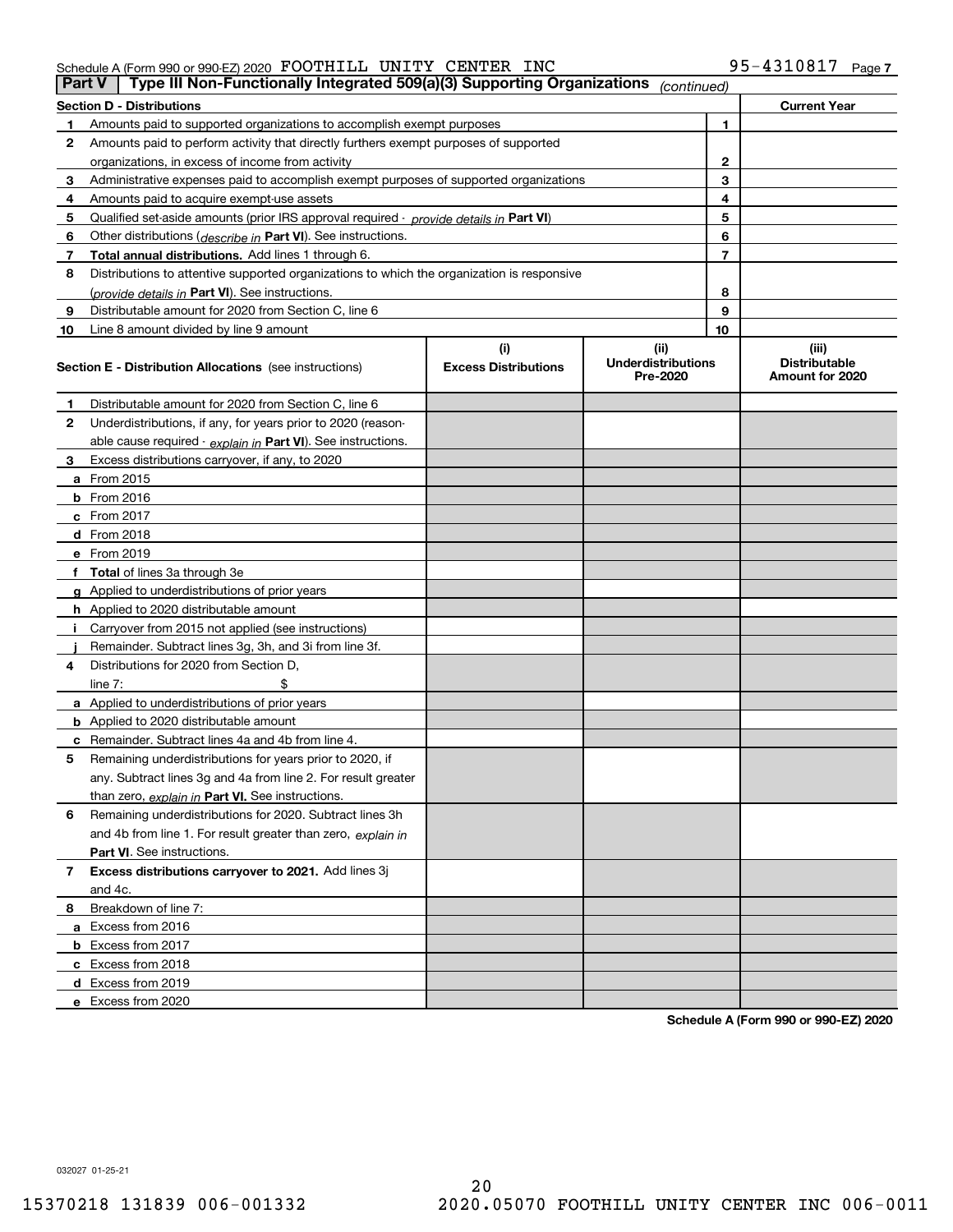|                 | Schedule A (Form 990 or 990-EZ) 2020 FOOTHILL UNITY CENTER INC |  |    | 95-4310817 Page 8                                                                                                                                                                                                                                                                                                                                                                                                                                                                                                                                                    |
|-----------------|----------------------------------------------------------------|--|----|----------------------------------------------------------------------------------------------------------------------------------------------------------------------------------------------------------------------------------------------------------------------------------------------------------------------------------------------------------------------------------------------------------------------------------------------------------------------------------------------------------------------------------------------------------------------|
| <b>Part VI</b>  |                                                                |  |    | Supplemental Information. Provide the explanations required by Part II, line 10; Part II, line 17a or 17b; Part III, line 12;<br>Part IV, Section A, lines 1, 2, 3b, 3c, 4b, 4c, 5a, 6, 9a, 9b, 9c, 11a, 11b, and 11c; Part IV, Section B, lines 1 and 2; Part IV, Section C,<br>line 1; Part IV, Section D, lines 2 and 3; Part IV, Section E, lines 1c, 2a, 2b, 3a, and 3b; Part V, line 1; Part V, Section B, line 1e; Part V,<br>Section D, lines 5, 6, and 8; and Part V, Section E, lines 2, 5, and 6. Also complete this part for any additional information. |
|                 | (See instructions.)                                            |  |    |                                                                                                                                                                                                                                                                                                                                                                                                                                                                                                                                                                      |
|                 |                                                                |  |    |                                                                                                                                                                                                                                                                                                                                                                                                                                                                                                                                                                      |
|                 |                                                                |  |    |                                                                                                                                                                                                                                                                                                                                                                                                                                                                                                                                                                      |
|                 |                                                                |  |    |                                                                                                                                                                                                                                                                                                                                                                                                                                                                                                                                                                      |
|                 |                                                                |  |    |                                                                                                                                                                                                                                                                                                                                                                                                                                                                                                                                                                      |
|                 |                                                                |  |    |                                                                                                                                                                                                                                                                                                                                                                                                                                                                                                                                                                      |
|                 |                                                                |  |    |                                                                                                                                                                                                                                                                                                                                                                                                                                                                                                                                                                      |
|                 |                                                                |  |    |                                                                                                                                                                                                                                                                                                                                                                                                                                                                                                                                                                      |
|                 |                                                                |  |    |                                                                                                                                                                                                                                                                                                                                                                                                                                                                                                                                                                      |
|                 |                                                                |  |    |                                                                                                                                                                                                                                                                                                                                                                                                                                                                                                                                                                      |
|                 |                                                                |  |    |                                                                                                                                                                                                                                                                                                                                                                                                                                                                                                                                                                      |
|                 |                                                                |  |    |                                                                                                                                                                                                                                                                                                                                                                                                                                                                                                                                                                      |
|                 |                                                                |  |    |                                                                                                                                                                                                                                                                                                                                                                                                                                                                                                                                                                      |
|                 |                                                                |  |    |                                                                                                                                                                                                                                                                                                                                                                                                                                                                                                                                                                      |
|                 |                                                                |  |    |                                                                                                                                                                                                                                                                                                                                                                                                                                                                                                                                                                      |
|                 |                                                                |  |    |                                                                                                                                                                                                                                                                                                                                                                                                                                                                                                                                                                      |
|                 |                                                                |  |    |                                                                                                                                                                                                                                                                                                                                                                                                                                                                                                                                                                      |
|                 |                                                                |  |    |                                                                                                                                                                                                                                                                                                                                                                                                                                                                                                                                                                      |
|                 |                                                                |  |    |                                                                                                                                                                                                                                                                                                                                                                                                                                                                                                                                                                      |
|                 |                                                                |  |    |                                                                                                                                                                                                                                                                                                                                                                                                                                                                                                                                                                      |
|                 |                                                                |  |    |                                                                                                                                                                                                                                                                                                                                                                                                                                                                                                                                                                      |
|                 |                                                                |  |    |                                                                                                                                                                                                                                                                                                                                                                                                                                                                                                                                                                      |
|                 |                                                                |  |    |                                                                                                                                                                                                                                                                                                                                                                                                                                                                                                                                                                      |
|                 |                                                                |  |    |                                                                                                                                                                                                                                                                                                                                                                                                                                                                                                                                                                      |
|                 |                                                                |  |    |                                                                                                                                                                                                                                                                                                                                                                                                                                                                                                                                                                      |
| 032028 01-25-21 |                                                                |  | 21 | Schedule A (Form 990 or 990-EZ) 2020                                                                                                                                                                                                                                                                                                                                                                                                                                                                                                                                 |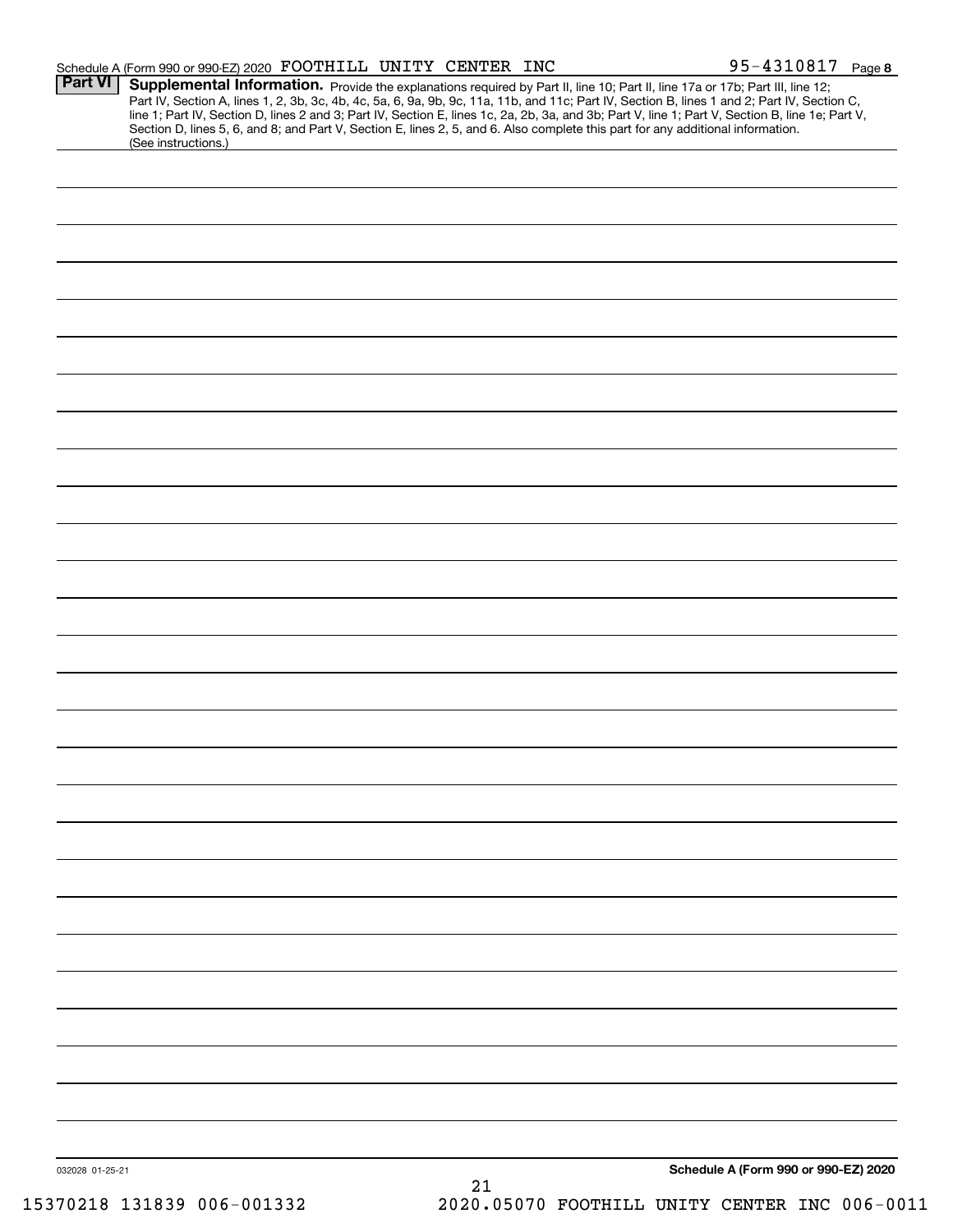Department of the Treasury Internal Revenue Service **(Form 990, 990-EZ, or 990-PF)**

\*\* PUBLIC DISCLOSURE COPY \*\*

# **Schedule B Schedule of Contributors**

**| Attach to Form 990, Form 990-EZ, or Form 990-PF. | Go to www.irs.gov/Form990 for the latest information.** OMB No. 1545-0047

**2020**

**Employer identification number**

| .                          |
|----------------------------|
| Department of the Treasury |
| Internal Revenue Service   |
| Name of the organization   |

**Organization type** (check one):

# FOOTHILL UNITY CENTER INC **1950810810817** 9

| Filers of:         | Section:                                                                    |
|--------------------|-----------------------------------------------------------------------------|
| Form 990 or 990-EZ | $\boxed{\textbf{X}}$ 501(c)( 3) (enter number) organization                 |
|                    | $4947(a)(1)$ nonexempt charitable trust not treated as a private foundation |
|                    | 527 political organization                                                  |
| Form 990-PF        | 501(c)(3) exempt private foundation                                         |
|                    | 4947(a)(1) nonexempt charitable trust treated as a private foundation       |
|                    | 501(c)(3) taxable private foundation                                        |

Check if your organization is covered by the **General Rule** or a **Special Rule. Note:**  Only a section 501(c)(7), (8), or (10) organization can check boxes for both the General Rule and a Special Rule. See instructions.

#### **General Rule**

 $\mathcal{L}^{\text{max}}$ 

For an organization filing Form 990, 990-EZ, or 990-PF that received, during the year, contributions totaling \$5,000 or more (in money or property) from any one contributor. Complete Parts I and II. See instructions for determining a contributor's total contributions.

#### **Special Rules**

any one contributor, during the year, total contributions of the greater of  $\,$  (1) \$5,000; or **(2)** 2% of the amount on (i) Form 990, Part VIII, line 1h;  $\boxed{\textbf{X}}$  For an organization described in section 501(c)(3) filing Form 990 or 990-EZ that met the 33 1/3% support test of the regulations under sections 509(a)(1) and 170(b)(1)(A)(vi), that checked Schedule A (Form 990 or 990-EZ), Part II, line 13, 16a, or 16b, and that received from or (ii) Form 990-EZ, line 1. Complete Parts I and II.

For an organization described in section 501(c)(7), (8), or (10) filing Form 990 or 990-EZ that received from any one contributor, during the year, total contributions of more than \$1,000 exclusively for religious, charitable, scientific, literary, or educational purposes, or for the prevention of cruelty to children or animals. Complete Parts I (entering "N/A" in column (b) instead of the contributor name and address), II, and III.  $\mathcal{L}^{\text{max}}$ 

purpose. Don't complete any of the parts unless the **General Rule** applies to this organization because it received *nonexclusively* year, contributions <sub>exclusively</sub> for religious, charitable, etc., purposes, but no such contributions totaled more than \$1,000. If this box is checked, enter here the total contributions that were received during the year for an  $\;$ exclusively religious, charitable, etc., For an organization described in section 501(c)(7), (8), or (10) filing Form 990 or 990-EZ that received from any one contributor, during the religious, charitable, etc., contributions totaling \$5,000 or more during the year  $\Box$ — $\Box$   $\Box$  $\mathcal{L}^{\text{max}}$ 

**Caution:**  An organization that isn't covered by the General Rule and/or the Special Rules doesn't file Schedule B (Form 990, 990-EZ, or 990-PF),  **must** but it answer "No" on Part IV, line 2, of its Form 990; or check the box on line H of its Form 990-EZ or on its Form 990-PF, Part I, line 2, to certify that it doesn't meet the filing requirements of Schedule B (Form 990, 990-EZ, or 990-PF).

**For Paperwork Reduction Act Notice, see the instructions for Form 990, 990-EZ, or 990-PF. Schedule B (Form 990, 990-EZ, or 990-PF) (2020)** LHA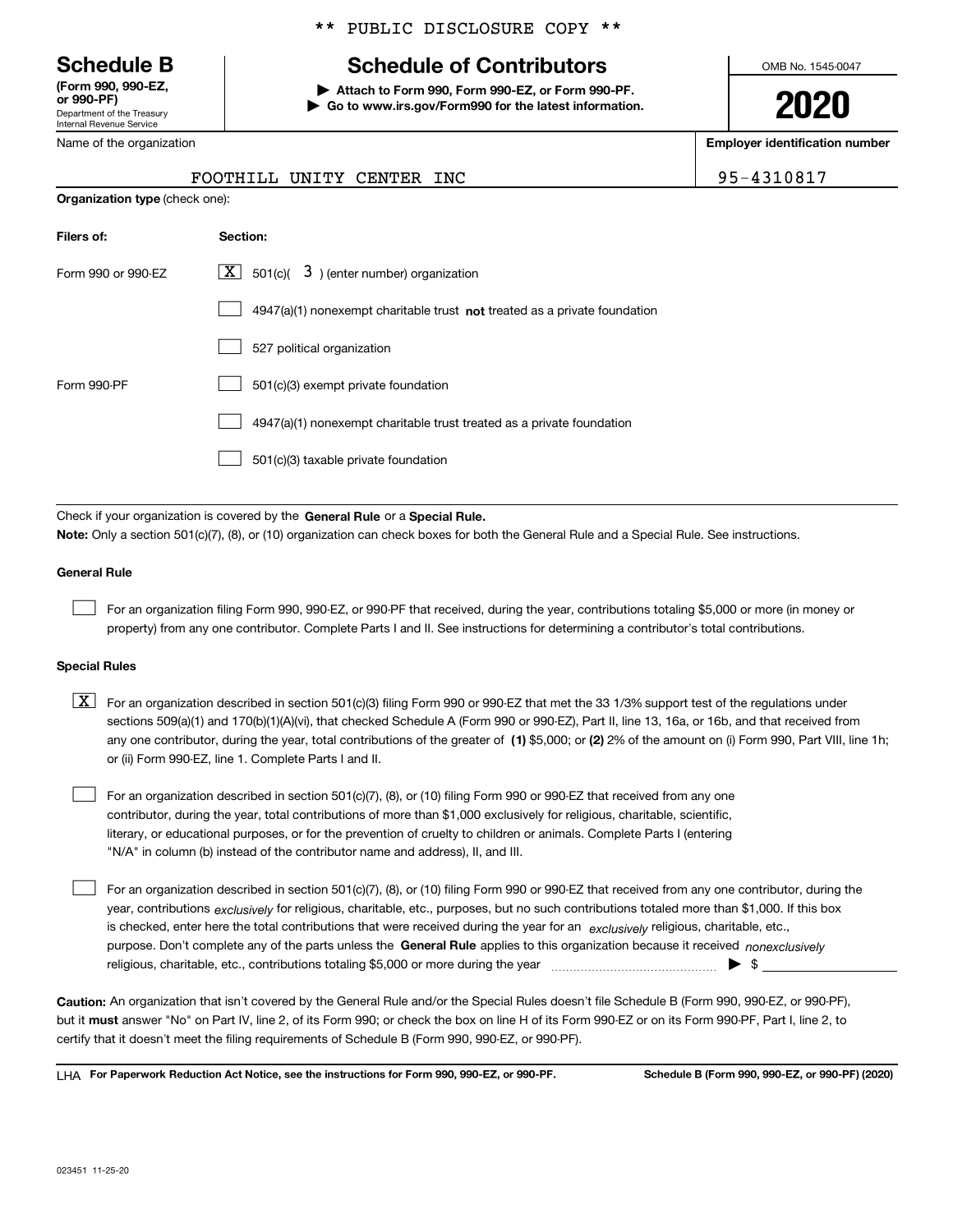## Schedule B (Form 990, 990-EZ, or 990-PF) (2020) Page 2

## FOOTHILL UNITY CENTER INC 95-4310817

|            | Schedule B (Form 990, 990-EZ, or 990-PF) (2020)                                                       |                                   | Page 2                                                                                                    |
|------------|-------------------------------------------------------------------------------------------------------|-----------------------------------|-----------------------------------------------------------------------------------------------------------|
|            | Name of organization                                                                                  |                                   | <b>Employer identification number</b>                                                                     |
|            | FOOTHILL UNITY CENTER INC                                                                             |                                   | 95-4310817                                                                                                |
| Part I     | <b>Contributors</b> (see instructions). Use duplicate copies of Part I if additional space is needed. |                                   |                                                                                                           |
| (a)<br>No. | (b)<br>Name, address, and ZIP + 4                                                                     | (c)<br><b>Total contributions</b> | (d)<br>Type of contribution                                                                               |
| 1          |                                                                                                       | 1,015,986.<br>\$                  | $\overline{\text{X}}$<br>Person<br>Payroll<br>Noncash<br>(Complete Part II for<br>noncash contributions.) |
| (a)<br>No. | (b)<br>Name, address, and ZIP + 4                                                                     | (c)<br><b>Total contributions</b> | (d)<br>Type of contribution                                                                               |
|            |                                                                                                       | \$                                | Person<br>Payroll<br>Noncash<br>(Complete Part II for<br>noncash contributions.)                          |
| (a)<br>No. | (b)<br>Name, address, and ZIP + 4                                                                     | (c)<br><b>Total contributions</b> | (d)<br>Type of contribution                                                                               |
|            |                                                                                                       | \$                                | Person<br>Payroll<br>Noncash<br>(Complete Part II for<br>noncash contributions.)                          |
| (a)<br>No. | (b)<br>Name, address, and ZIP + 4                                                                     | (c)<br><b>Total contributions</b> | (d)<br>Type of contribution                                                                               |
|            |                                                                                                       | \$                                | Person<br>Payroll<br>Noncash<br>(Complete Part II for<br>noncash contributions.)                          |
| (a)<br>No. | (b)<br>Name, address, and ZIP + 4                                                                     | (c)<br><b>Total contributions</b> | (d)<br>Type of contribution                                                                               |
|            |                                                                                                       | \$                                | Person<br>Payroll<br>Noncash<br>(Complete Part II for<br>noncash contributions.)                          |
| (a)<br>No. | (b)<br>Name, address, and ZIP + 4                                                                     | (c)<br><b>Total contributions</b> | (d)<br>Type of contribution                                                                               |
|            |                                                                                                       | \$                                | Person<br>Payroll<br>Noncash<br>(Complete Part II for<br>noncash contributions.)                          |

023452 11-25-20 **Schedule B (Form 990, 990-EZ, or 990-PF) (2020)**

15370218 131839 006-001332 2020.05070 FOOTHILL UNITY CENTER INC 006-0011

23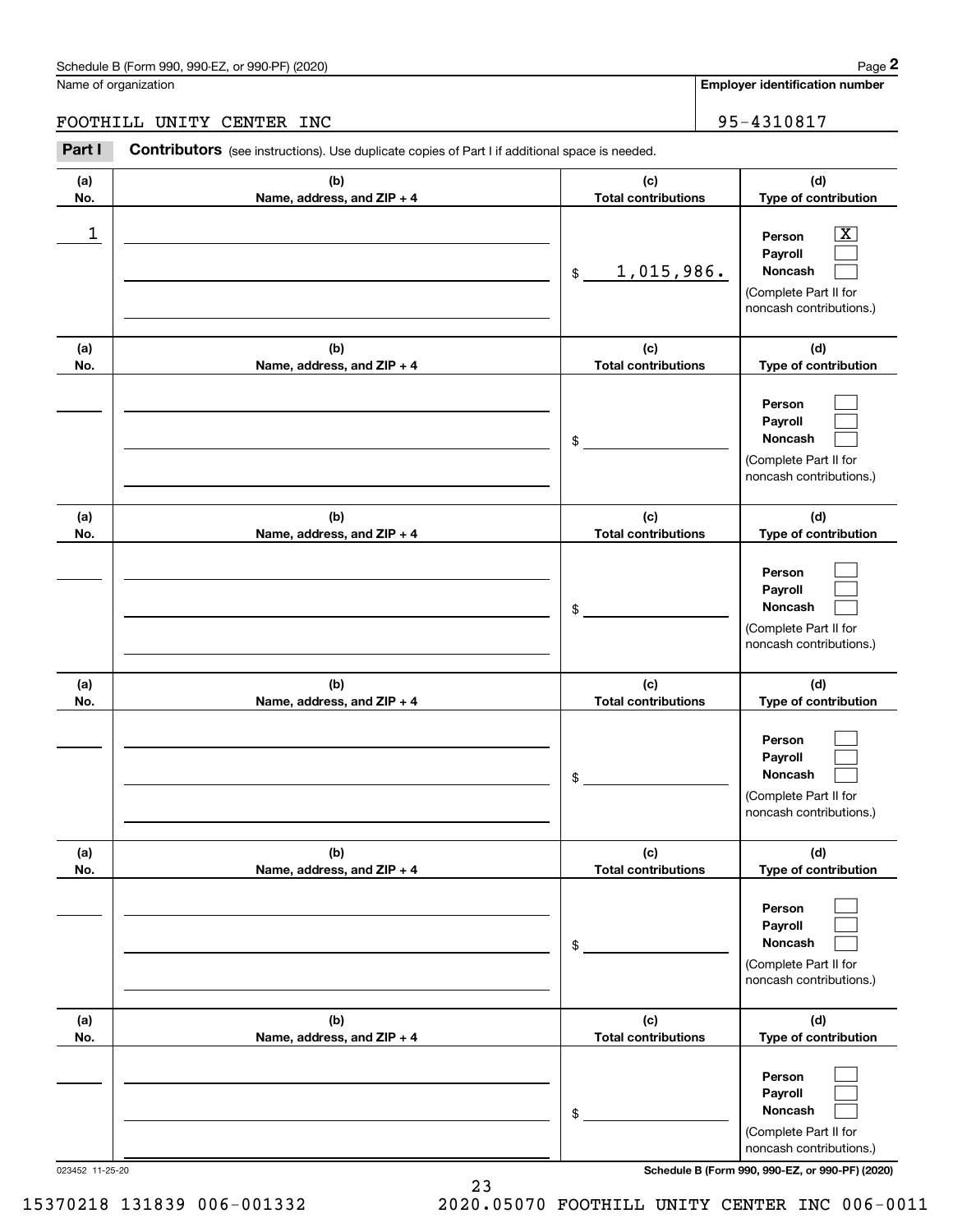Name of organization

**Employer identification number**

FOOTHILL UNITY CENTER INC 95-4310817

Chedule B (Form 990, 990-EZ, or 990-PF) (2020)<br> **2020 Identification number**<br> **3Part II Noncash Property** (see instructions). Use duplicate copies of Part II if additional space is needed.<br> **Part II Noncash Property** (

| (a)<br>No.<br>from<br>Part I | (b)<br>Description of noncash property given | (c)<br>FMV (or estimate)<br>(See instructions.) | (d)<br>Date received                            |
|------------------------------|----------------------------------------------|-------------------------------------------------|-------------------------------------------------|
|                              |                                              | $\frac{1}{2}$                                   |                                                 |
| (a)<br>No.<br>from<br>Part I | (b)<br>Description of noncash property given | (c)<br>FMV (or estimate)<br>(See instructions.) | (d)<br>Date received                            |
|                              |                                              | $\mathfrak{S}$                                  |                                                 |
| (a)<br>No.<br>from<br>Part I | (b)<br>Description of noncash property given | (c)<br>FMV (or estimate)<br>(See instructions.) | (d)<br>Date received                            |
|                              |                                              | $\mathfrak{S}$                                  |                                                 |
| (a)<br>No.<br>from<br>Part I | (b)<br>Description of noncash property given | (c)<br>FMV (or estimate)<br>(See instructions.) | (d)<br>Date received                            |
|                              |                                              | $\mathfrak s$                                   |                                                 |
| (a)<br>No.<br>from<br>Part I | (b)<br>Description of noncash property given | (c)<br>FMV (or estimate)<br>(See instructions.) | (d)<br>Date received                            |
|                              |                                              | \$                                              |                                                 |
| (a)<br>No.<br>from<br>Part I | (b)<br>Description of noncash property given | (c)<br>FMV (or estimate)<br>(See instructions.) | (d)<br>Date received                            |
|                              |                                              | \$                                              |                                                 |
| 023453 11-25-20              |                                              |                                                 | Schedule B (Form 990, 990-EZ, or 990-PF) (2020) |

15370218 131839 006-001332 2020.05070 FOOTHILL UNITY CENTER INC 006-0011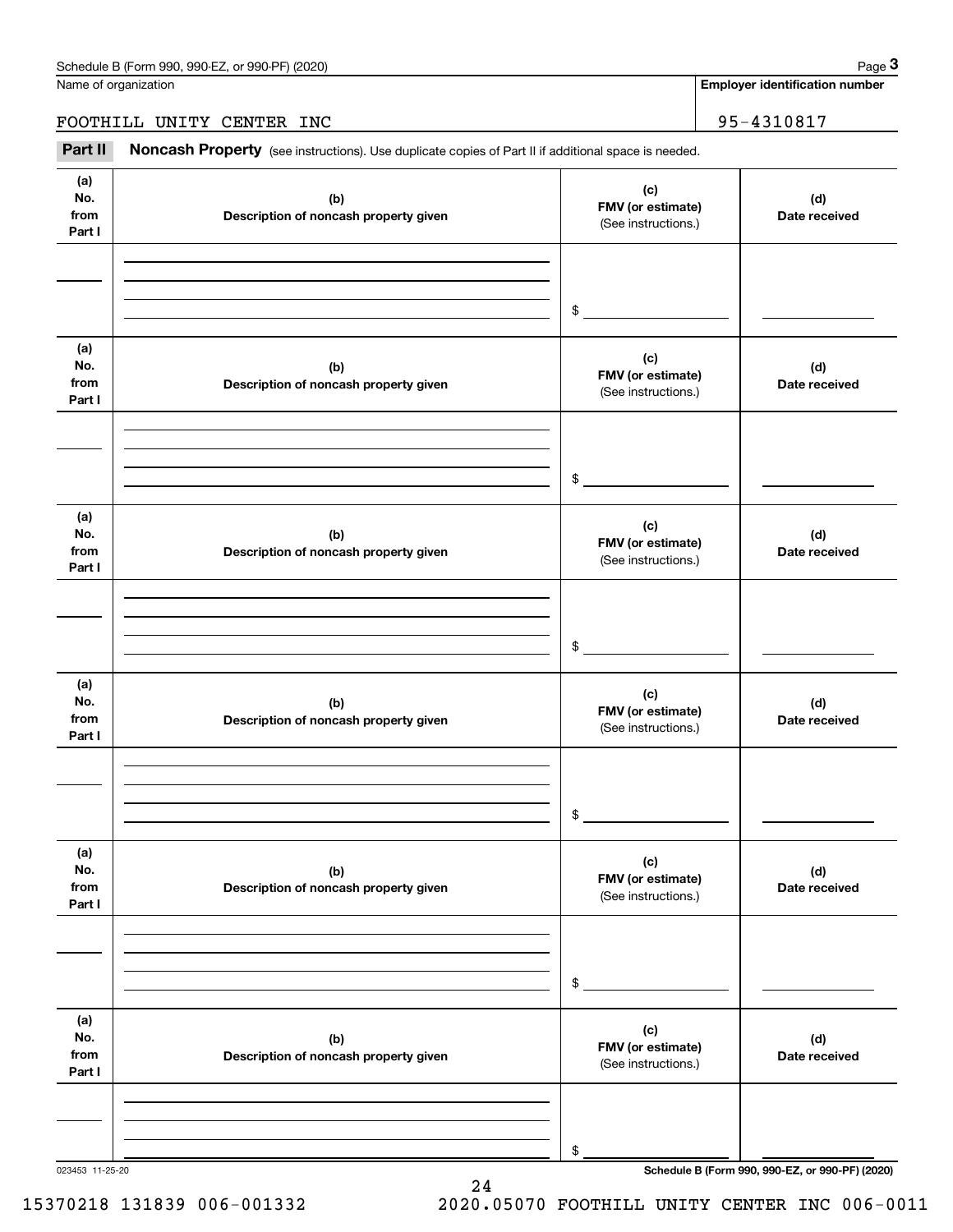|                           | Schedule B (Form 990, 990-EZ, or 990-PF) (2020)                                                                                                                                                                                                      |                      | Page 4                                                                                                                                                         |  |  |  |  |  |  |  |
|---------------------------|------------------------------------------------------------------------------------------------------------------------------------------------------------------------------------------------------------------------------------------------------|----------------------|----------------------------------------------------------------------------------------------------------------------------------------------------------------|--|--|--|--|--|--|--|
|                           | Name of organization                                                                                                                                                                                                                                 |                      | <b>Employer identification number</b>                                                                                                                          |  |  |  |  |  |  |  |
|                           | FOOTHILL UNITY CENTER INC                                                                                                                                                                                                                            |                      | 95-4310817                                                                                                                                                     |  |  |  |  |  |  |  |
| Part III                  | from any one contributor. Complete columns (a) through (e) and the following line entry. For organizations                                                                                                                                           |                      | Exclusively religious, charitable, etc., contributions to organizations described in section 501(c)(7), (8), or (10) that total more than \$1,000 for the year |  |  |  |  |  |  |  |
|                           | completing Part III, enter the total of exclusively religious, charitable, etc., contributions of \$1,000 or less for the year. (Enter this info. once.) $\blacktriangleright$ \$<br>Use duplicate copies of Part III if additional space is needed. |                      |                                                                                                                                                                |  |  |  |  |  |  |  |
| (a) No.                   |                                                                                                                                                                                                                                                      |                      |                                                                                                                                                                |  |  |  |  |  |  |  |
| from<br>Part I            | (b) Purpose of gift                                                                                                                                                                                                                                  | (c) Use of gift      | (d) Description of how gift is held                                                                                                                            |  |  |  |  |  |  |  |
|                           |                                                                                                                                                                                                                                                      |                      |                                                                                                                                                                |  |  |  |  |  |  |  |
|                           |                                                                                                                                                                                                                                                      |                      |                                                                                                                                                                |  |  |  |  |  |  |  |
|                           |                                                                                                                                                                                                                                                      |                      |                                                                                                                                                                |  |  |  |  |  |  |  |
|                           |                                                                                                                                                                                                                                                      | (e) Transfer of gift |                                                                                                                                                                |  |  |  |  |  |  |  |
|                           | Transferee's name, address, and ZIP + 4                                                                                                                                                                                                              |                      | Relationship of transferor to transferee                                                                                                                       |  |  |  |  |  |  |  |
|                           |                                                                                                                                                                                                                                                      |                      |                                                                                                                                                                |  |  |  |  |  |  |  |
|                           |                                                                                                                                                                                                                                                      |                      |                                                                                                                                                                |  |  |  |  |  |  |  |
|                           |                                                                                                                                                                                                                                                      |                      |                                                                                                                                                                |  |  |  |  |  |  |  |
| (a) No.<br>from           | (b) Purpose of gift                                                                                                                                                                                                                                  | (c) Use of gift      | (d) Description of how gift is held                                                                                                                            |  |  |  |  |  |  |  |
| Part I                    |                                                                                                                                                                                                                                                      |                      |                                                                                                                                                                |  |  |  |  |  |  |  |
|                           |                                                                                                                                                                                                                                                      |                      |                                                                                                                                                                |  |  |  |  |  |  |  |
|                           |                                                                                                                                                                                                                                                      |                      |                                                                                                                                                                |  |  |  |  |  |  |  |
|                           | (e) Transfer of gift                                                                                                                                                                                                                                 |                      |                                                                                                                                                                |  |  |  |  |  |  |  |
|                           |                                                                                                                                                                                                                                                      |                      |                                                                                                                                                                |  |  |  |  |  |  |  |
|                           | Transferee's name, address, and ZIP + 4                                                                                                                                                                                                              |                      | Relationship of transferor to transferee                                                                                                                       |  |  |  |  |  |  |  |
|                           |                                                                                                                                                                                                                                                      |                      |                                                                                                                                                                |  |  |  |  |  |  |  |
|                           |                                                                                                                                                                                                                                                      |                      |                                                                                                                                                                |  |  |  |  |  |  |  |
| (a) No.<br>from           |                                                                                                                                                                                                                                                      |                      |                                                                                                                                                                |  |  |  |  |  |  |  |
| Part I                    | (b) Purpose of gift                                                                                                                                                                                                                                  | (c) Use of gift      | (d) Description of how gift is held                                                                                                                            |  |  |  |  |  |  |  |
|                           |                                                                                                                                                                                                                                                      |                      |                                                                                                                                                                |  |  |  |  |  |  |  |
|                           |                                                                                                                                                                                                                                                      |                      |                                                                                                                                                                |  |  |  |  |  |  |  |
|                           |                                                                                                                                                                                                                                                      |                      |                                                                                                                                                                |  |  |  |  |  |  |  |
|                           |                                                                                                                                                                                                                                                      | (e) Transfer of gift |                                                                                                                                                                |  |  |  |  |  |  |  |
|                           | Transferee's name, address, and ZIP + 4                                                                                                                                                                                                              |                      | Relationship of transferor to transferee                                                                                                                       |  |  |  |  |  |  |  |
|                           |                                                                                                                                                                                                                                                      |                      |                                                                                                                                                                |  |  |  |  |  |  |  |
|                           |                                                                                                                                                                                                                                                      |                      |                                                                                                                                                                |  |  |  |  |  |  |  |
|                           |                                                                                                                                                                                                                                                      |                      |                                                                                                                                                                |  |  |  |  |  |  |  |
| (a) No.<br>from<br>Part I | (b) Purpose of gift                                                                                                                                                                                                                                  | (c) Use of gift      | (d) Description of how gift is held                                                                                                                            |  |  |  |  |  |  |  |
|                           |                                                                                                                                                                                                                                                      |                      |                                                                                                                                                                |  |  |  |  |  |  |  |
|                           |                                                                                                                                                                                                                                                      |                      |                                                                                                                                                                |  |  |  |  |  |  |  |
|                           |                                                                                                                                                                                                                                                      |                      |                                                                                                                                                                |  |  |  |  |  |  |  |
|                           | (e) Transfer of gift                                                                                                                                                                                                                                 |                      |                                                                                                                                                                |  |  |  |  |  |  |  |
|                           | Transferee's name, address, and ZIP + 4                                                                                                                                                                                                              |                      | Relationship of transferor to transferee                                                                                                                       |  |  |  |  |  |  |  |
|                           |                                                                                                                                                                                                                                                      |                      |                                                                                                                                                                |  |  |  |  |  |  |  |
|                           |                                                                                                                                                                                                                                                      |                      |                                                                                                                                                                |  |  |  |  |  |  |  |
|                           |                                                                                                                                                                                                                                                      |                      |                                                                                                                                                                |  |  |  |  |  |  |  |

25

**Schedule B (Form 990, 990-EZ, or 990-PF) (2020)**

15370218 131839 006-001332 2020.05070 FOOTHILL UNITY CENTER INC 006-0011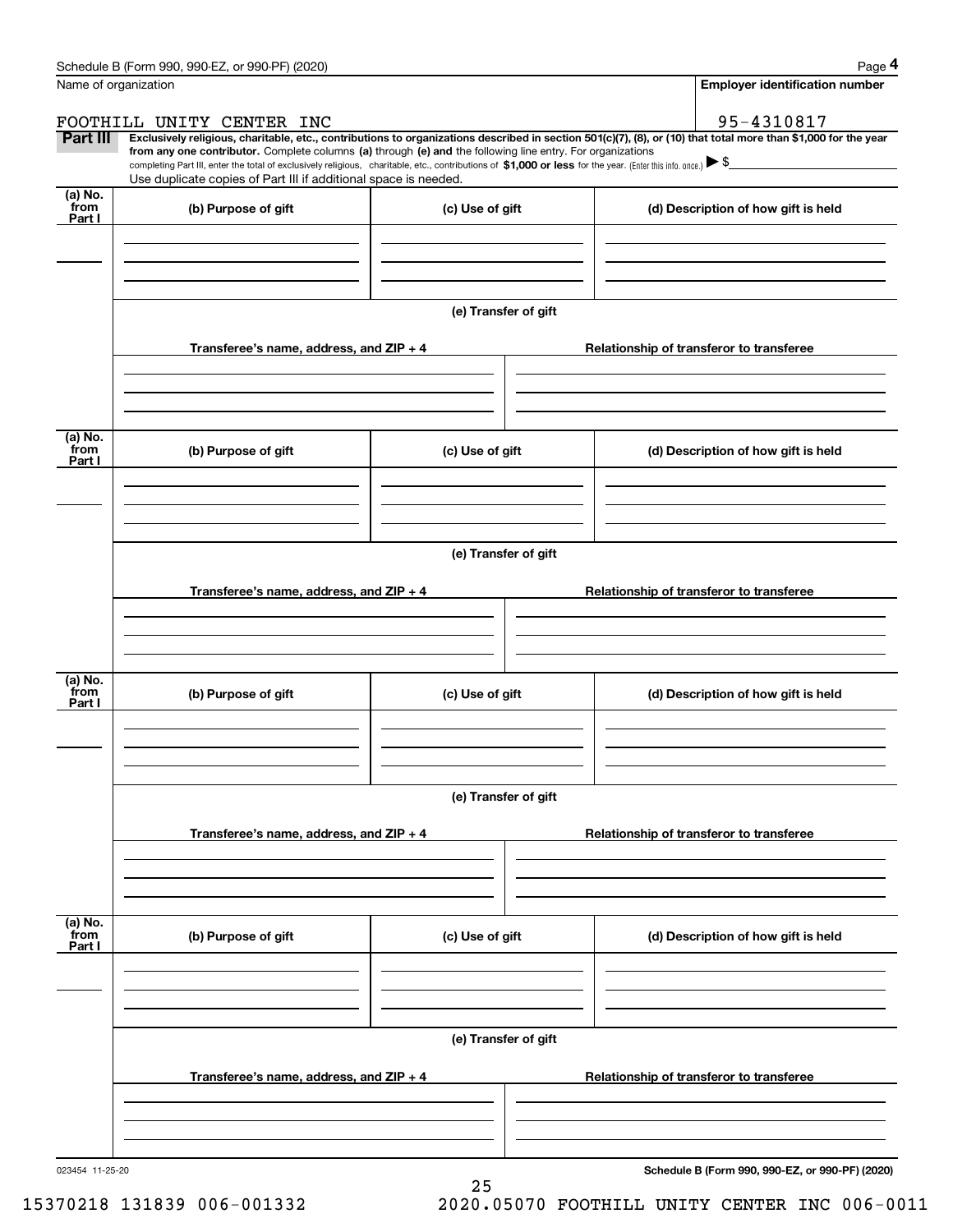|                                                                                                                                                                                                                                                                          |                                                                                                    |                                                                                                        |                                                                                                                                                                                                                               |                | OMB No. 1545-0047                                   |  |  |
|--------------------------------------------------------------------------------------------------------------------------------------------------------------------------------------------------------------------------------------------------------------------------|----------------------------------------------------------------------------------------------------|--------------------------------------------------------------------------------------------------------|-------------------------------------------------------------------------------------------------------------------------------------------------------------------------------------------------------------------------------|----------------|-----------------------------------------------------|--|--|
| <b>Supplemental Financial Statements</b><br><b>SCHEDULE D</b><br>Complete if the organization answered "Yes" on Form 990,<br>(Form 990)<br>Part IV, line 6, 7, 8, 9, 10, 11a, 11b, 11c, 11d, 11e, 11f, 12a, or 12b.<br>Attach to Form 990.<br>Department of the Treasury |                                                                                                    |                                                                                                        |                                                                                                                                                                                                                               |                | <b>Open to Public</b>                               |  |  |
|                                                                                                                                                                                                                                                                          | Go to www.irs.gov/Form990 for instructions and the latest information.<br>Internal Revenue Service |                                                                                                        |                                                                                                                                                                                                                               |                |                                                     |  |  |
|                                                                                                                                                                                                                                                                          | Name of the organization                                                                           | FOOTHILL UNITY CENTER INC                                                                              |                                                                                                                                                                                                                               |                | <b>Employer identification number</b><br>95-4310817 |  |  |
| Part I                                                                                                                                                                                                                                                                   |                                                                                                    |                                                                                                        | Organizations Maintaining Donor Advised Funds or Other Similar Funds or Accounts. Complete if the                                                                                                                             |                |                                                     |  |  |
|                                                                                                                                                                                                                                                                          |                                                                                                    | organization answered "Yes" on Form 990, Part IV, line 6.                                              |                                                                                                                                                                                                                               |                |                                                     |  |  |
|                                                                                                                                                                                                                                                                          |                                                                                                    |                                                                                                        | (a) Donor advised funds                                                                                                                                                                                                       |                | (b) Funds and other accounts                        |  |  |
| 1                                                                                                                                                                                                                                                                        |                                                                                                    |                                                                                                        |                                                                                                                                                                                                                               |                |                                                     |  |  |
| 2                                                                                                                                                                                                                                                                        |                                                                                                    | Aggregate value of contributions to (during year)                                                      |                                                                                                                                                                                                                               |                |                                                     |  |  |
| З                                                                                                                                                                                                                                                                        |                                                                                                    |                                                                                                        |                                                                                                                                                                                                                               |                |                                                     |  |  |
| 4                                                                                                                                                                                                                                                                        |                                                                                                    |                                                                                                        |                                                                                                                                                                                                                               |                |                                                     |  |  |
| 5                                                                                                                                                                                                                                                                        |                                                                                                    |                                                                                                        | Did the organization inform all donors and donor advisors in writing that the assets held in donor advised funds                                                                                                              |                |                                                     |  |  |
|                                                                                                                                                                                                                                                                          |                                                                                                    |                                                                                                        |                                                                                                                                                                                                                               |                | Yes<br>No                                           |  |  |
| 6                                                                                                                                                                                                                                                                        |                                                                                                    |                                                                                                        | Did the organization inform all grantees, donors, and donor advisors in writing that grant funds can be used only                                                                                                             |                |                                                     |  |  |
|                                                                                                                                                                                                                                                                          |                                                                                                    |                                                                                                        | for charitable purposes and not for the benefit of the donor or donor advisor, or for any other purpose conferring                                                                                                            |                |                                                     |  |  |
|                                                                                                                                                                                                                                                                          | impermissible private benefit?                                                                     |                                                                                                        |                                                                                                                                                                                                                               |                | Yes<br>No                                           |  |  |
| Part II                                                                                                                                                                                                                                                                  |                                                                                                    |                                                                                                        | Conservation Easements. Complete if the organization answered "Yes" on Form 990, Part IV, line 7.                                                                                                                             |                |                                                     |  |  |
| 1                                                                                                                                                                                                                                                                        |                                                                                                    | Purpose(s) of conservation easements held by the organization (check all that apply).                  |                                                                                                                                                                                                                               |                |                                                     |  |  |
|                                                                                                                                                                                                                                                                          |                                                                                                    | Preservation of land for public use (for example, recreation or education)                             |                                                                                                                                                                                                                               |                | Preservation of a historically important land area  |  |  |
|                                                                                                                                                                                                                                                                          |                                                                                                    | Protection of natural habitat                                                                          | Preservation of a certified historic structure                                                                                                                                                                                |                |                                                     |  |  |
|                                                                                                                                                                                                                                                                          |                                                                                                    | Preservation of open space                                                                             |                                                                                                                                                                                                                               |                |                                                     |  |  |
| 2                                                                                                                                                                                                                                                                        |                                                                                                    |                                                                                                        | Complete lines 2a through 2d if the organization held a qualified conservation contribution in the form of a conservation easement on the last                                                                                |                |                                                     |  |  |
|                                                                                                                                                                                                                                                                          | day of the tax year.                                                                               |                                                                                                        |                                                                                                                                                                                                                               |                | Held at the End of the Tax Year                     |  |  |
| а                                                                                                                                                                                                                                                                        |                                                                                                    |                                                                                                        |                                                                                                                                                                                                                               | 2a             |                                                     |  |  |
| b                                                                                                                                                                                                                                                                        |                                                                                                    | Total acreage restricted by conservation easements                                                     |                                                                                                                                                                                                                               | 2 <sub>b</sub> |                                                     |  |  |
| с                                                                                                                                                                                                                                                                        |                                                                                                    |                                                                                                        |                                                                                                                                                                                                                               | 2c             |                                                     |  |  |
| d                                                                                                                                                                                                                                                                        |                                                                                                    |                                                                                                        | Number of conservation easements included in (c) acquired after 7/25/06, and not on a historic structure                                                                                                                      |                |                                                     |  |  |
|                                                                                                                                                                                                                                                                          |                                                                                                    |                                                                                                        | listed in the National Register [11, 1200] [12] The National Register [11, 1200] [12] The National Register [11, 1200] [12] The National Register [11, 1200] [12] The National Register [11, 1200] [12] The National Register | 2d             |                                                     |  |  |
| З                                                                                                                                                                                                                                                                        |                                                                                                    |                                                                                                        | Number of conservation easements modified, transferred, released, extinguished, or terminated by the organization during the tax                                                                                              |                |                                                     |  |  |
|                                                                                                                                                                                                                                                                          | year                                                                                               |                                                                                                        |                                                                                                                                                                                                                               |                |                                                     |  |  |
|                                                                                                                                                                                                                                                                          |                                                                                                    | Number of states where property subject to conservation easement is located >                          |                                                                                                                                                                                                                               |                |                                                     |  |  |
| 5                                                                                                                                                                                                                                                                        |                                                                                                    | Does the organization have a written policy regarding the periodic monitoring, inspection, handling of |                                                                                                                                                                                                                               |                |                                                     |  |  |
|                                                                                                                                                                                                                                                                          |                                                                                                    | violations, and enforcement of the conservation easements it holds?                                    |                                                                                                                                                                                                                               |                | Yes<br>No                                           |  |  |
| 6                                                                                                                                                                                                                                                                        |                                                                                                    |                                                                                                        | Staff and volunteer hours devoted to monitoring, inspecting, handling of violations, and enforcing conservation easements during the year                                                                                     |                |                                                     |  |  |
|                                                                                                                                                                                                                                                                          |                                                                                                    |                                                                                                        | Amount of expenses incurred in monitoring, inspecting, handling of violations, and enforcing conservation easements during the year                                                                                           |                |                                                     |  |  |
| 7                                                                                                                                                                                                                                                                        |                                                                                                    |                                                                                                        |                                                                                                                                                                                                                               |                |                                                     |  |  |
| 8                                                                                                                                                                                                                                                                        | $\blacktriangleright$ \$                                                                           |                                                                                                        | Does each conservation easement reported on line 2(d) above satisfy the requirements of section 170(h)(4)(B)(i)                                                                                                               |                |                                                     |  |  |
|                                                                                                                                                                                                                                                                          |                                                                                                    |                                                                                                        |                                                                                                                                                                                                                               |                | Yes<br>No                                           |  |  |
| 9                                                                                                                                                                                                                                                                        |                                                                                                    |                                                                                                        | In Part XIII, describe how the organization reports conservation easements in its revenue and expense statement and                                                                                                           |                |                                                     |  |  |
|                                                                                                                                                                                                                                                                          |                                                                                                    |                                                                                                        | balance sheet, and include, if applicable, the text of the footnote to the organization's financial statements that describes the                                                                                             |                |                                                     |  |  |
|                                                                                                                                                                                                                                                                          |                                                                                                    | organization's accounting for conservation easements.                                                  |                                                                                                                                                                                                                               |                |                                                     |  |  |
|                                                                                                                                                                                                                                                                          | Part III                                                                                           |                                                                                                        | Organizations Maintaining Collections of Art, Historical Treasures, or Other Similar Assets.                                                                                                                                  |                |                                                     |  |  |
|                                                                                                                                                                                                                                                                          |                                                                                                    | Complete if the organization answered "Yes" on Form 990, Part IV, line 8.                              |                                                                                                                                                                                                                               |                |                                                     |  |  |
|                                                                                                                                                                                                                                                                          |                                                                                                    |                                                                                                        | 1a If the organization elected, as permitted under FASB ASC 958, not to report in its revenue statement and balance sheet works                                                                                               |                |                                                     |  |  |
|                                                                                                                                                                                                                                                                          |                                                                                                    |                                                                                                        | of art, historical treasures, or other similar assets held for public exhibition, education, or research in furtherance of public                                                                                             |                |                                                     |  |  |
|                                                                                                                                                                                                                                                                          |                                                                                                    |                                                                                                        |                                                                                                                                                                                                                               |                |                                                     |  |  |

service, provide in Part XIII the text of the footnote to its financial statements that describes these items.

#### **b** If the organization elected, as permitted under FASB ASC 958, to report in its revenue statement and balance sheet works of art, historical treasures, or other similar assets held for public exhibition, education, or research in furtherance of public service, provide the following amounts relating to these items:  $\blacktriangleright$   $\triangle$

|   | a Revenue included on Form 990, Part VIII, line 1                                                                            | $\blacktriangleright$ s |  |
|---|------------------------------------------------------------------------------------------------------------------------------|-------------------------|--|
|   | the following amounts required to be reported under FASB ASC 958 relating to these items:                                    |                         |  |
| 2 | If the organization received or held works of art, historical treasures, or other similar assets for financial gain, provide |                         |  |
|   | (ii) Assets included in Form 990, Part X                                                                                     |                         |  |
|   | Revenue included on Form 990, Part VIII, line 1<br>(i)                                                                       |                         |  |

032051 12-01-20 **For Paperwork Reduction Act Notice, see the Instructions for Form 990. Schedule D (Form 990) 2020** LHA

26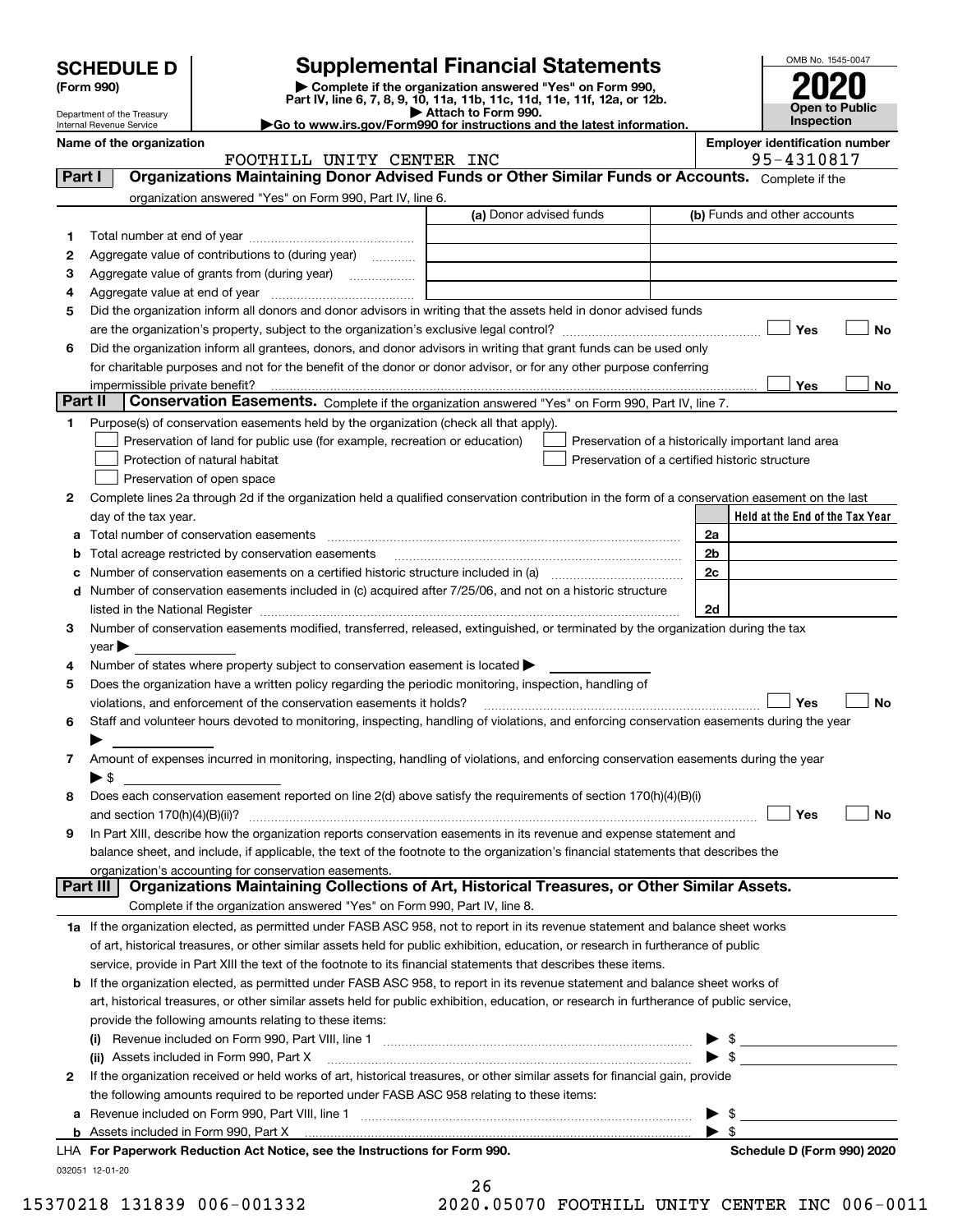|          | Schedule D (Form 990) 2020                                                                                                                                                                                                     | FOOTHILL UNITY CENTER INC |   |                |                          |              |                      | 95-4310817                 |                         |               | Page 2      |
|----------|--------------------------------------------------------------------------------------------------------------------------------------------------------------------------------------------------------------------------------|---------------------------|---|----------------|--------------------------|--------------|----------------------|----------------------------|-------------------------|---------------|-------------|
| Part III | Organizations Maintaining Collections of Art, Historical Treasures, or Other Similar Assets                                                                                                                                    |                           |   |                |                          |              |                      |                            | (continued)             |               |             |
| 3        | Using the organization's acquisition, accession, and other records, check any of the following that make significant use of its                                                                                                |                           |   |                |                          |              |                      |                            |                         |               |             |
|          | collection items (check all that apply):                                                                                                                                                                                       |                           |   |                |                          |              |                      |                            |                         |               |             |
| a        | Public exhibition                                                                                                                                                                                                              |                           |   |                | Loan or exchange program |              |                      |                            |                         |               |             |
| b        | Scholarly research                                                                                                                                                                                                             |                           |   | Other          |                          |              |                      |                            |                         |               |             |
| c        | Preservation for future generations                                                                                                                                                                                            |                           |   |                |                          |              |                      |                            |                         |               |             |
| 4        | Provide a description of the organization's collections and explain how they further the organization's exempt purpose in Part XIII.                                                                                           |                           |   |                |                          |              |                      |                            |                         |               |             |
| 5        | During the year, did the organization solicit or receive donations of art, historical treasures, or other similar assets                                                                                                       |                           |   |                |                          |              |                      |                            |                         |               |             |
|          | to be sold to raise funds rather than to be maintained as part of the organization's collection?                                                                                                                               |                           |   |                |                          |              |                      |                            | Yes                     |               | No          |
|          | <b>Part IV</b><br>Escrow and Custodial Arrangements. Complete if the organization answered "Yes" on Form 990, Part IV, line 9, or                                                                                              |                           |   |                |                          |              |                      |                            |                         |               |             |
|          | reported an amount on Form 990, Part X, line 21.                                                                                                                                                                               |                           |   |                |                          |              |                      |                            |                         |               |             |
|          | 1a Is the organization an agent, trustee, custodian or other intermediary for contributions or other assets not included                                                                                                       |                           |   |                |                          |              |                      |                            |                         |               |             |
|          | <b>b</b> If "Yes," explain the arrangement in Part XIII and complete the following table:                                                                                                                                      |                           |   |                |                          |              |                      |                            | Yes                     |               | No          |
|          |                                                                                                                                                                                                                                |                           |   |                |                          |              |                      |                            | Amount                  |               |             |
|          |                                                                                                                                                                                                                                |                           |   |                |                          |              | 1c                   |                            |                         |               |             |
|          | c Beginning balance measurements and the contract of the contract of the contract of the contract of the contract of the contract of the contract of the contract of the contract of the contract of the contract of the contr |                           |   |                |                          |              | 1d                   |                            |                         |               |             |
|          | e Distributions during the year manufactured and continuum and contact the year manufactured and contact the year manufactured and contact the year manufactured and contact the year manufactured and contact the year manufa |                           |   |                |                          |              | 1e                   |                            |                         |               |             |
| Ť.,      |                                                                                                                                                                                                                                |                           |   |                |                          |              | 1f                   |                            |                         |               |             |
|          | 2a Did the organization include an amount on Form 990, Part X, line 21, for escrow or custodial account liability?                                                                                                             |                           |   |                |                          |              |                      |                            | Yes                     |               | No          |
|          | <b>b</b> If "Yes," explain the arrangement in Part XIII. Check here if the explanation has been provided on Part XIII                                                                                                          |                           |   |                |                          |              |                      |                            |                         |               |             |
| Part V   | Endowment Funds. Complete if the organization answered "Yes" on Form 990, Part IV, line 10.                                                                                                                                    |                           |   |                |                          |              |                      |                            |                         |               |             |
|          |                                                                                                                                                                                                                                | (a) Current year          |   | (b) Prior year | (c) Two years back       |              | (d) Three years back |                            | (e) Four years back     |               |             |
| 1a       | Beginning of year balance                                                                                                                                                                                                      | 11,542,619.               |   | 10, 249, 658.  | 12,044,284.              |              |                      | 13, 476, 924.              |                         | 13, 243, 365. |             |
|          |                                                                                                                                                                                                                                |                           |   |                |                          |              |                      |                            |                         |               |             |
|          | Net investment earnings, gains, and losses                                                                                                                                                                                     | 1,726,167.                |   | 2,098,156.     |                          | $-649, 293.$ |                      | 2,017,360.                 |                         |               | 983,559.    |
|          |                                                                                                                                                                                                                                |                           |   |                |                          |              |                      |                            |                         |               |             |
|          | e Other expenditures for facilities                                                                                                                                                                                            |                           |   |                |                          |              |                      |                            |                         |               |             |
|          | and programs                                                                                                                                                                                                                   | 349,898.                  |   | 805, 195.      |                          | 1, 145, 333. |                      | $-3,450,000.$              |                         |               | 750,000.    |
|          | f Administrative expenses                                                                                                                                                                                                      |                           |   |                |                          |              |                      |                            |                         |               |             |
| g        | End of year balance                                                                                                                                                                                                            | 12,918,888.               |   | 11, 542, 619.  | 10, 249, 658.            |              |                      | 12,044,284.                |                         |               | 13,476,924. |
| 2        | Provide the estimated percentage of the current year end balance (line 1g, column (a)) held as:                                                                                                                                | 3.8650                    |   |                |                          |              |                      |                            |                         |               |             |
|          | Board designated or quasi-endowment<br>Permanent endowment $\blacktriangleright$ 67.0320                                                                                                                                       |                           | % |                |                          |              |                      |                            |                         |               |             |
| b        | 29.1020<br>$c$ Term endowment $\blacktriangleright$                                                                                                                                                                            | %<br>%                    |   |                |                          |              |                      |                            |                         |               |             |
|          | The percentages on lines 2a, 2b, and 2c should equal 100%.                                                                                                                                                                     |                           |   |                |                          |              |                      |                            |                         |               |             |
|          | 3a Are there endowment funds not in the possession of the organization that are held and administered for the organization                                                                                                     |                           |   |                |                          |              |                      |                            |                         |               |             |
|          | by:                                                                                                                                                                                                                            |                           |   |                |                          |              |                      |                            |                         | Yes           | No          |
|          | (i)                                                                                                                                                                                                                            |                           |   |                |                          |              |                      |                            | 3a(i)                   |               | х           |
|          |                                                                                                                                                                                                                                |                           |   |                |                          |              |                      |                            | 3a(ii)                  |               | X           |
|          |                                                                                                                                                                                                                                |                           |   |                |                          |              |                      |                            | 3b                      |               |             |
| 4        | Describe in Part XIII the intended uses of the organization's endowment funds.                                                                                                                                                 |                           |   |                |                          |              |                      |                            |                         |               |             |
|          | Land, Buildings, and Equipment.<br>Part VI                                                                                                                                                                                     |                           |   |                |                          |              |                      |                            |                         |               |             |
|          | Complete if the organization answered "Yes" on Form 990, Part IV, line 11a. See Form 990, Part X, line 10.                                                                                                                     |                           |   |                |                          |              |                      |                            |                         |               |             |
|          | Description of property                                                                                                                                                                                                        | (a) Cost or other         |   |                | (b) Cost or other        |              | (c) Accumulated      |                            | (d) Book value          |               |             |
|          |                                                                                                                                                                                                                                | basis (investment)        |   | basis (other)  |                          |              | depreciation         |                            |                         |               |             |
|          |                                                                                                                                                                                                                                |                           |   |                | 2,499,994.               |              |                      |                            | 2,499,994.              |               |             |
| b        |                                                                                                                                                                                                                                |                           |   |                | 4,366,409.               |              | 287,799.             |                            | $\overline{4,078},610.$ |               |             |
|          |                                                                                                                                                                                                                                |                           |   |                |                          |              |                      |                            |                         |               |             |
|          |                                                                                                                                                                                                                                |                           |   |                | 638,653.                 |              | 350, 320.            |                            |                         |               | 288,333.    |
|          | e Other                                                                                                                                                                                                                        |                           |   |                |                          |              |                      |                            |                         |               |             |
|          |                                                                                                                                                                                                                                |                           |   |                |                          |              |                      |                            | 6,866,937.              |               |             |
|          |                                                                                                                                                                                                                                |                           |   |                |                          |              |                      | Schedule D (Form 990) 2020 |                         |               |             |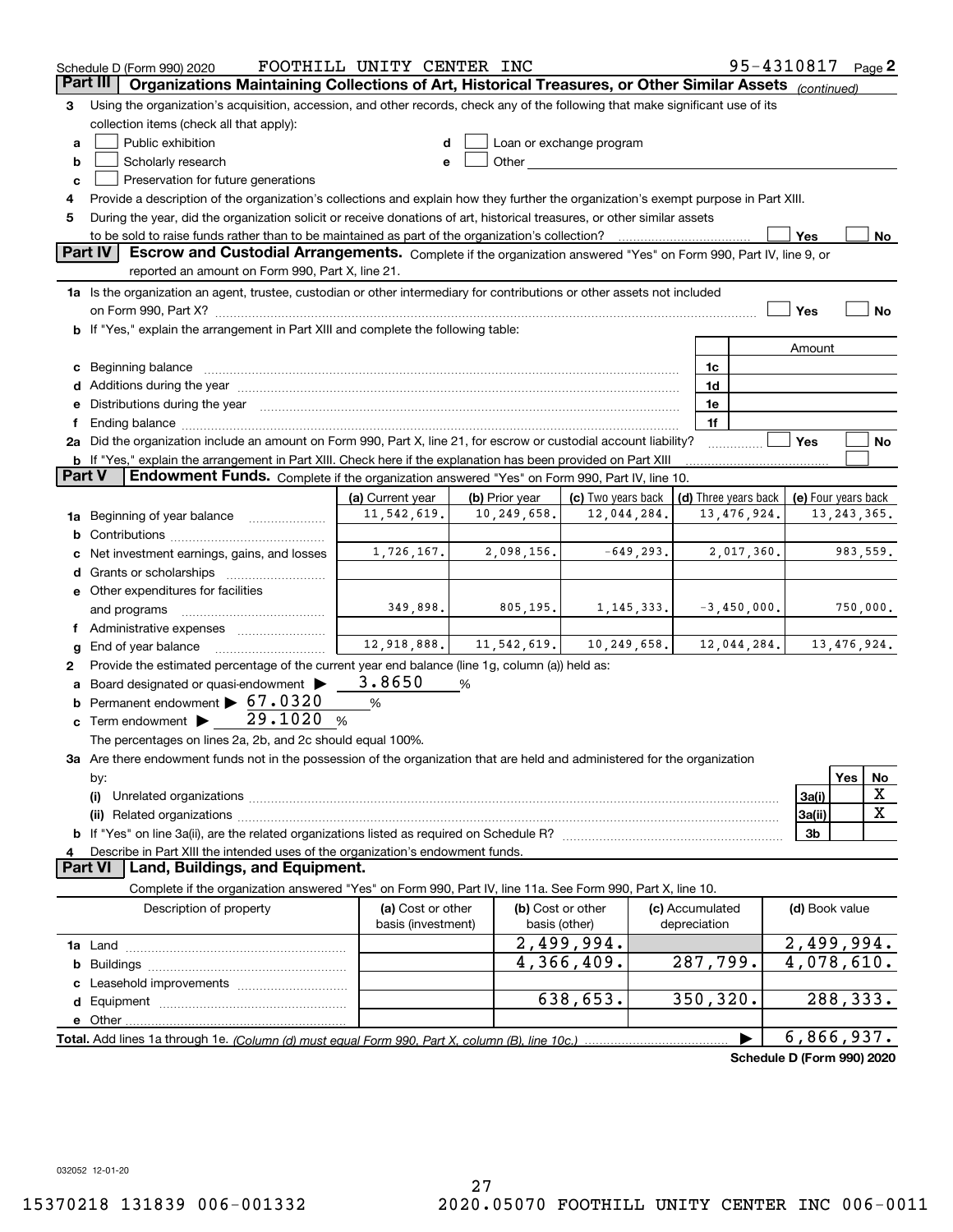| Schedule D (Form 990) 2020 |  | FOOTHILL UNITY CENTER |  | <b>INC</b> | 95-4310817 | Page |  |
|----------------------------|--|-----------------------|--|------------|------------|------|--|
|                            |  |                       |  |            |            |      |  |

#### (a) Description of security or category (including name of security)  $\vert$  (b) Book value  $\vert$  (c) **(1)**Financial derivatives **(2)** Closely held equity interests ~~~~~~~~~~~ **(3)** Other Complete if the organization answered "Yes" on Form 990, Part IV, line 11b. See Form 990, Part X, line 12.  $(b)$  Book value  $\vert$  (c) Method of valuation: Cost or end-of-year market value (A)(B)(C) (D)**Part VII Investments - Other Securities.**

| , —                                                                 |  |
|---------------------------------------------------------------------|--|
|                                                                     |  |
| $\sim$                                                              |  |
| $\sqrt{2}$                                                          |  |
| Total. (Col. (b) must equal Form 990, Part X, col. (B) line $12$ .) |  |

## **Part VIII Investments - Program Related.**

Complete if the organization answered "Yes" on Form 990, Part IV, line 11c. See Form 990, Part X, line 13.

| (a) Description of investment                                                          | (b) Book value | (c) Method of valuation: Cost or end-of-year market value |
|----------------------------------------------------------------------------------------|----------------|-----------------------------------------------------------|
| (1)                                                                                    |                |                                                           |
| (2)                                                                                    |                |                                                           |
| $\frac{1}{2}$                                                                          |                |                                                           |
| (4)                                                                                    |                |                                                           |
| (5)                                                                                    |                |                                                           |
| (6)                                                                                    |                |                                                           |
| (7)                                                                                    |                |                                                           |
| (8)                                                                                    |                |                                                           |
| (9)                                                                                    |                |                                                           |
| Total. (Col. (b) must equal Form 990, Part X, col. (B) line 13.) $\blacktriangleright$ |                |                                                           |

#### **Part IX Other Assets.**

Complete if the organization answered "Yes" on Form 990, Part IV, line 11d. See Form 990, Part X, line 15.

| (a) Description                                                                                                   | (b) Book value |
|-------------------------------------------------------------------------------------------------------------------|----------------|
| (1)                                                                                                               |                |
| (2)                                                                                                               |                |
| (3)                                                                                                               |                |
| (4)                                                                                                               |                |
| (5)                                                                                                               |                |
| (6)                                                                                                               |                |
| (7)                                                                                                               |                |
| (8)                                                                                                               |                |
| (9)                                                                                                               |                |
|                                                                                                                   |                |
| <b>Part X</b> Other Liabilities.                                                                                  |                |
| Complete if the organization answered "Yes" on Form 990, Part IV, line 11e or 11f. See Form 990, Part X, line 25. |                |

| 1.                  | (a) Description of liability | (b) Book value |
|---------------------|------------------------------|----------------|
| (1)                 | Federal income taxes         |                |
| (2)                 |                              |                |
| $\qquad \qquad (3)$ |                              |                |
| (4)                 |                              |                |
| $\frac{1}{2}$ (5)   |                              |                |
| (6)                 |                              |                |
| (7)                 |                              |                |
| (8)                 |                              |                |
| (9)                 |                              |                |
|                     |                              |                |

*(Column (b) must equal Form 990, Part X, col. (B) line 25.)* 

**2.**Liability for uncertain tax positions. In Part XIII, provide the text of the footnote to the organization's financial statements that reports the organization's liability for uncertain tax positions under FASB ASC 740. Check here if the text of the footnote has been provided in Part XIII  $\boxed{\text{X}}$ 

**Schedule D (Form 990) 2020**

032053 12-01-20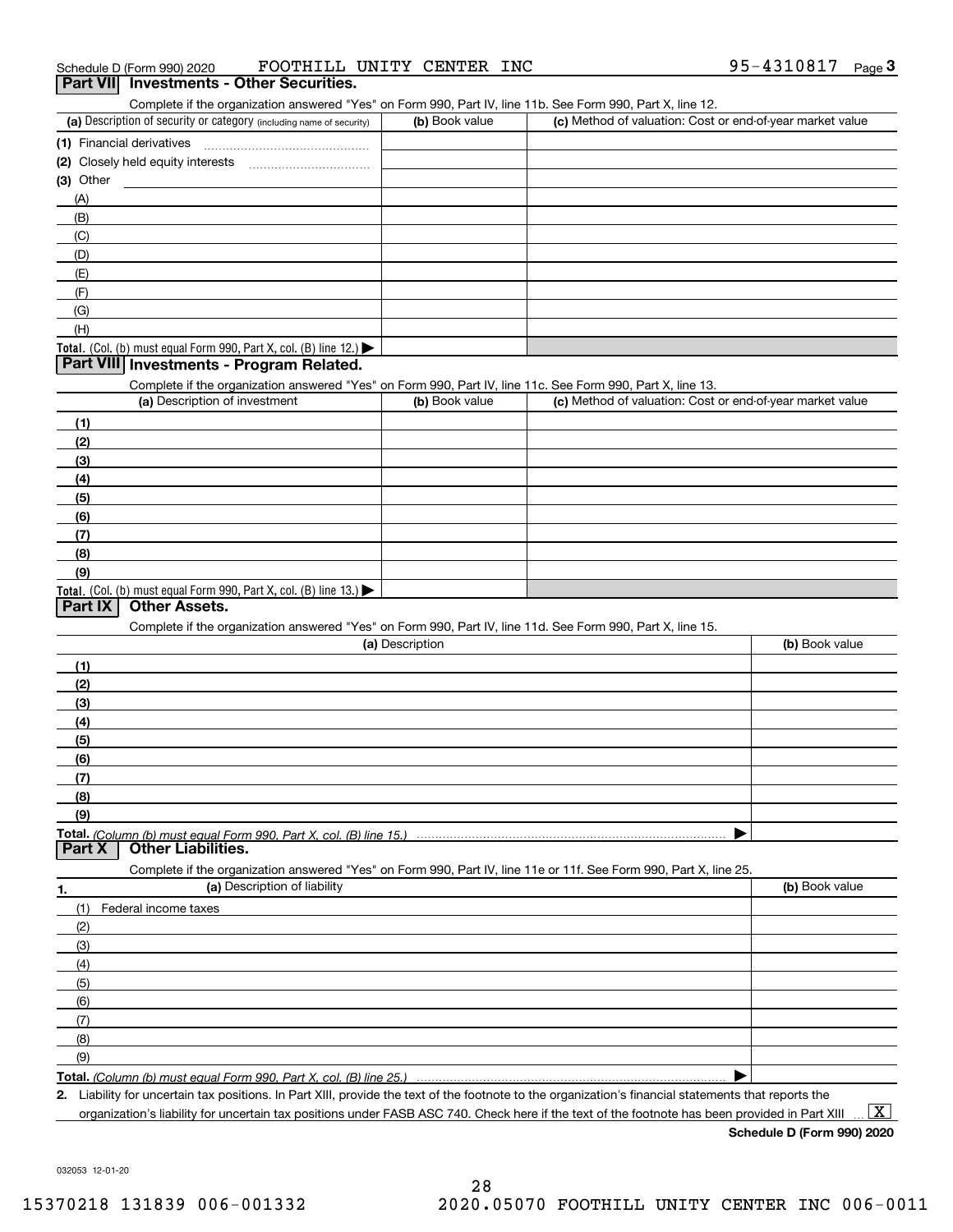|    | FOOTHILL UNITY CENTER INC<br>Schedule D (Form 990) 2020                                                                                                                                                                            |                |                   |                | 95-4310817<br>Page $4$ |
|----|------------------------------------------------------------------------------------------------------------------------------------------------------------------------------------------------------------------------------------|----------------|-------------------|----------------|------------------------|
|    | <b>Part XI</b><br>Reconciliation of Revenue per Audited Financial Statements With Revenue per Return.                                                                                                                              |                |                   |                |                        |
|    | Complete if the organization answered "Yes" on Form 990, Part IV, line 12a.                                                                                                                                                        |                |                   |                |                        |
| 1  | Total revenue, gains, and other support per audited financial statements                                                                                                                                                           |                |                   | $\blacksquare$ | 9,765,352.             |
| 2  | Amounts included on line 1 but not on Form 990, Part VIII, line 12:                                                                                                                                                                |                |                   |                |                        |
| a  | Net unrealized gains (losses) on investments [11] matter contracts and the unrealized gains (losses) on investments                                                                                                                | 2a             | <u>1,155,219.</u> |                |                        |
| b  |                                                                                                                                                                                                                                    | 2 <sub>b</sub> | 171,680.          |                |                        |
|    |                                                                                                                                                                                                                                    | 2c             |                   |                |                        |
| d  |                                                                                                                                                                                                                                    | 2d             |                   |                |                        |
| е  | Add lines 2a through 2d                                                                                                                                                                                                            |                |                   | <b>2e</b>      | <u>1,326,899.</u>      |
| 3  |                                                                                                                                                                                                                                    |                |                   | $\overline{3}$ | 8,438,453.             |
| 4  | Amounts included on Form 990, Part VIII, line 12, but not on line 1:                                                                                                                                                               |                |                   |                |                        |
|    | Investment expenses not included on Form 990, Part VIII, line 7b [14a]                                                                                                                                                             |                | 21, 263.          |                |                        |
|    |                                                                                                                                                                                                                                    | 4 <sub>b</sub> |                   |                |                        |
| c. | Add lines 4a and 4b                                                                                                                                                                                                                |                |                   | 4c             | 21, 263.               |
|    |                                                                                                                                                                                                                                    |                |                   | $5^{\circ}$    | 8,459,716.             |
|    |                                                                                                                                                                                                                                    |                |                   |                |                        |
|    | Part XII   Reconciliation of Expenses per Audited Financial Statements With Expenses per Return.                                                                                                                                   |                |                   |                |                        |
|    | Complete if the organization answered "Yes" on Form 990, Part IV, line 12a.                                                                                                                                                        |                |                   |                |                        |
| 1  | Total expenses and losses per audited financial statements [11] [12] contraction control in the statements [15] [15] and the statements [15] [15] and the statements [15] and the statements [15] and the statements [15] and      |                |                   | $\blacksquare$ | 7,376,082.             |
| 2  | Amounts included on line 1 but not on Form 990, Part IX, line 25:                                                                                                                                                                  |                |                   |                |                        |
| a  |                                                                                                                                                                                                                                    | 2a             | 171,680.          |                |                        |
|    |                                                                                                                                                                                                                                    | 2 <sub>b</sub> |                   |                |                        |
|    | Other losses                                                                                                                                                                                                                       | 2 <sub>c</sub> |                   |                |                        |
| d  |                                                                                                                                                                                                                                    | 2d             |                   |                |                        |
|    | Add lines 2a through 2d <b>contained a contained a contained a contained a</b> contained a contained a contained a contained a contained a contact a contact a contact a contact a contact a contact a contact a contact a contact |                |                   | 2e             | <u>171,680.</u>        |
| 3  |                                                                                                                                                                                                                                    |                |                   | 3              | 7, 204, 402.           |
| 4  | Amounts included on Form 990, Part IX, line 25, but not on line 1:                                                                                                                                                                 |                |                   |                |                        |
| a  |                                                                                                                                                                                                                                    | 4a             | 21, 263.          |                |                        |
|    | <b>b</b> Other (Describe in Part XIII.)                                                                                                                                                                                            | 4 <sub>b</sub> |                   |                |                        |
| c  | Add lines 4a and 4b                                                                                                                                                                                                                |                |                   | 4c             | 21, 263.               |
|    | Part XIII Supplemental Information.                                                                                                                                                                                                |                |                   | 5              | 7,225,665.             |

Provide the descriptions required for Part II, lines 3, 5, and 9; Part III, lines 1a and 4; Part IV, lines 1b and 2b; Part V, line 4; Part X, line 2; Part XI, lines 2d and 4b; and Part XII, lines 2d and 4b. Also complete this part to provide any additional information.

#### PART V, LINE 4:

| AS THE COMMUNITY ACTION AGENCY FOR THE FOOTHILL AREA, WE ARE THE VOICE FOR |
|----------------------------------------------------------------------------|
| POVERTY /LOW INCOME PEOPLE. WE CONSIDER IT OUR JOB TO UNDERSTAND AND HELP  |
| MEET THE NEEDS OF THE UNDERSERVED WITH COMMUNITY SUPPORT. DONOR-RESTRICTED |
| ENDOWMENT FUND ESTABLISHES A HEALTH PROGRAM THAT PROVIDES NO COST          |
| HEALTHCARE ACCESS, EDUCATION, AND NAVIGATION SERVICES FOR LOW-INCOME       |
| INDIVIDUALS AND FAMILIES, ADULTS, CHILDREN, AND SENIORS WHO ARE UNINSURED  |
| OR UNDERINSURED.                                                           |
|                                                                            |
| PART X, LINE 2:                                                            |

THE CENTER HAS RECEIVED FAVORABLE DETERMINATION LETTERS INDICATING IT IS

GENERALLY EXEMPT FROM FEDERAL INCOME TAXES AND CALIFORNIA FRANCHISE TAXES

29

032054 12-01-20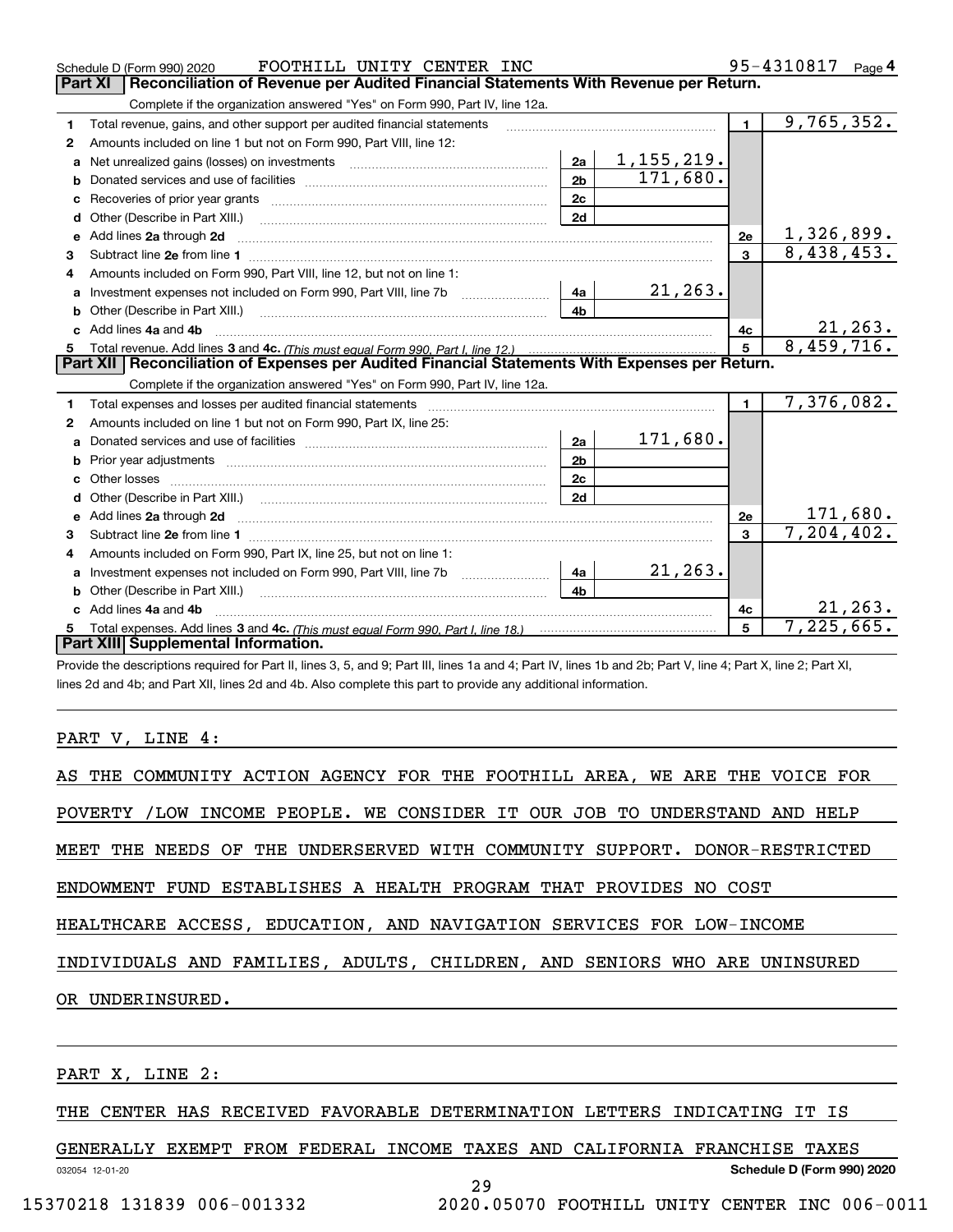AS AN ORGANIZATION DESCRIBED IN SECTION  $501(C)(3)$  OF THE INTERNAL REVENUE

CODE AND SECTION 23701(D) OF THE CALIFORNIA REVENUE AND TAXATION CODE.

GENERALLY ACCEPTED ACCOUNTING PRINCIPLES PROVIDE ACCOUNTING AND DISCLOSURE

GUIDANCE ABOUT POSITIONS TAKEN BY AN ORGANIZATION IN ITS TAX RETURNS THAT

MIGHT BE UNCERTAIN. MANAGEMENT HAS CONSIDERED ITS TAX POSITIONS AND

BELIEVES ALL OF THE POSITIONS TAKEN BY THE CENTER ARE MORE LIKELY THAN NOT

TO BE SUSTAINED UPON EXAMINATION.

*(continued)* **Part XIII Supplemental Information** 

**Schedule D (Form 990) 2020**

032055 12-01-20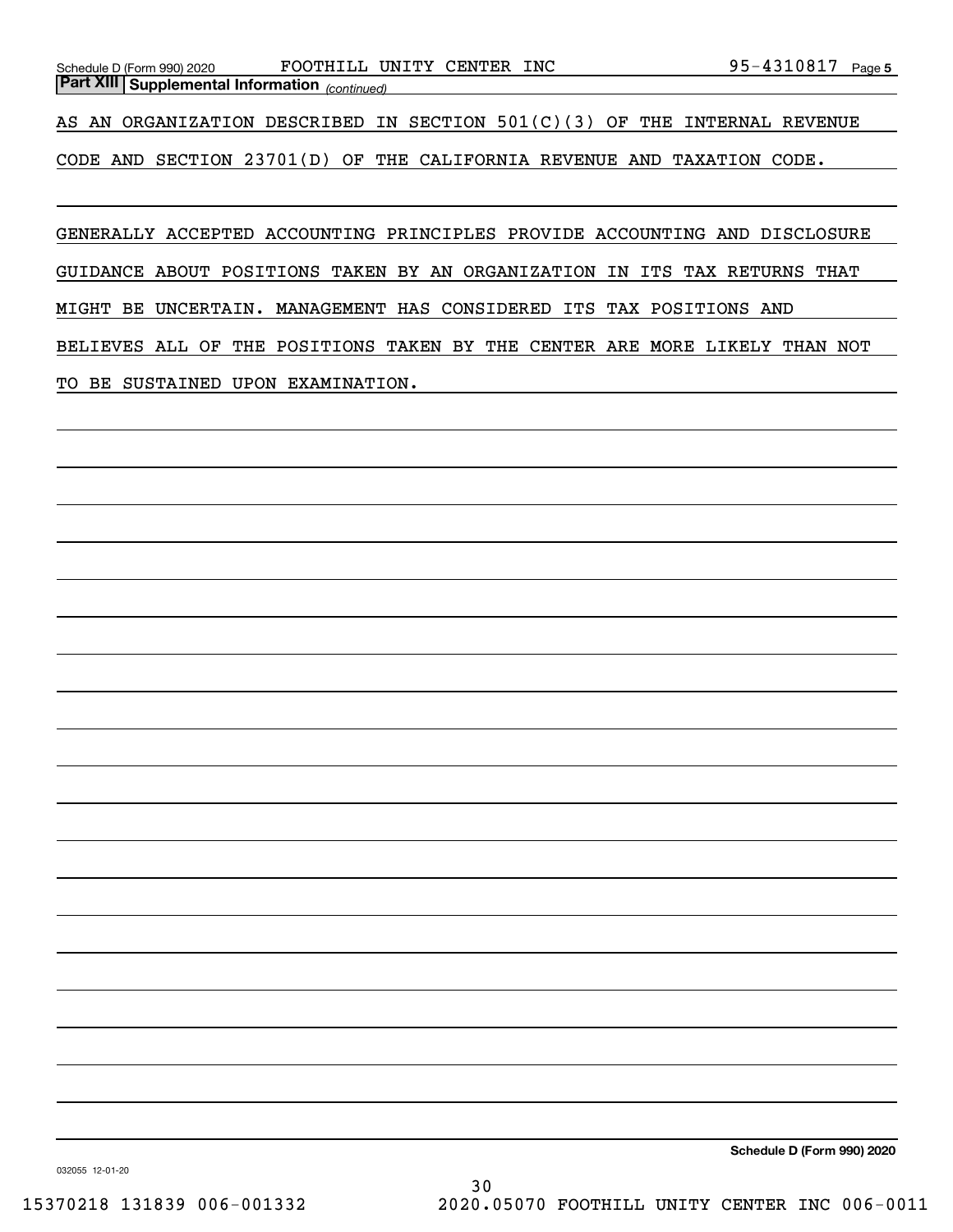| <b>SCHEDULE I</b>                                                                                            |                                                                                                                                                                                                                                                                                     |           | <b>Grants and Other Assistance to Organizations,</b> |                             |                                         |                                                                |                                          | OMB No. 1545-0047                     |  |
|--------------------------------------------------------------------------------------------------------------|-------------------------------------------------------------------------------------------------------------------------------------------------------------------------------------------------------------------------------------------------------------------------------------|-----------|------------------------------------------------------|-----------------------------|-----------------------------------------|----------------------------------------------------------------|------------------------------------------|---------------------------------------|--|
| (Form 990)                                                                                                   | Governments, and Individuals in the United States<br>Complete if the organization answered "Yes" on Form 990, Part IV, line 21 or 22.                                                                                                                                               |           |                                                      |                             |                                         |                                                                |                                          |                                       |  |
| Department of the Treasury<br>Internal Revenue Service                                                       | Attach to Form 990.<br>Go to www.irs.gov/Form990 for the latest information.                                                                                                                                                                                                        |           |                                                      |                             |                                         |                                                                |                                          |                                       |  |
| <b>Employer identification number</b><br>Name of the organization<br>95-4310817<br>FOOTHILL UNITY CENTER INC |                                                                                                                                                                                                                                                                                     |           |                                                      |                             |                                         |                                                                |                                          |                                       |  |
| Part I                                                                                                       | <b>General Information on Grants and Assistance</b>                                                                                                                                                                                                                                 |           |                                                      |                             |                                         |                                                                |                                          |                                       |  |
| 1.                                                                                                           | Does the organization maintain records to substantiate the amount of the grants or assistance, the grantees' eligibility for the grants or assistance, and the selection                                                                                                            |           |                                                      |                             |                                         |                                                                |                                          | $\boxed{\text{X}}$ Yes<br>  No        |  |
| $\mathbf{2}$<br>Part II                                                                                      | Describe in Part IV the organization's procedures for monitoring the use of grant funds in the United States.<br>Grants and Other Assistance to Domestic Organizations and Domestic Governments. Complete if the organization answered "Yes" on Form 990, Part IV, line 21, for any |           |                                                      |                             |                                         |                                                                |                                          |                                       |  |
|                                                                                                              | recipient that received more than \$5,000. Part II can be duplicated if additional space is needed.                                                                                                                                                                                 |           |                                                      |                             |                                         |                                                                |                                          |                                       |  |
|                                                                                                              | 1 (a) Name and address of organization<br>or government                                                                                                                                                                                                                             | $(b)$ EIN | (c) IRC section<br>(if applicable)                   | (d) Amount of<br>cash grant | (e) Amount of<br>non-cash<br>assistance | (f) Method of<br>valuation (book,<br>FMV, appraisal,<br>other) | (g) Description of<br>noncash assistance | (h) Purpose of grant<br>or assistance |  |
|                                                                                                              |                                                                                                                                                                                                                                                                                     |           |                                                      |                             |                                         |                                                                |                                          |                                       |  |
|                                                                                                              |                                                                                                                                                                                                                                                                                     |           |                                                      |                             |                                         |                                                                |                                          |                                       |  |
|                                                                                                              |                                                                                                                                                                                                                                                                                     |           |                                                      |                             |                                         |                                                                |                                          |                                       |  |
|                                                                                                              |                                                                                                                                                                                                                                                                                     |           |                                                      |                             |                                         |                                                                |                                          |                                       |  |
|                                                                                                              |                                                                                                                                                                                                                                                                                     |           |                                                      |                             |                                         |                                                                |                                          |                                       |  |
|                                                                                                              |                                                                                                                                                                                                                                                                                     |           |                                                      |                             |                                         |                                                                |                                          |                                       |  |
| 2                                                                                                            | Enter total number of section 501(c)(3) and government organizations listed in the line 1 table                                                                                                                                                                                     |           |                                                      |                             |                                         |                                                                |                                          |                                       |  |
| 3                                                                                                            | Enter total number of other organizations listed in the line 1 table                                                                                                                                                                                                                |           |                                                      |                             |                                         |                                                                |                                          |                                       |  |
| LHA.                                                                                                         | For Paperwork Reduction Act Notice, see the Instructions for Form 990.                                                                                                                                                                                                              |           |                                                      |                             |                                         |                                                                |                                          | Schedule I (Form 990) 2020            |  |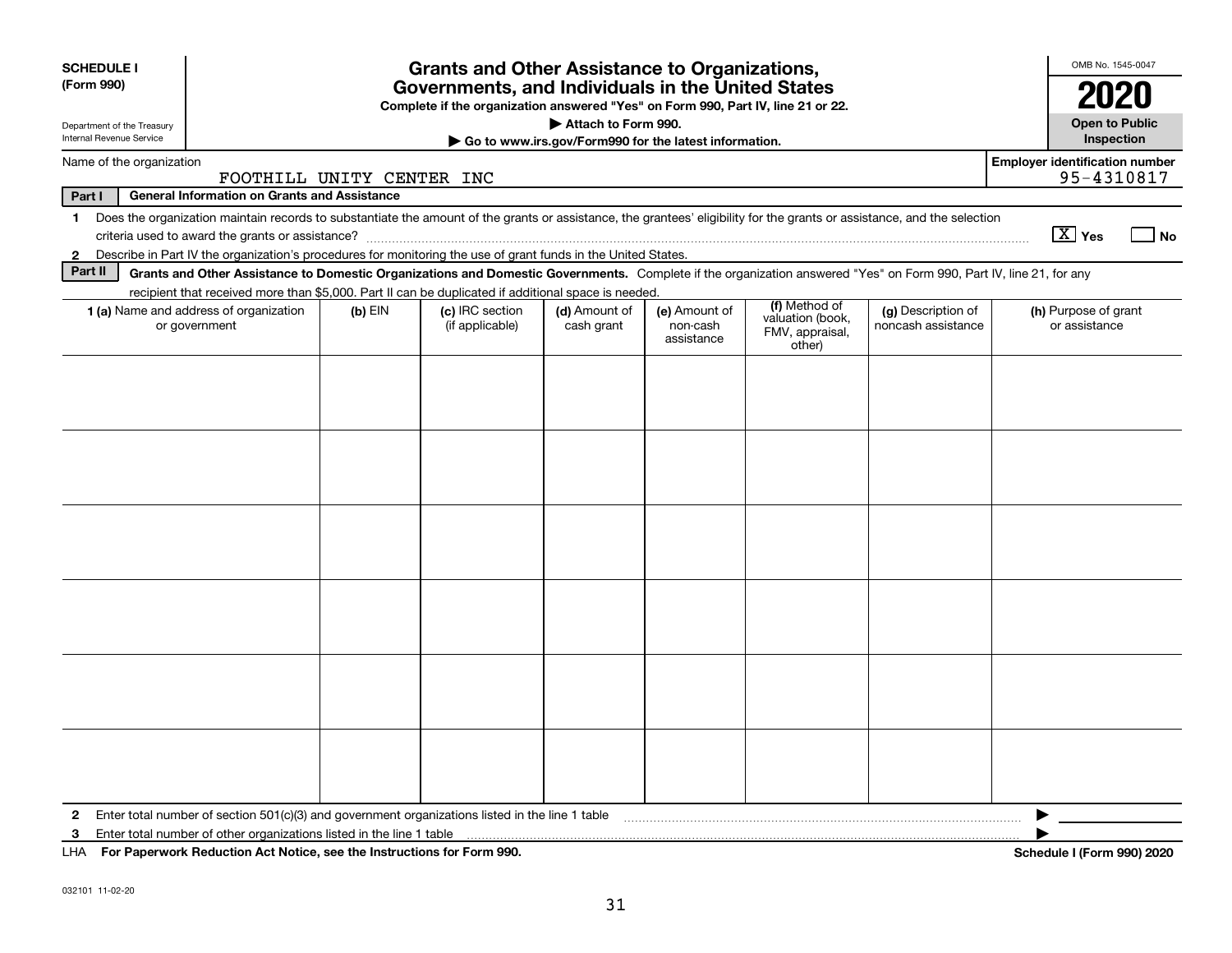Schedule I (Form 990) 2020

| FOOTHILL UNITY CENTER INC |  |  |  |
|---------------------------|--|--|--|
|---------------------------|--|--|--|

**2**95-4310817

**Part III** | Grants and Other Assistance to Domestic Individuals. Complete if the organization answered "Yes" on Form 990, Part IV, line 22. Part III can be duplicated if additional space is needed.

| (a) Type of grant or assistance                                    | (b) Number of<br>recipients | (c) Amount of<br>cash grant | (d) Amount of non-<br>cash assistance | (e) Method of valuation<br>(book, FMV, appraisal, other) | (f) Description of noncash assistance |
|--------------------------------------------------------------------|-----------------------------|-----------------------------|---------------------------------------|----------------------------------------------------------|---------------------------------------|
|                                                                    |                             |                             |                                       |                                                          |                                       |
| FOOD & SUPPLIES                                                    | 7326                        | 0.                          | 4,378,595.FMV                         |                                                          | FOOD & SUPPLIES                       |
|                                                                    |                             |                             |                                       |                                                          |                                       |
|                                                                    |                             |                             |                                       |                                                          |                                       |
|                                                                    |                             |                             |                                       |                                                          |                                       |
|                                                                    |                             |                             |                                       |                                                          |                                       |
|                                                                    |                             |                             |                                       |                                                          |                                       |
|                                                                    |                             |                             |                                       |                                                          |                                       |
|                                                                    |                             |                             |                                       |                                                          |                                       |
|                                                                    |                             |                             |                                       |                                                          |                                       |
| $\sim$ $\sim$ $\sim$ $\sim$ $\sim$<br>$\sim$ $\sim$<br>$\sim$<br>. |                             |                             |                                       |                                                          |                                       |

Part IV | Supplemental Information. Provide the information required in Part I, line 2; Part III, column (b); and any other additional information.

PART I, LINE 2:

IN 2020, WE SERVED APPROXIMATELY 7,126 UNDUPLICATED LOW-INCOME HOUSEHOLDS.

IN ADDITION, CLIENTS RECEIVED EXTENDED CASE MANAGEMENT SERVICES THAT

INCLUDED 7,474 STRATEGIES SUCH AS CARE COORDINATION, REFERRAL AND LINKAGES,

ADVOCACY, CASE PLANS, ASSESSMENTS, AND FOLLOW-UPS. 288,023 TOTAL SERVICES

THROUGH OUR CORE PROGRAMS WERE RENDERED, INCLUDING 3,646 BUS

TOKENS/TAXI/VOUCHERS/FOOTHILL TRANSITS; 3,424 DIAPER PACKAGES; 125 FREE

LIFELINE CELL PHONES. OUR INTEGRATIVE PROGRAMS WOULD NOT BE POSSIBLE

## WITHOUT OUR VOLUNTEER SERVICES PROGRAM THAT INCLUDED 4,443 VOLUNTEERS THAT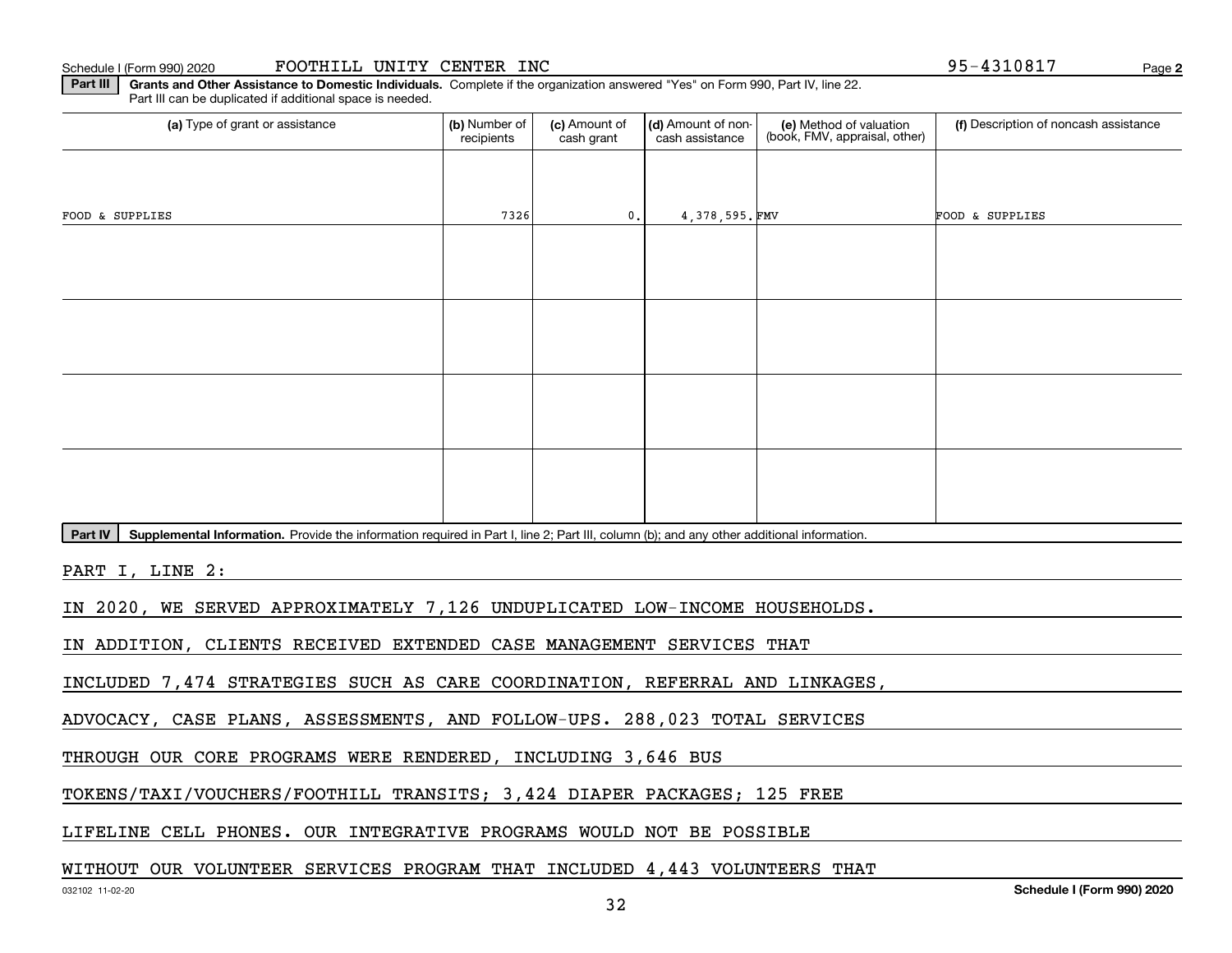| Schedule I (Form 990) |                                           | <b>FOOTH</b> |
|-----------------------|-------------------------------------------|--------------|
|                       | <b>Part IV   Supplemental Information</b> |              |

CONTRIBUTED 40,242 HOURS TO SUPPORT PROGRAMS AND SPECIAL EVENTS.

**Schedule I (Form 990)**

032291 04-01-20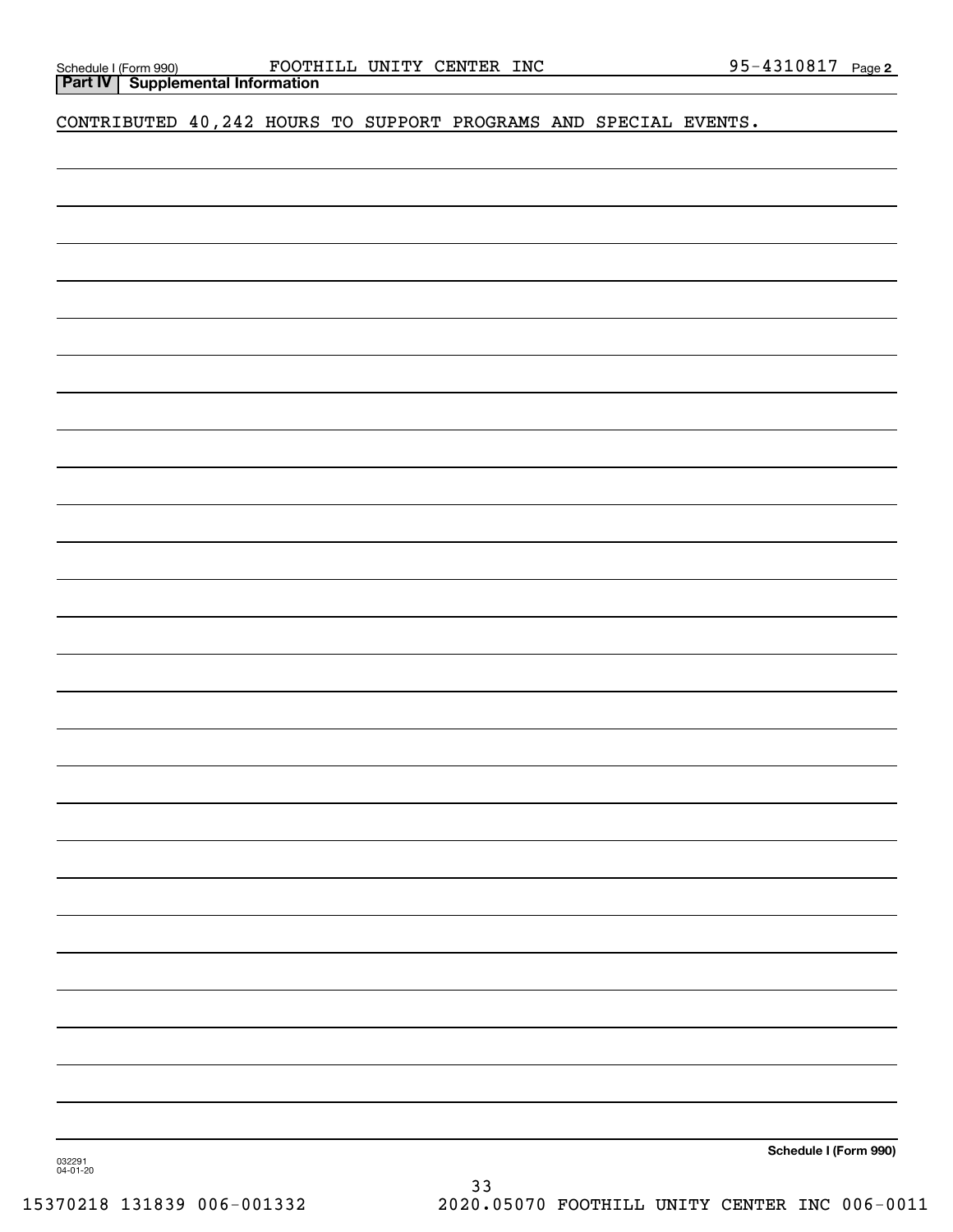#### **SCHEDULE M (Form 990)**

# **Noncash Contributions**

| Department of the Treasury |
|----------------------------|
| Internal Revenue Service   |

**Complete if the organizations answered "Yes" on Form 990, Part IV, lines 29 or 30.** <sup>J</sup>**2020 Attach to Form 990.** J

 **Go to www.irs.gov/Form990 for instructions and the latest information.** J

|        | Name of the organization         |                                                                                                                                |                               |                                                                                        |                                                    |                  | <b>Employer identification number</b> |                              |     |    |
|--------|----------------------------------|--------------------------------------------------------------------------------------------------------------------------------|-------------------------------|----------------------------------------------------------------------------------------|----------------------------------------------------|------------------|---------------------------------------|------------------------------|-----|----|
|        |                                  | FOOTHILL UNITY CENTER INC                                                                                                      |                               |                                                                                        |                                                    |                  |                                       | 95-4310817                   |     |    |
| Part I |                                  | <b>Types of Property</b>                                                                                                       |                               |                                                                                        |                                                    |                  |                                       |                              |     |    |
|        |                                  |                                                                                                                                | (a)<br>Check if<br>applicable | (b)<br>Number of<br>contributions or<br>items contributed Form 990, Part VIII, line 1g | (c)<br>Noncash contribution<br>amounts reported on |                  | noncash contribution amounts          | (d)<br>Method of determining |     |    |
| 1.     |                                  |                                                                                                                                |                               |                                                                                        |                                                    |                  |                                       |                              |     |    |
| 2      | Art - Historical treasures       |                                                                                                                                |                               |                                                                                        |                                                    |                  |                                       |                              |     |    |
| 3      |                                  | Art - Fractional interests                                                                                                     |                               |                                                                                        |                                                    |                  |                                       |                              |     |    |
| 4      |                                  | Books and publications                                                                                                         |                               |                                                                                        |                                                    |                  |                                       |                              |     |    |
| 5      |                                  | Clothing and household goods                                                                                                   |                               |                                                                                        |                                                    |                  |                                       |                              |     |    |
| 6      |                                  |                                                                                                                                |                               |                                                                                        |                                                    |                  |                                       |                              |     |    |
| 7      |                                  |                                                                                                                                |                               |                                                                                        |                                                    |                  |                                       |                              |     |    |
| 8      |                                  |                                                                                                                                |                               |                                                                                        |                                                    |                  |                                       |                              |     |    |
| 9      |                                  | Securities - Publicly traded                                                                                                   |                               |                                                                                        |                                                    |                  |                                       |                              |     |    |
| 10     |                                  | Securities - Closely held stock                                                                                                |                               |                                                                                        |                                                    |                  |                                       |                              |     |    |
| 11     |                                  | Securities - Partnership, LLC, or                                                                                              |                               |                                                                                        |                                                    |                  |                                       |                              |     |    |
|        | trust interests                  |                                                                                                                                |                               |                                                                                        |                                                    |                  |                                       |                              |     |    |
| 12     |                                  |                                                                                                                                |                               |                                                                                        |                                                    |                  |                                       |                              |     |    |
| 13     |                                  | Qualified conservation contribution -                                                                                          |                               |                                                                                        |                                                    |                  |                                       |                              |     |    |
|        | Historic structures              |                                                                                                                                |                               |                                                                                        |                                                    |                  |                                       |                              |     |    |
| 14     |                                  | Qualified conservation contribution - Other                                                                                    |                               |                                                                                        |                                                    |                  |                                       |                              |     |    |
| 15     | Real estate - Residential        |                                                                                                                                |                               |                                                                                        |                                                    |                  |                                       |                              |     |    |
| 16     |                                  | Real estate - Commercial                                                                                                       |                               |                                                                                        |                                                    |                  |                                       |                              |     |    |
| 17     |                                  |                                                                                                                                |                               |                                                                                        |                                                    |                  |                                       |                              |     |    |
| 18     |                                  |                                                                                                                                |                               |                                                                                        |                                                    |                  |                                       |                              |     |    |
| 19     |                                  |                                                                                                                                |                               |                                                                                        |                                                    |                  |                                       |                              |     |    |
| 20     |                                  | Drugs and medical supplies                                                                                                     |                               |                                                                                        |                                                    |                  |                                       |                              |     |    |
| 21     |                                  |                                                                                                                                |                               |                                                                                        |                                                    |                  |                                       |                              |     |    |
| 22     | Historical artifacts             |                                                                                                                                |                               |                                                                                        |                                                    |                  |                                       |                              |     |    |
| 23     |                                  |                                                                                                                                |                               |                                                                                        |                                                    |                  |                                       |                              |     |    |
| 24     |                                  |                                                                                                                                |                               |                                                                                        |                                                    |                  |                                       |                              |     |    |
| 25     | Other $\blacktriangleright$      | ( FOOD                                                                                                                         | X                             | 953                                                                                    |                                                    | 4, 143, 295. FMV |                                       |                              |     |    |
| 26     | Other $\blacktriangleright$      | (SUPPLIES AND                                                                                                                  | $\mathbf X$                   | 465                                                                                    |                                                    | 227,984.FMV      |                                       |                              |     |    |
| 27     | Other $\blacktriangleright$      | (PET FOOD                                                                                                                      | $\mathbf X$                   | 83                                                                                     |                                                    | 7,316.FMV        |                                       |                              |     |    |
| 28     | Other                            |                                                                                                                                |                               |                                                                                        |                                                    |                  |                                       |                              |     |    |
| 29     |                                  | Number of Forms 8283 received by the organization during the tax year for contributions                                        |                               |                                                                                        |                                                    |                  |                                       |                              |     |    |
|        |                                  | for which the organization completed Form 8283, Part V, Donee Acknowledgement                                                  |                               |                                                                                        |                                                    |                  |                                       |                              | 0   |    |
|        |                                  |                                                                                                                                |                               |                                                                                        |                                                    |                  |                                       |                              | Yes | No |
|        |                                  | 30a During the year, did the organization receive by contribution any property reported in Part I, lines 1 through 28, that it |                               |                                                                                        |                                                    |                  |                                       |                              |     |    |
|        |                                  | must hold for at least three years from the date of the initial contribution, and which isn't required to be used for          |                               |                                                                                        |                                                    |                  |                                       |                              |     |    |
|        |                                  |                                                                                                                                |                               |                                                                                        |                                                    |                  |                                       | 30a                          |     | x  |
|        |                                  | <b>b</b> If "Yes," describe the arrangement in Part II.                                                                        |                               |                                                                                        |                                                    |                  |                                       |                              |     |    |
| 31     |                                  | Does the organization have a gift acceptance policy that requires the review of any nonstandard contributions?                 |                               |                                                                                        |                                                    |                  |                                       | 31                           | х   |    |
|        |                                  | 32a Does the organization hire or use third parties or related organizations to solicit, process, or sell noncash              |                               |                                                                                        |                                                    |                  |                                       |                              |     |    |
|        | contributions?                   |                                                                                                                                |                               |                                                                                        |                                                    |                  |                                       | 32a                          |     | х  |
|        | b If "Yes," describe in Part II. |                                                                                                                                |                               |                                                                                        |                                                    |                  |                                       |                              |     |    |
| 33     |                                  | If the organization didn't report an amount in column (c) for a type of property for which column (a) is checked,              |                               |                                                                                        |                                                    |                  |                                       |                              |     |    |
|        | describe in Part II.             |                                                                                                                                |                               |                                                                                        |                                                    |                  |                                       |                              |     |    |

**For Paperwork Reduction Act Notice, see the Instructions for Form 990. Schedule M (Form 990) 2020** LHA

032141 11-23-20

OMB No. 1545-0047 **Open to Public**

**Inspection**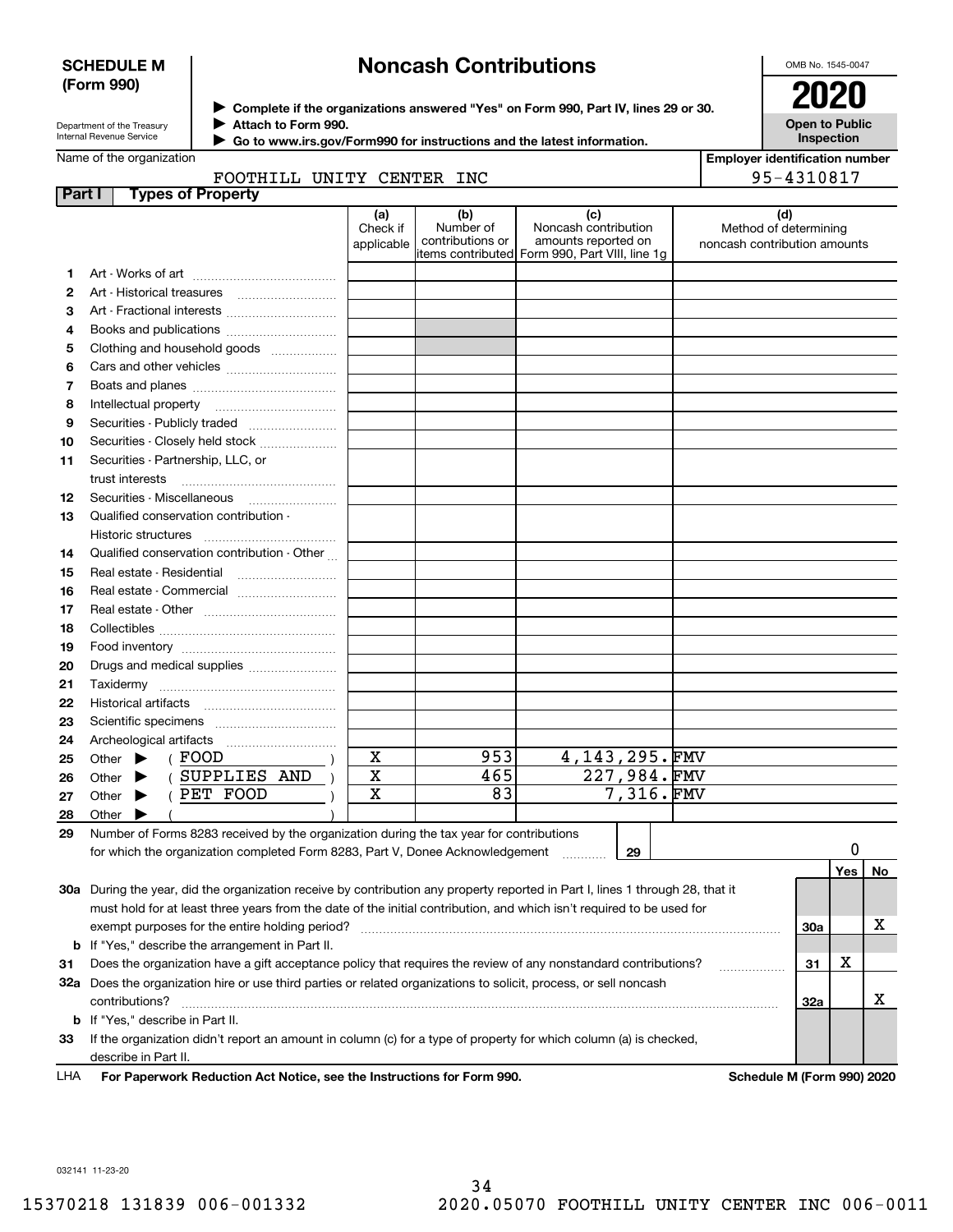|  | Schedule M (Form 990) 2020 | FOOTHILL UNITY CENTER |  |  | INC | 95-4310817<br>Page |  |
|--|----------------------------|-----------------------|--|--|-----|--------------------|--|
|--|----------------------------|-----------------------|--|--|-----|--------------------|--|

Part II | Supplemental Information. Provide the information required by Part I, lines 30b, 32b, and 33, and whether the organization is reporting in Part I, column (b), the number of contributions, the number of items received, or a combination of both. Also complete this part for any additional information.

SCHEDULE M, PART I, COLUMN (B):

#### THE NUMBER OF CONTRIBUTIONS ARE REPRESENTATIVE OF THE NUMBER OF

DONATIONS THAT WERE RECEIVED AND USED IN 2020.

**Schedule M (Form 990) 2020**

**2**

032142 11-23-20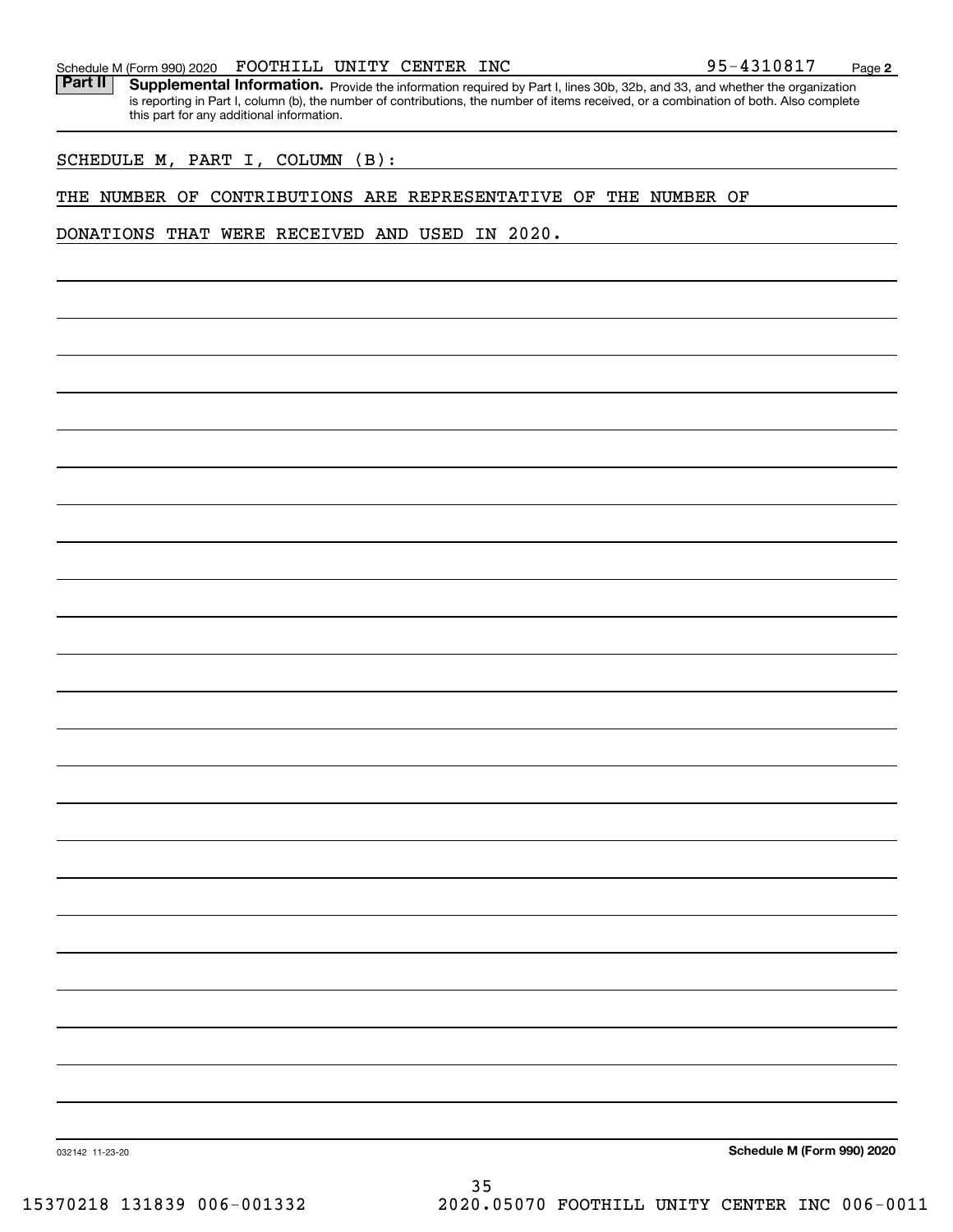**(Form 990 or 990-EZ)**

Department of the Treasury Internal Revenue Service Name of the organization

# **SCHEDULE O Supplemental Information to Form 990 or 990-EZ**

**Complete to provide information for responses to specific questions on Form 990 or 990-EZ or to provide any additional information. | Attach to Form 990 or 990-EZ. | Go to www.irs.gov/Form990 for the latest information.**



FOOTHILL UNITY CENTER INC 95-4310817

FORM 990, PART III, LINE 4B, PROGRAM SERVICE ACCOMPLISHMENTS:

PREVENTION, RAPID-REHOUSING, RENTAL ASSISTANCE, MOVE-IN ASSISTANCE, AND

MOTEL VOUCHER SUPPORTS. THE CENTER ALSO HELPED 6,700 JOB DEVELOPMENT

SERVICES TO AIDE IN HELPING LOW-INCOME PARTICIPANTS TO INCREASE THEIR

WEALTH THROUGH EMPLOYMENT AND WORK-EXPERIENCE TRAINING; AS WELL,

THROUGHOUT THE YEAR, THE CENTER HOSTED 157 NURSING STUDENTS PURSUING

LICENSURE TRAINING ONSITE, 18 YOUTH, ADULTS, AND SENIORS ENTERING OR

REENTERING THE WORKFORCE, AND PUBLIC HEALTH INTERNS PURSUING HANDS-ON

EXPERIENCE IN THE SOCIAL SERVICES FIELD.

FORM 990, PART III, LINE 4C, PROGRAM SERVICE ACCOMPLISHMENTS:

FOR GLUCOSE/DIABETES; CHOLESTEROL, BLOOD PRESSURE SCREENINGS AIDED IN

EDUCATING LOW-INCOME PARTICIPANTS ON THE IMPORTANCE OF REGULARLY

MONITORING ONE'S HEALTH; BOOSTER SEATS HELPED PREPARE CHILDREN FOR

SCHOOL.

FORM 990, PART VI, SECTION B, LINE 11B:

THE FORM 990 IS PREPARED BY AN OUTSIDE CPA FIRM AND IS REVIEWED BY OUR

FINANCIAL MANAGEMENT TEAM (FINANCE DIRECTOR, CHIEF EXECUTIVE OFFICER AND

BOARD FINANCE COMMITTEE TEAM). THE FINAL 990 IS ALSO PROVIDED TO AND

REVIEWED BY THE BOARD OF DIRECTORS BEFORE FILING.

FORM 990, PART VI, SECTION B, LINE 12C:

IT IS THE POLICY OF FOOTHILL UNITY CENTER FOR STAFF, VOLUNTEERS AND

DIRECTORS TO ACT AT ALL TIMES IN THE ORGANIZATION'S BEST INTERESTS AND TO

EXERCISE SOUND JUDGMENT UNCLOUDED BY PERSONAL INTERESTS OR DIVIDED

032211 11-20-20 LHA For Paperwork Reduction Act Notice, see the Instructions for Form 990 or 990-EZ. Schedule O (Form 990 or 990-EZ) 2020

36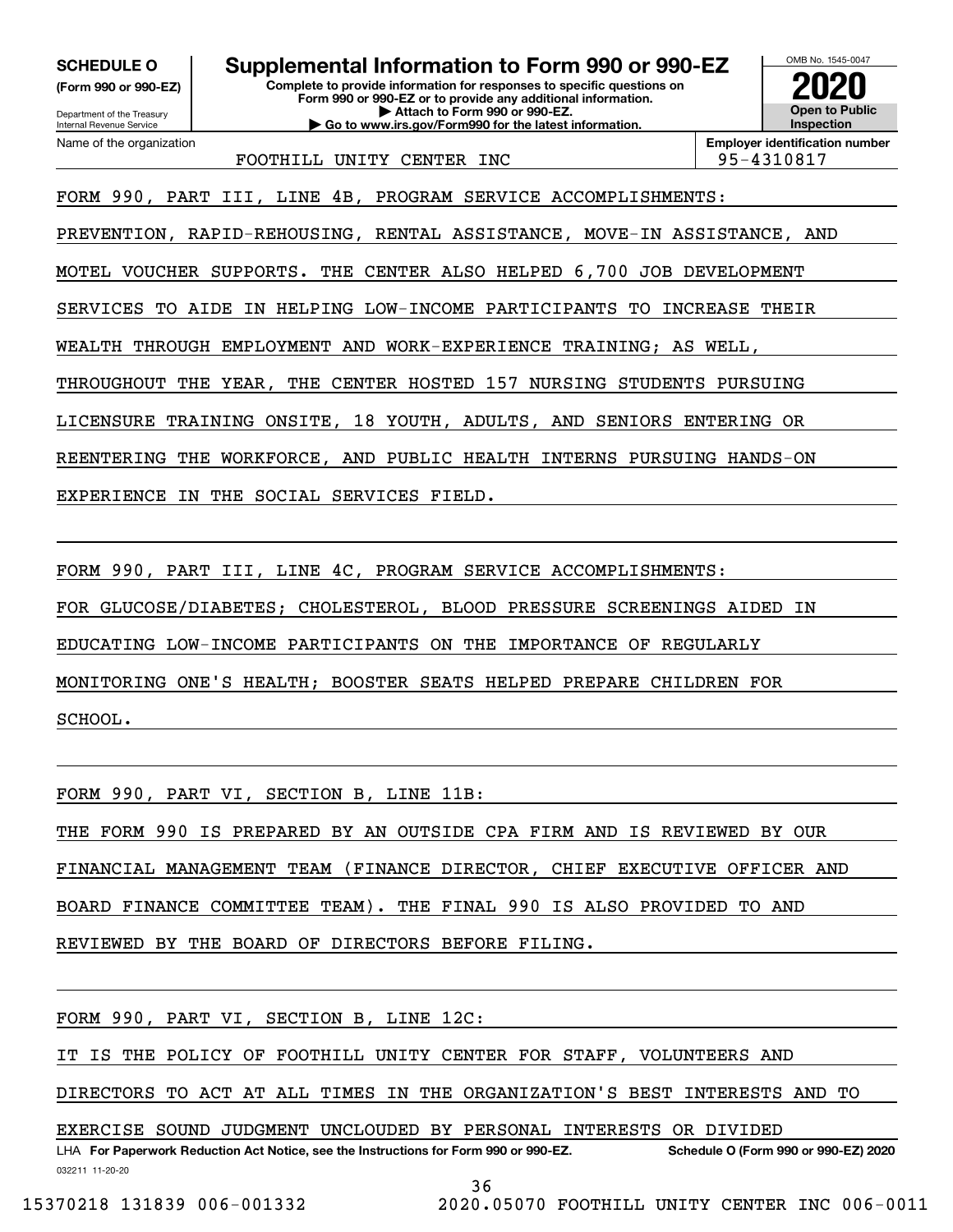| Schedule O (Form 990 or 990-EZ) 2020                                                          | Page 2                                              |
|-----------------------------------------------------------------------------------------------|-----------------------------------------------------|
| Name of the organization<br>UNITY<br>FOOTHILL<br>CENTER<br>INC                                | <b>Employer identification number</b><br>95-4310817 |
| LOYALTIES.<br>PERFORMING<br>ORGANIZATIONAL<br>BOTH<br>IN<br>DUTIES<br>AND<br>ΙN               | OUTSIDE                                             |
| VOLUNTEERS AND DIRECTORS<br>SHOULD<br>AVOID<br>ACTIVITIES,<br>STAFF,                          | THE<br>APPEARANCE<br>AS                             |
| CONFLICT<br>REALITY<br>OF<br>OF<br>INTEREST.<br>A CONFLICT<br>WELL<br>AS<br>THE<br>A          | ΟF<br>INTEREST                                      |
| CIRCUMSTANCES<br>WOULD LEAD A REASONABLE PERSON<br>EXISTS<br>ΙF<br>TO                         | OUESTION<br>WHETHER                                 |
| CENTER'S<br>MOTIVATIONS ARE ALIGNED<br>WITH<br>FOOTHILL UNITY<br>BEST                         | SHOULD<br>INTERESTS.                                |
| QUESTION ARISE REGARDING A CONFLICT OF<br>INTEREST,<br>THE<br>ANY                             | <b>FACTS</b><br>THE<br>OF.                          |
| TО<br>THE<br>BOARD<br>SITUATION<br>SHOULD<br>BE<br>PRESENTED<br>OF<br>DIRECTORS               | IMMEDIATELY<br>FOR A                                |
| DETERMINATION.<br><b>BOARD</b><br>MEMBERS<br>WITH<br>THE<br>CONFLICT<br>INTEREST<br>OF        | ARE<br>NOT<br>ALLOWED                               |
| VOTE<br>MEMBERS<br>SIGN<br>INTEREST<br>ON<br>THE<br>MATTER.<br>BOARD<br>CONFLICT<br>OF<br>TO. | FORM                                                |
| ANNUALLY.                                                                                     |                                                     |

FORM 990, PART VI, SECTION B, LINE 15A:

THE BOARD OF DIRECTORS MEET IN SESSION TO REVIEW THE COMPENSATION OF CHIEF EXECUTIVE OFFICER ANNUALLY. THEY UTILIZE AN EVALUATION FORM WITH UNIFORM QUESTIONS TO DETERMINE IF A MERIT RAISE IS WARRANTED AND ALSO USE COMPARATIVE DATA FROM INDUSTRY ORGANIZATION SUCH AS CENTER OF NON-PROFIT MANAGEMENT. THE CHIEF EXECUTIVE OFFICER ANNUALLY REVIEWS THE COMPENSATION OF THE OTHER OFFICERS AND KEY EMPLOYEES. THE MOST RECENT YEAR IN WHICH THE REVIEW PROCESS WAS CONDUCTED WAS IN 2020 DURING THE STRATEGIC PLANNING PROCESS.

| FORM 990, PART VI, SECTION C, LINE 19: |  |  |                                                                      |                                                                         |  |
|----------------------------------------|--|--|----------------------------------------------------------------------|-------------------------------------------------------------------------|--|
|                                        |  |  |                                                                      | GOVERNING DOCUMENTS, POLICIES, PROCEDURES, AND FINANCIAL STATEMENTS ARE |  |
|                                        |  |  | AVAILABLE 10 DAYS AFTER RECEIPT OF A WRITTEN REQUEST BY THE CENTER'S |                                                                         |  |
|                                        |  |  |                                                                      | ADMINISTRATIVE OFFICE AT 790 WEST CHESTNUT AVENUE, MONROVIA, CALIFORNIA |  |
| 91016.                                 |  |  |                                                                      |                                                                         |  |
|                                        |  |  |                                                                      |                                                                         |  |

37

PART XII, LINE 2C EXPLANATION

032212 11-20-20